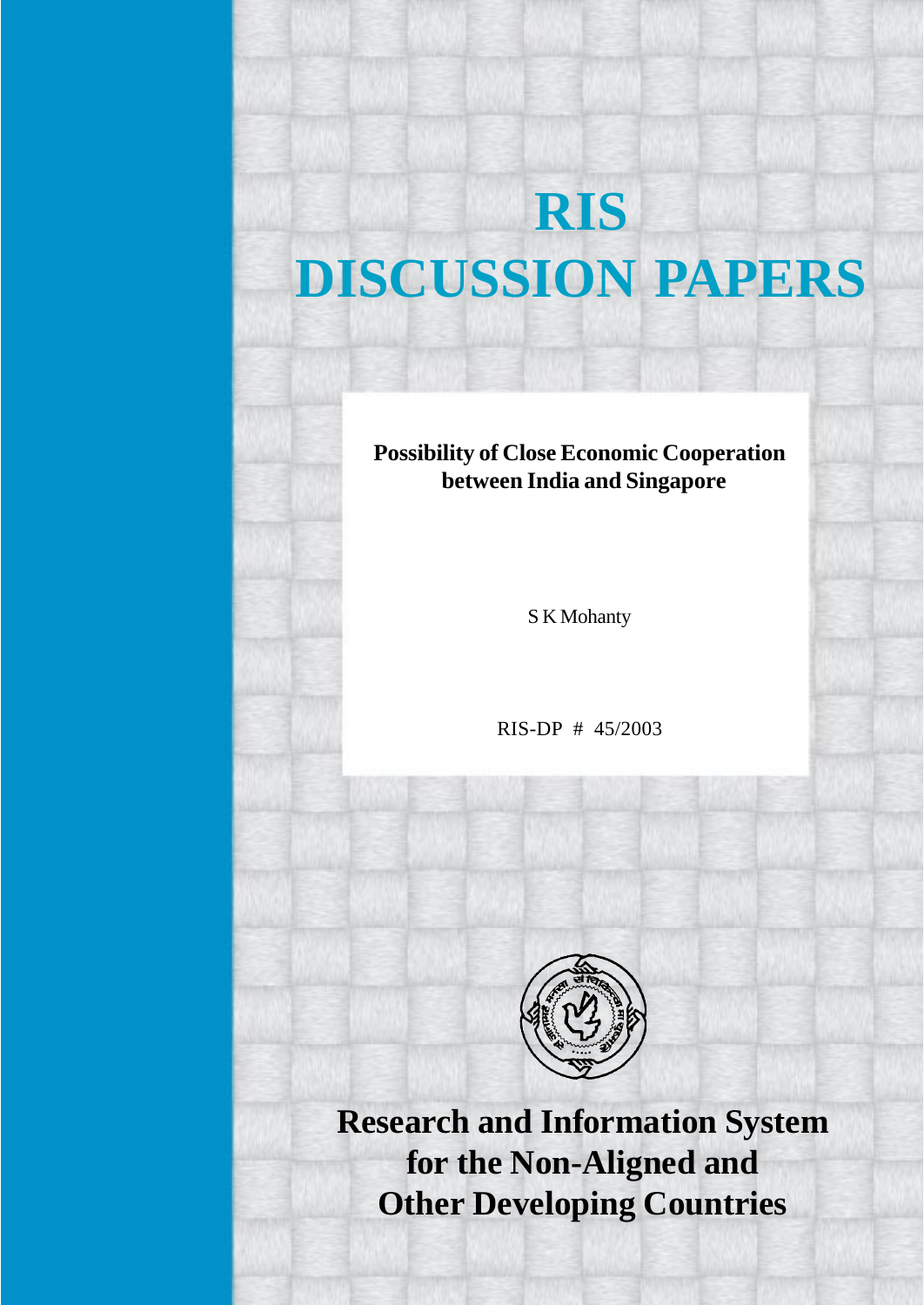## **Possibility of Close Economic Cooperation between India and Singapore**

**S K Mohanty**

### **RIS-DP # 45/2003**

April 2003

**Research and Information System for the Non-Aligned and Other Developing Countries (RIS)** Core IV-B, Fourth Floor, India Habitat Centre Lodi Road, New Delhi – 110 003 (India) Tel: +91-11-2468 2177 / 2180; Fax: 2468 2173 / 74 Email: skmohanty@ris.org.in

RIS Discussion Papers intend to disseminate preliminary findings of the research carried out at the institute to attract comments. The feedback and comments may be directed to the authors(s).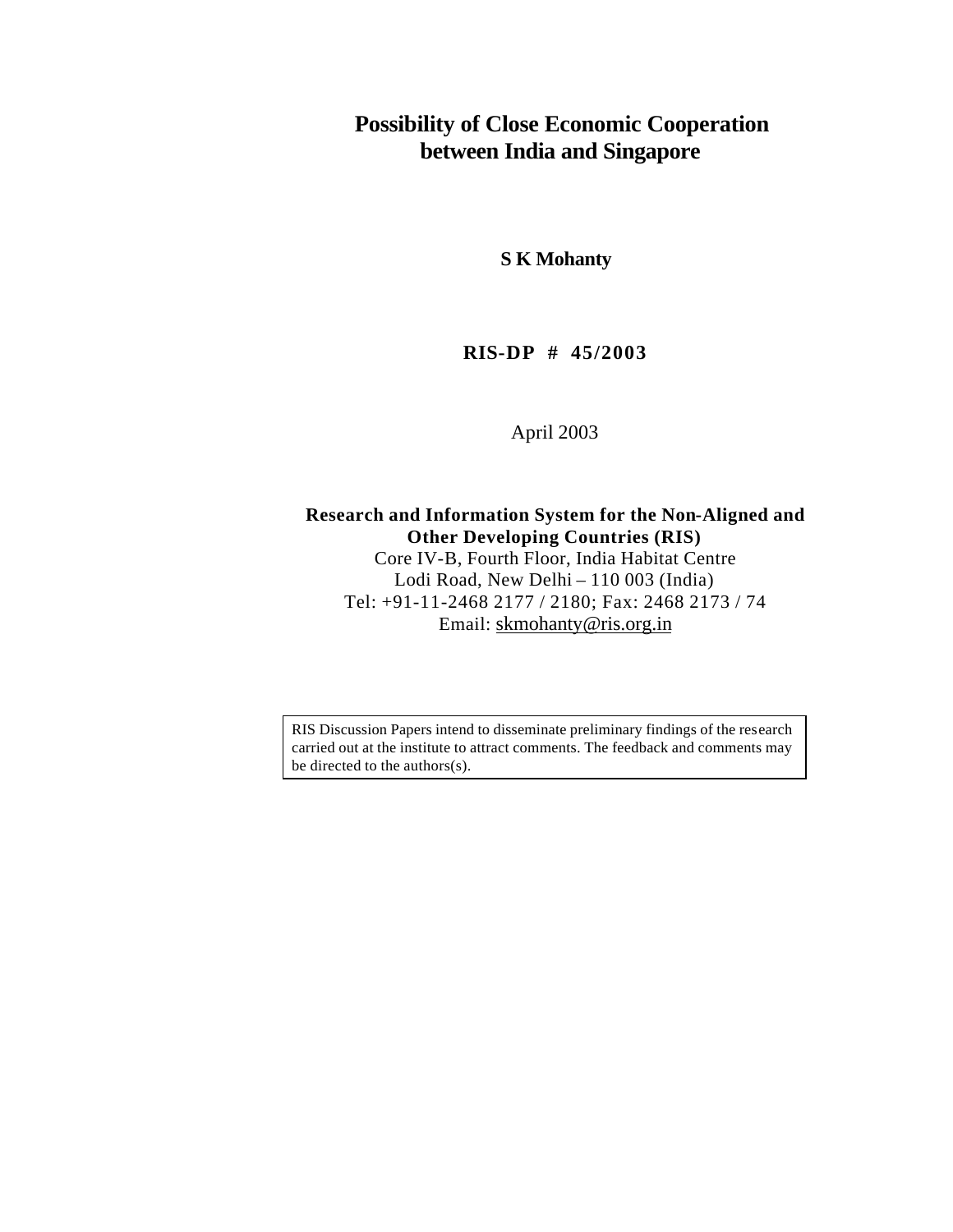## **Preface**

The Ministry of Commerce had assigned to RIS a study entitled 'Prospects of Indo-Singapore Close Economic Cooperation' to examine the economic potential of both the countries in the new Millennium. The mandate of the study covered several areas including trade, tariff, investment, joint venture, production, rules of origin, and some of the strategic sectors. As a part of the assignment, two papers were prepared. One paper on Economic Co-operation Between India and Singapore: A Feasibility Study by Dr. Rajesh Mehta has already been issued in the *RIS Discussion Paper Series* (#41)

This paper by Mr. S.K. Mohanty shows that both the c ountries have high degree of economic potentials to complement each other for mutual benefit. The close economic cooperation between both the countries should not be extended up to Bilateral Free Trade Area, rather it should encompass more strategic economic areas for cooperation such as investment, joint production and marketing, cooperation in trade in services, etc. Subsequently to the submission of these studies to the Ministry, the interaction between the two countries have moved further. A Joint Study Group was set up by the two Governments to examine prospects for a comprehensive Economic Cooperation Agreement between India and Singapore. The Joint Study Group has submitted its report in early 2003. The process is now moving further.

This paper is being brought out as a contribution to the ongoing discussion on the India-Singapore economic partnership.

> (Nagesh Kumar) Director General, RIS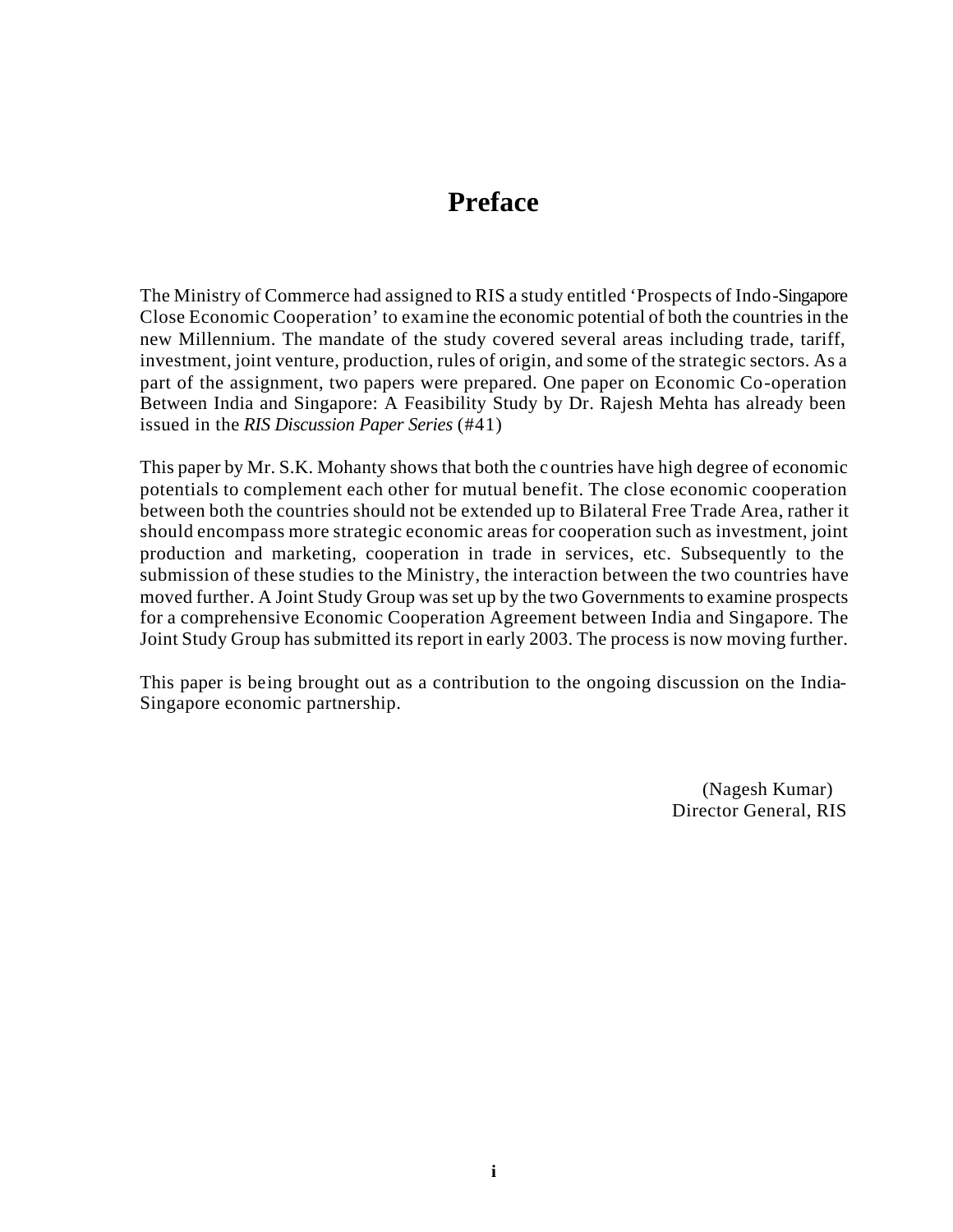## **Contents**

| 1.  |                                                               |  |
|-----|---------------------------------------------------------------|--|
| 2.  | Singapore's Trade with Important Market of                    |  |
| 3.  |                                                               |  |
| 4.  | <b>Measuring Export Potentials: Some</b>                      |  |
| 5.  |                                                               |  |
| 6.  |                                                               |  |
| 7.  |                                                               |  |
| 8.  |                                                               |  |
| 9.  |                                                               |  |
| 10. |                                                               |  |
| 11. | Complementarity between trade potentials and joint Ventures19 |  |
| 12. |                                                               |  |
| 13. |                                                               |  |
|     | References                                                    |  |
|     |                                                               |  |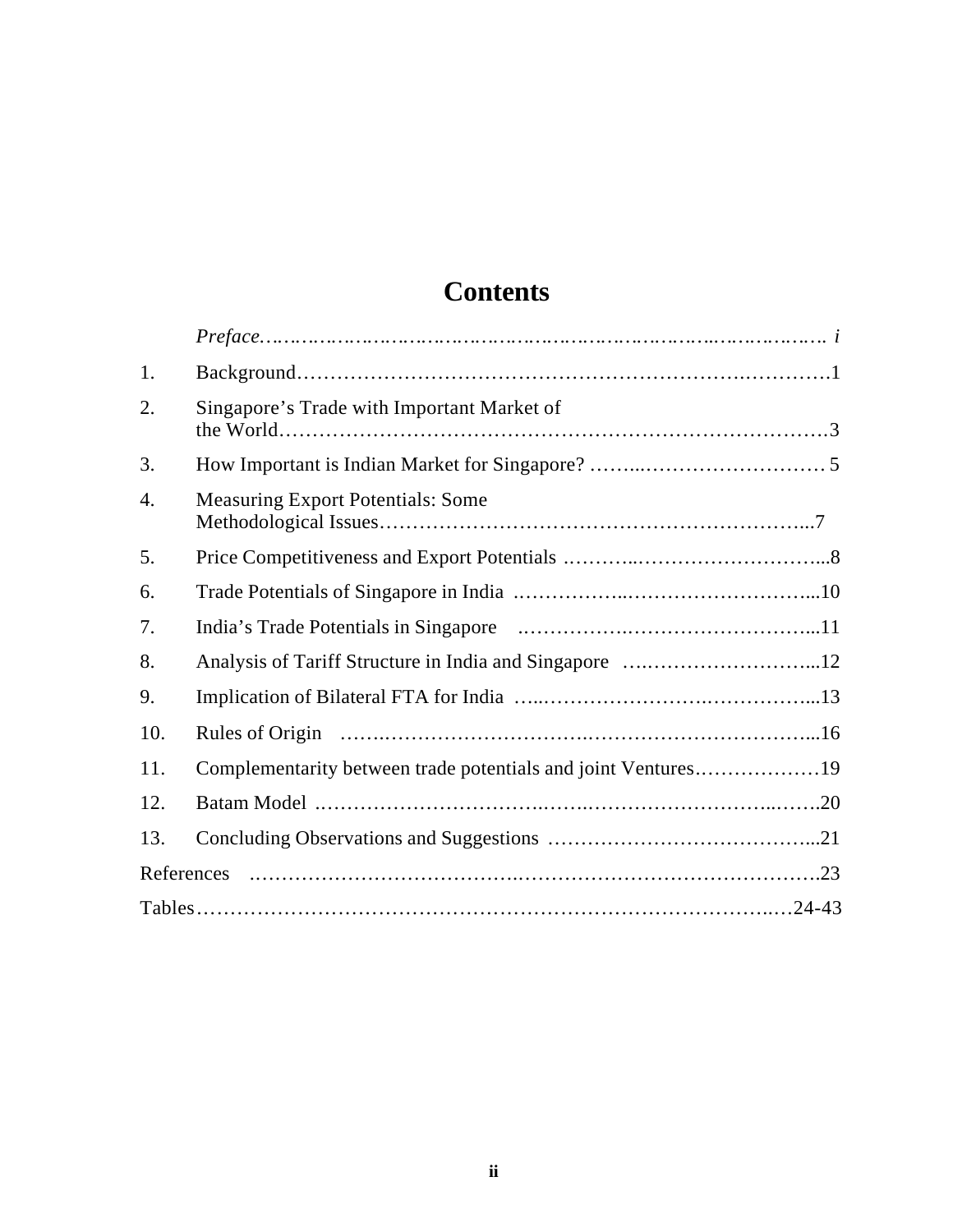#### **Possibility of Close Economic Cooperation between India and Singapore**

#### **1. Background**

The process of multilateralism has made major gains with the successful conclusion of the Uruguay Round of Trade Negotiations and the formation of the WTO in the latter part of the last century. The consolidation of multilateralism has not undermined the process of regionalism in the new millenium. The structural bottlenecks in multilateralism and the district advantages in the bilateral/regional processes have given rise to a second phase of regionalism in different parts of the world.

Multilateral negotiations in trade under the aegis of the WTO have been through rough weather because of the dominance of select affluent countries in the GATT process. Large numbers of low and medium income developing countries and some industrial countries as well have found themselves irrelevant or less relevant in making any impact on the negotiation process. The further inclusion of several other issues, which are outside the domain of trade, such as IPR, labour standards, environmental consideration and, TRIPS have further denigrated the relevance of multilateralism as a source for enhancing national, regional and global welfare. As a result of such developments, several countries of both developed and developing have reposed their renewed faith in the process of neo-regionalism process.

It may be recalled that the first wave of regionalism played an important role in world trade during the 60s and the 70s. During this period, several Regional Trading Arrangements (RTAs) emerged around the world, but apart from the European Economic Community (EEC), other RTAs did not come up to the expected level of performance. After a long spell of over one and half decades, the second wave of regionalism reappeared in the 90s which results in a proliferation of Preferential Trading Arrangements (PTAs), and Free Trade Areas (FTAs) in different parts of the world. These regional processes, in fact, complemented the then ongoing multilateral negotiations in the Uruguay Round for aggressive trade liberalisation across the globe. The performances of various mega RTAs like the EU, NAFTA, APEC, etc. have shown that the individual member countries of the RTAs have made satisfactory progress in trade liberalisation in their respective geographical spaces. Several other RTAs like ASEAN, APEC, IOR-ARC, MERCOSUR have strengthened their economic cooperation in a robust manner during the same period.

Among the various initiatives taken by trading countries for strengthening the regional process in the 90s, an important pattern among such arrangements has been the proliferation of FTAs around the world. One can visualise two broad trends from these developments. Firstly, attempts are made to bring large numbers of countries under a single FTA, while several such attempts have been made in different parts of the world, such as the Western Hemisphere Free Trade Area (WAFTA), Free Trade Area of Americas (FTAAs), the EU and APEC. Secondly, several bilateral free trade areas have either formed or are in the process of formation during this period. The New Zealand-Singapore FTA was formed in November 2000. Several other bilateral FTAs are at various levels of negotiations. Some of the important pair of such countries are: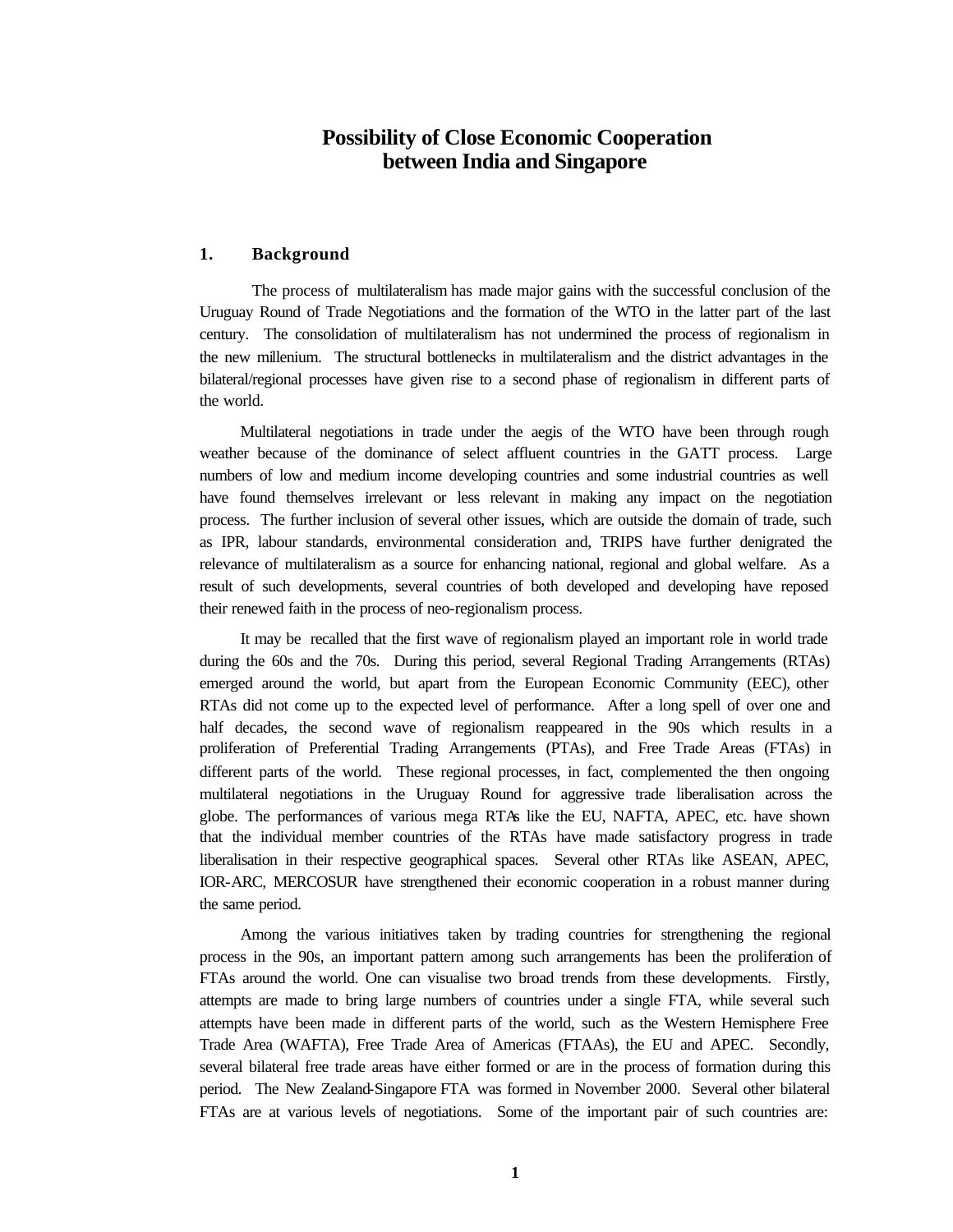Singapore-India, Singapore-USA, Singapore-Chile, Singapore-Australia, New Zealand-Chile, Singapore-Mexico, etc.

The recent experience shows that some countries are very keen to form bilateral FTAs with other countries around the world. Such countries not only pursue a policy of forming bilateral FTAs with countries outside their region but also support the trade liberalisation process in their respective regions as well. As such these countries have invariably pursued outward-oriented trade policies in the past and also have shown their competence in production as well as the marketing of goods and services. These countries include both developed as well as developing nations. Some of the developed countries, that have made significant progress in forming bilateral FTAs outside their regions, include Canada, the USA, Australia, New Zealand, etc. Similar types of countries in the developing world are Singapore, Chile, Mexico, etc. There are several other countries, which are slowly opening up their economies, to gradually form close economic ties with liberal countries, in the form of FTA, PTA, PCA, etc. India falls in this latter category of countries.

At present, India is situated at the crossroads. Until the late 80s, while India was pursuing a moderately inward-oriented trade policy, at the beginning of the 90s, the policy strategy of the country took a U-turn, and the country resorted to economic liberalisation apprehending an inevitable economic crisis. After completing a decade of economic reforms, it has now stepped into the phase of second-generation reforms. With the objective of supporting its external sector, India has actively participated in the multilateral process and has, at the same time, promoted regional processes. Though India's association with the regional processes is not older than two decades, it has made a significant headway in this endeavour. Since the eighties, India has established its credibility as a dependable partner in SAARC, the Bangkok Agreement, IOR-ARC, BIMST-EC, etc. Recently, it has signed a Free Trade Agreement with Sri Lanka to foster bilateral trade cooperation on a fast track. India has also had a free border trade with Nepal and Bhutan for a long time. Over a period of time, it has gained strength from its experiences of close economic relations with the neighbouring countries. In the new millenium, India is looking forward to new markets, new partners and new arrangements for strengthening its external sector and also to maintain a high economic growth in the coming years. But India had never formed an FTA with any other country outside the South Asian region.

At present India is examining the possibility of an FTA agreement with Singapore. Both the governments have undertaken this crucial initiative at the highest political level. The foundation of the new proposal was laid when the Prime Minister of Singapore visited India. Subsequently, the President of India signed an MOU with his counterpart in Singapore to form two task forces, that were empowered to examine the possibility of forming an FTA between the two countries.

However, the genesis of regional cooperation is significantly contingent upon the economic gains for individual trading partners. It is apparent from the theories of international trade that an FTA is a *laissez faire* type of economic cooperation where producers of partner countries are given an opportunity to maximise their economic efficiencies from the arrangement. The experience of existing bilateral FTAs show that partner countries face difficulties in their relations with these counterpart(s) because of the structural weaknesses in these kind of agreements. India has also recently experienced a similar kind of situation in dealing with Sri Lanka, regarding trade in plantation crops. Singapore's recent experience with New Zealand is not very different from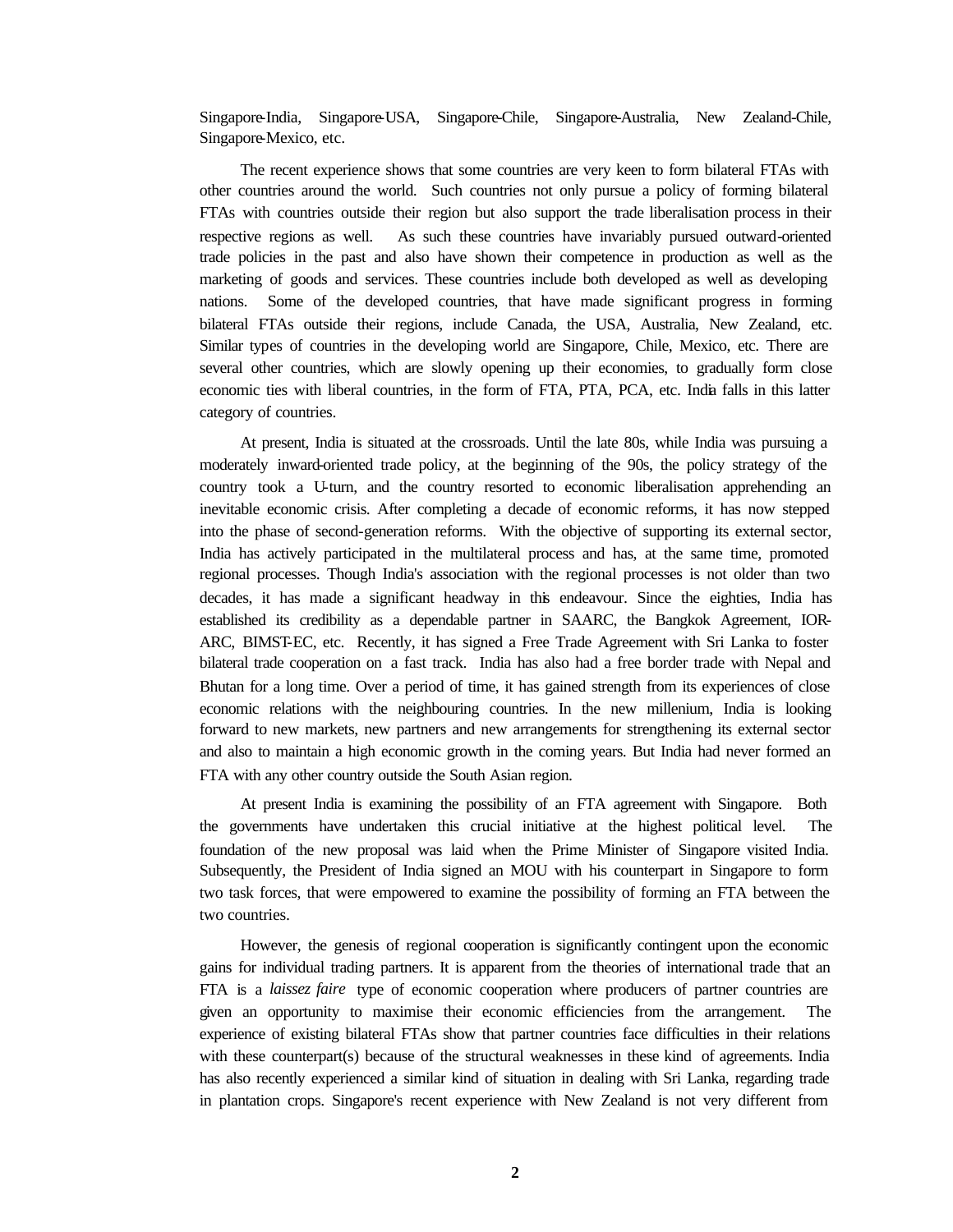India. New Zealand is facing resistance from its indigenous people on the issue of the opening up of its economy in textile trade. There is some element of discontentment that arose between Australia and New Zealand due to the low level of domestic content requirement provision in the New Zealand-Singapore FTA. Australia is seeking a more liberal approach in reframing the provision of the ROO in the CER. Such unpleasant situations should not be allowed to persist in the case of the proposed Indo-Singapore FTA Agreement.

Traditionally, India and Singapore are two friendly nations with many things in common between them. In various national and international forums, both the countries have supported each other's cause. People of Indian origin have contributed significantly to the economic development of the Singaporean economy. Similarly, Singapore's FDI has contributed immensely to India's recent development initiatives. The proposed new arrangement, therefore, should strengthen the traditional bonds of the two countries. In order to avoid any unwarranted situation, the proposed Indo-Singapore FTA should be examined thoroughly before executing the Agreement.

In case the Indo-Singapore FTA passes through the litmus test of political and economic scrutiny, it could serve as a model for India to carry out similar kinds of agreements with several other countries in the world. For the first time India is preparing itself to form an FTA with a country outside the region. The core issue in the proposed Agreement would be the proportionate sharing of opportunities between both the contracting parties and the devising of rules for restraining trade deflection from the third country.

At present, India has a number of bilateral and regional agreements in trade, investment and for payment arrangements. The Indo-Singapore FTA should not contravene the existing agreements, which are in operation. The proposed agreement may have its impacts on a wide range of domestic legislation, regulations, policy and administrative practices at the central and local government levels. Therefore, there is a need for making the agreement consistent with the existing agreements and laws in both the countries.

#### **2. Singapore's Trade with Important Market of the World**

Singapore is mostly a trading country and the size of the manufacturing sector is very small as compared to the external sector in its economy. Moreover, the manufacturing activities are mostly concentrated in a few product segments. A substantial part of the country's industrial activities are either in the domain of the public sector or are under the control of multinational corporations. The role of the indigenous private sector in industrial activities has been minimal. One of the vibrant sectors of the economy has been that of external trade. The external sector constituted 327% of the country's GDP in 1996. In most of its exports, the domestic content has been very low. The trade policy of the country has been liberal, and almost all except a few products are subject to zero tariff. The policy of the country has been to increase the size of trade including the re-export of commodities.

The external sector performance of Singapore increased phenomenally in the 90s (see Table 1). While import made a two-fold increase between 1991 and 1997, export figures more than doubled during this period. Though the country faced an unfavorable BoP during the 90s, the relative trade deficit had narrowed down during the latter part of the decade. Singapore has maintained a favourable trade with most of the markets except for the Middle East, the oil exporting countries and the industrialised markets. The economy witnessed a boom in its external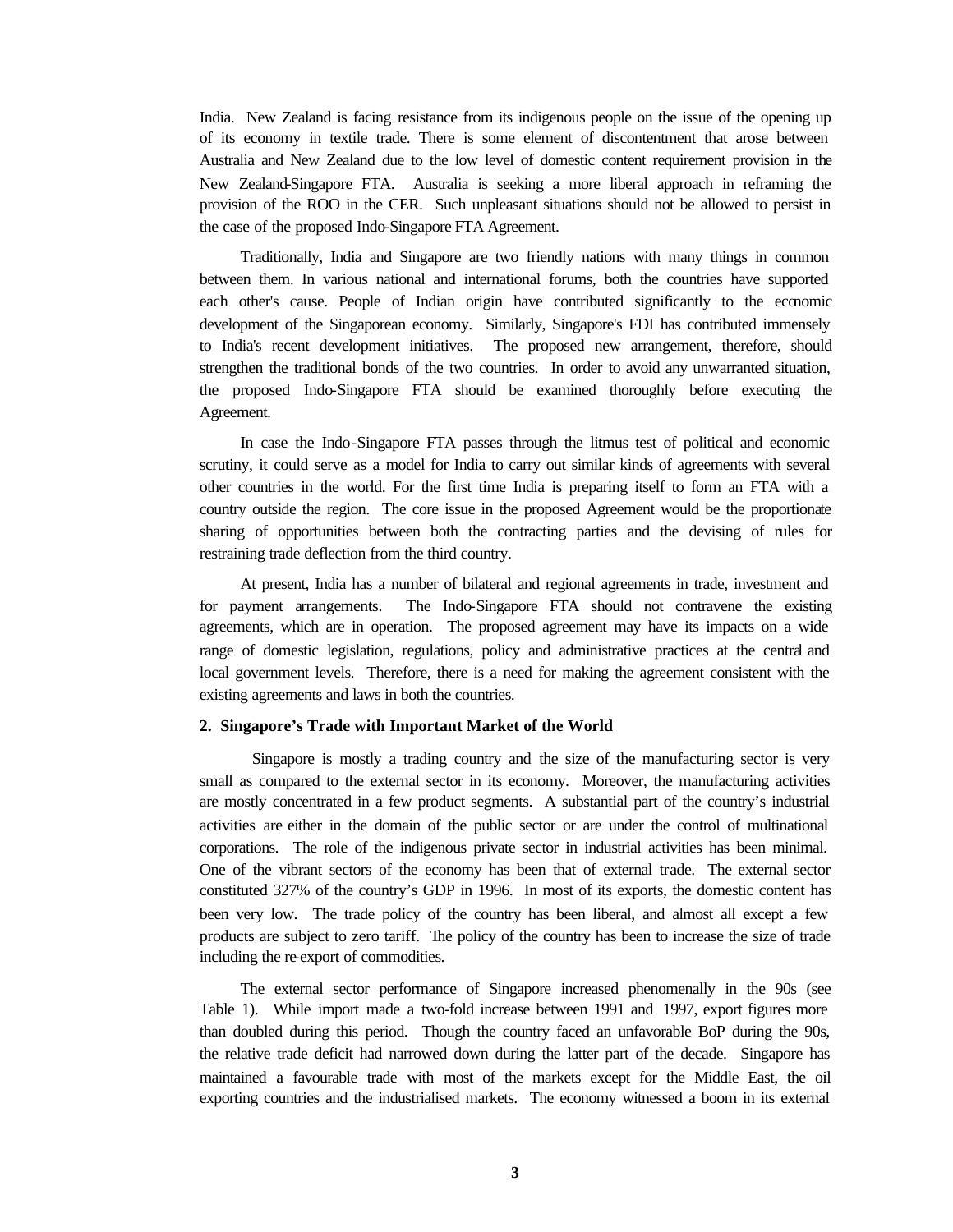sector between 1993 and 1995. The country's exports to non-oil developing countries, which were mostly in Asia rose sharply.

In the 90s, Asia constituted one of the important trade destinations for Singapore. During this period exports from Singapore to Asia increased from 26.04 billion USD in 1991 to 64.67 billion USD in 1997. Similarly, its import from Asia has increased from 22.67 billion dollar in 1991 to 50.44 billion dollars in 1997. Since Singapore has concentrated its export activities in Asia, its dependence on the region for imports has increased significantly. In recent years, the importance of developed countries as a source of imports for Singapore has been declining. In 1991, imports by Singapore from Asia were 63% of the figure for industrialised countries and this proportion has sharply increased to 71% in 1997.

Among the major markets, as presented in the Direction of Trade Statistics, IMF, Asia has emerged as the fastest trading market for Singapore in the 90s. Table 2 shows that Asia absorbed 43.3% of its total exports in 1992 and the proportion rose sharply to 51.6% in 1997. The proportion of Singapore's exports, meant for various markets such as industrial countries, Middle East, Africa and oil export countries, are declining during the latter part of the 90s. It is interesting to note that both in export and import, the contribution of Asia in the total trade of Singapore has been increasing steadily as shown in Fig. 1. Though Singapore's dependence on industrialised countries has been declining during the 90s, the volume of trade with them has continued to be very high. More than half of Singapore's imports originate from this market. The share of the EU in the total exports of Singapore has been declining between 1992 and 1996. Similarly, Singapore's dependence on the EU for imports has been dwindling during this period. It may be noted that the share of non-oil developing countries in the Singapore's total exports has increased rapidly during the period 1991-7. The non-oil developing countries have absorbed about 49.5% of Singapore's total exports in 1991, and the proportion has increased to 55.8% in 1997. On the other hand, commensurate increase in Singapore's import from this market has not taken place during the same period. Roughly speaking, Singapore depends on this region to the extent of 40% of its total import requirements. The present trend shows that Singapore's exports are increasingly focussed on non-oil developing countries of Asia. Because of lopsided trade flows, Singapore enjoys a large trade surplus with this market segment as presented in Fig. 2.



The growth performance of Singapore's exports and imports to various market segments are presented in Table 3. Singapore witnessed a negative growth rate in its exports and imports in various markets at different points of time in the 90s. Only in the case of non-oil developing countries, developing countries and Asia, did the growth rate of Singapore's exports and imports remain consistently positive during the period 1991-7. The external sector received a major setback in 1997 and both exports and imports recorded an all time low growth rate during the 90s.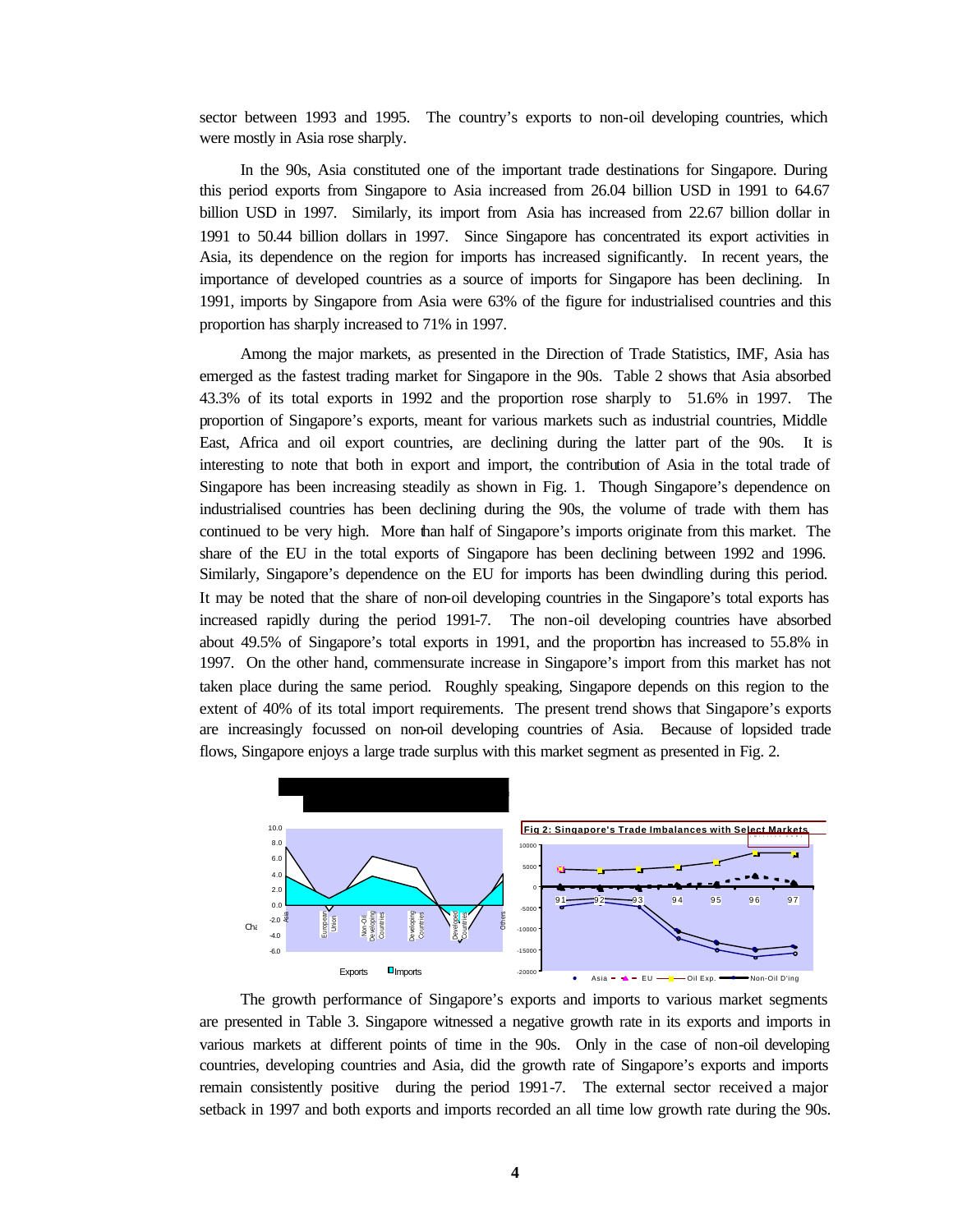While the annual growth rate of Singapore's exports slumped to 0.1%, the imports recorded a growth rate of 0.6% in 1997. A major external shock was administered when the exports to Europe declined to  $-12.4\%$  in the same year. However, the growth rate of Singapore's imports from the EU were significantly higher than those of other market segments of the world and also compared to the overall imports of the country.

Singapore witnessed a trade boom during the period 1993-5 when both the exports and imports of the country increased significantly. During this period, the maximum growth in a single year was felt in 1994. While the annual growth rate of the country's export touched 30.8%, the corresponding rate for imports was 20.2%. Some of the market segments namely Asia, the non-oil developing countries and whole segment of developing countries recorded a higher growth than the country's overall growth rate in exports/imports. Though the growth rates of Singapore's exports to the EU, Europe and industrialised countries were high, they remained lower than the overall growth rate of Singapore. However, in the peak boom year (i.e., 1994), Singapore's import growth rate from the EU and Europe were much higher than from any other market segment. It may be noted that the growth rates of imports from Asia, non-oil developing countries and developing countries as a whole, were very high in 1994. In the rec ession year of 1997, the growth rate of Singapore's imports from Asia, non-oil developing countries and whole of developing countries were positive and much higher than that of the overall imports of the country.

The above trend indicates that Singapore is consistently focussing on the developing countries, particularly the non-oil developing countries of Asia for its trade activities. As India falls in this group of countries. a close economic trade relationship with India is significant from Singapore's trade policy point of view.

#### **3. How Important is Indian Market for Singapore?**

While the developing country market is becoming the most important trading space for Singapore in the 90s, particularly for exports, at the same time, India is emerging as one of the most important market destinations for Singapore. In terms of Singapore's exports to different countries/RTAs, India is the  $12<sup>th</sup>$  most important country for Singapore's exports, taking the EU as a single market in 1997 as shown in Table 4. Similarly, in Singapore's imports, India ranks  $16<sup>th</sup>$ in 1997 as shown in Fig. 3. In 1991, India was the  $10<sup>th</sup>$  largest exporting destination of Singapore, whereas its position was further downgraded to the  $13<sup>th</sup>$  position in 1993. However, India revived its position and became the  $12<sup>th</sup>$  most important exporting destination for Singapore's <sub>-3000</sub> exports since 1995. In 1991, India was the  $16<sup>th</sup>$ 



Fig 3: How Important is India for Singapore?

largest country for imports from Singapore. Between 1992 to 1994, India has further elevated its status as an important exporting country for Singapore.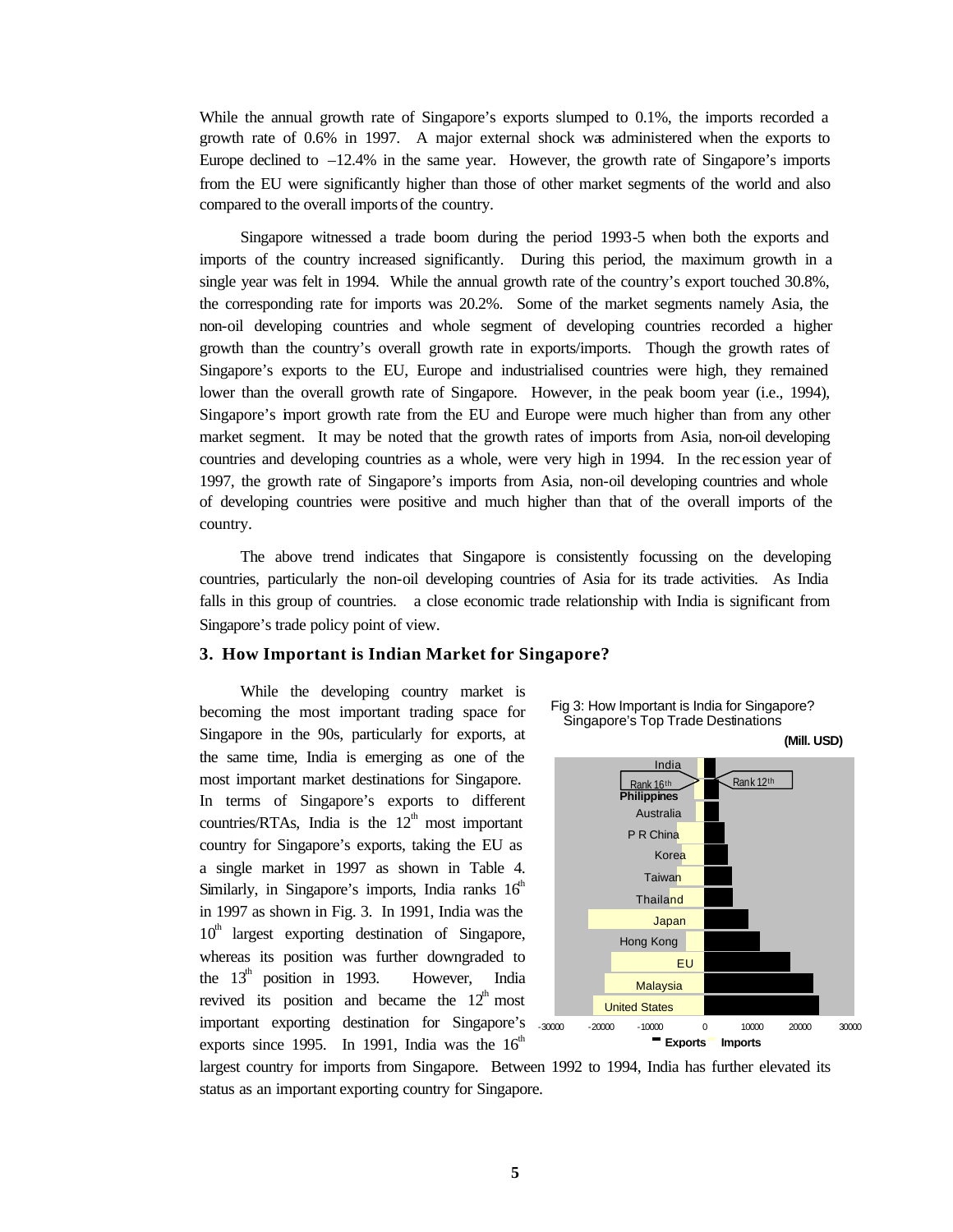Singapore's exports to India have more than doubled between 1991 to 1997, whereas, its imports from India made a two and half fold increase during the same period. Though India's export increased rapidly during the 90s as compared to its imports from Singapore, the trade imbalances became significant during this period. The bilateral adverse balance of payments of India increased from 58 million USD in 1991 to 127 million USD in 1997 as shown in Fig. 4.



While taking the EU member countries separately rather than as a group, India is emerging as the  $14<sup>th</sup>$  largest export destination of Singapore in 1997 as shown in Table 5. Similarly, in terms of Singapore's imports, India is the  $19<sup>th</sup>$  important importing country. Therefore, India is one of the most important trading partners of Singapore

in the recent years. The size of the Indian market is growing steadily since the early 90s due to economic reforms. The size of the middle income group in India is expanding significantly on account of liberal economic policies, so that many countries are keen to benefit from the expanding market in India.

The growth performance of Singapore's trade with its major trading partner is presented in Table 6. Singapore's trade performance with individual country partners show that both exports and imports are increasing steadily with a selected number of countries in the 90s. The growth performance of Singapore's exports to major trading partners has been highly dismal in 1997. The total volume of Singapore's exports declined significantly in markets like Japan, Thailand, Malaysia and Korea but it continued to be robust in the case of India. It may be noted that the growth rate of Singapore's exports to India was significant between 1994 and 1997 despite a decline in the growth rate of Singapore's exports in some important markets in 1996 and 1997. Similarly, India's exports to Singapore have been significant during the 90s. Such a trend indicates that there is a high degree of trade complementarity existing between both the countries despite upswings or downswings in the macroeconomic performance of both the economies.

India absorbed around 1.8% of Singapore's total exports in 1997 as presented in Table 7. India's share in the total export of Singapore has increased steadily between 1994 and 1997. However, India's exports as a proportion of Singapore's total imports remained unchanged between 1992 and 1997. This indicates that Singapore can easily increase the size of its import from India in relation to its total imports from the rest of the world. The obvious asymmetry between India's share in the total exports and imports of Singapore, has caused bilateral trade imbalances with India. However, occurrences of bilateral trade imbalances for India may not mean much in the short and the medium term, but it might affect trade relationship between the two countries if the present trend continues for long.

Though there is a need for expanding trade activities between the two countries, the potentiality of generating additional trade depends upon the competitiveness of both countries in each other's market. In order to address the issue of competitiveness of products and potentials of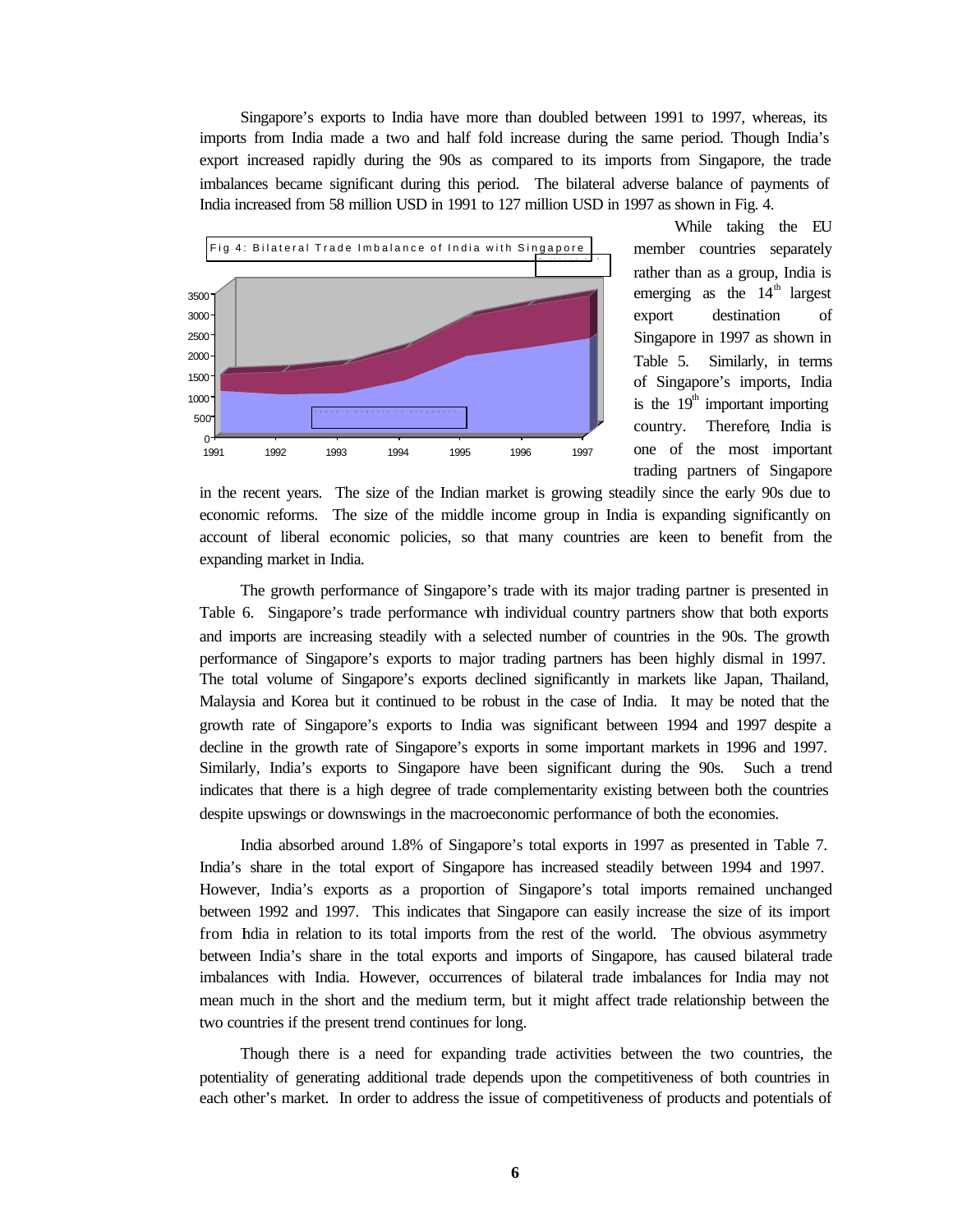trade, we have used the absolute cost comparative advantage method as the basis for empirical analysis. Details of the methodology are discussed in the following section.

#### **4. Measuring Export Potentials: Some Methodological Issues**

In this section we suggest a methodology for analysing the prospects of India for entering into a Free Trade Area Agreement with Singapore. The efficacy of the proposed Agreement depends upon the export potential of one partner in other partner's market depending upon the price competitiveness of the exporting country. The tariff and other concessions under the FTA Agreement would further support the realization of the potential exports to actual.

In fact, price competitiveness complements export potential of goods from the exporting country. For instance, the production structure of an exporting country is such that the country can export an item with a price which is lower than the price offered by other competitors in the market of an importing country. In such a case, the importing country can opt for the switching of its source of imports from the high cost to low cost supplier. From the perspective of the exporter, price competitiveness could lead to the creation of an export potential in the importer's market.

The formation of an FTA improves the price competitiveness of the exporting partner, depending upon the tariff structure of importing trade partner and the level of concession offered in the arrangement. The exporting country gets an edge over other competitors in the market of the importing country and the benefits from the FTA increase when the tariff structure is very stringent in the latter country.

There is some sense in initiating negotiations with Singapore provided that India has a sizeable export potential in that market, and at the same time if an export item from India is likely to get reciprocate tariff reduction from that country. In case the expected benefit from the proposed FTA is not shared equally between both countries, the country receiving fewer benefits may be extended concessions in other sectors like services and joint ventures. There is a strong perception that Singapore has a large export potential (in trade in goods) in India and is likely to benefit substantially from the proposed FTA in view of India's relatively strong tariff regime. There are doubts regarding India gains in terms of additional market access share in Singapore following the signing of the proposed agreement.

It may be noted that Singapore exported about 1386 commodities (at HS 6-digit) to India in 1997. The export basket of Singapore to India includes both agricultural and industrial products. In this study, the price competitiveness of either country's export is estimated on the basis of Adam Smith's "absolute cost advantage" theorem. While estimating the price competitiveness of a particular commodity (say 'i'), a comparison is made between the price offered by an exporting country (say X) with the prices of its competitors  $(Y')$  in an importing partner country (say Z). If the price offered by X is lower than hose of others (i.e. Y's), it means that country X has a relative price competitiveness vis-à-vis the others. It is not always necessary to presume that the offered price of X to country Z is the lowest among other suppliers to Z in order to ensure that X has price competitiveness in the export of the  $\mathbf{i}$ th product. If the price offered by X is lower than some of the suppliers/competitors (if not all) in country  $Z$ , then it also means that supplier  $X$  has price competitiveness in country Z.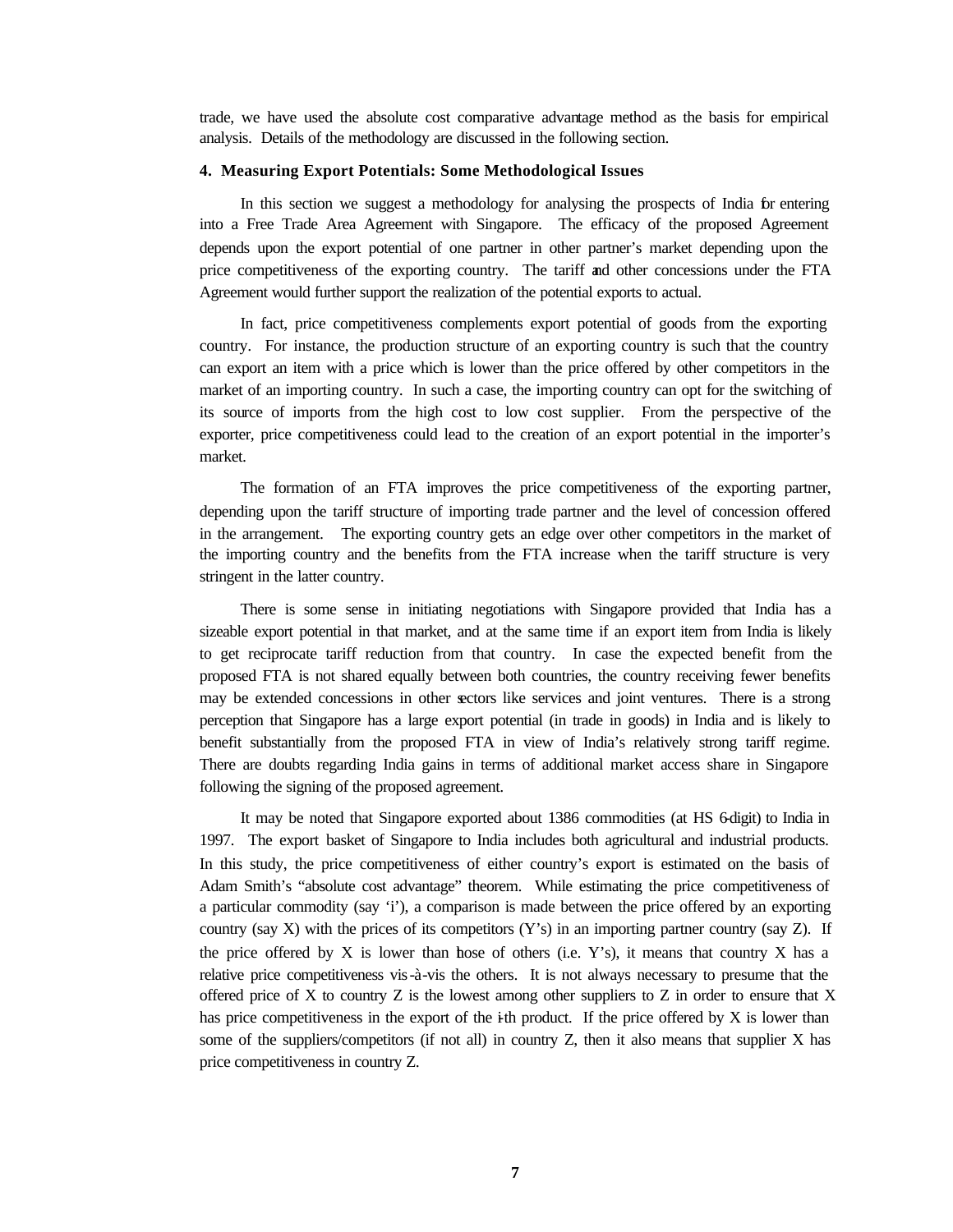In the present study, the methodology for the estimation of price competitiveness is the most realistic one. In this measure, we take the actual price offered by country X, and compare it with prices offered by other competitors in the importing country. For examining India's price competitiveness, we have to make a comparative analysis between India's export price with the price of its competitors in Singapore for a particular product.

#### **5. Price Competitiveness and Export Potentials**

For the estimation of price competitiveness, we consider each product separately at a disaggregate level (i.e. at the 6 digit HS level). In this measure, we compare the export price of India in each product group (at the 6-digit level) with the corresponding prices offered by its competitors in the market of Singapore.

Suppose India is exporting ith product to Singapore at a given price (PXNij) and another competing supplier also exporting the same product to Singapore at a different price (PXkij)

where,

 $PX<sub>Nij</sub>$  = Export price of India, for the i-th product, in j-th market (Singapore).  $PX_{kij}$  = Export price k-th competitor, for the i-th product, in the j-th market.  $N = India$  $i = 1, 2, \dots, P$  (Products)  $k = 1, 2, \dots, l, K$  (India's K competitors in the i-th product segment)

For a given product 'i', if India has price competitiveness over other competitors in the  $\dot{\uparrow}$ th market then the export price of India should be lower than those of other competitors. In such case, the condition may be

PXNij < PXkij …………………..….. (1)

If India, has price competitiveness in one product, it does not mean that all the competitors in that product category necessarily have higher prices than that of India. In the given product, some of them may also be having lower prices than India. In that case, India should look at the market share of those competitors, whose export prices are higher than that of India. The export market shares of India's inefficient competitors may be considered as India's export potentials.

Suppose in Singapore's market, India is exporting  $\mathbf{i}$ th product and another K-1 number of suppliers are present in the same product segment. So each competitor holds some portion of market share  $(Sh_{ki})$  in the import of the ith product by Singapore. Therefore, the total market of the i-th product is shared by all the K suppliers in Singapore. It means,

$$
\sum_{k=1}^{K} Sh_{ikj}=100 \dots \dots \dots \dots \dots \dots \dots \dots \dots \dots (2)
$$

Where Shikj stands for market share of the k-th exporter of the i-th product to Singapore.

Suppose India has price competitiveness over a few competitors (but not all of them) in the  $\epsilon$  export of ith product, and in case India effectively enters the Singaporean market as a supplier the combined market share of incompetitive competitors (let us assume the ratio as *á* )may be treated as India's potential export share, where,

0<*á* 1 ………………………….(3)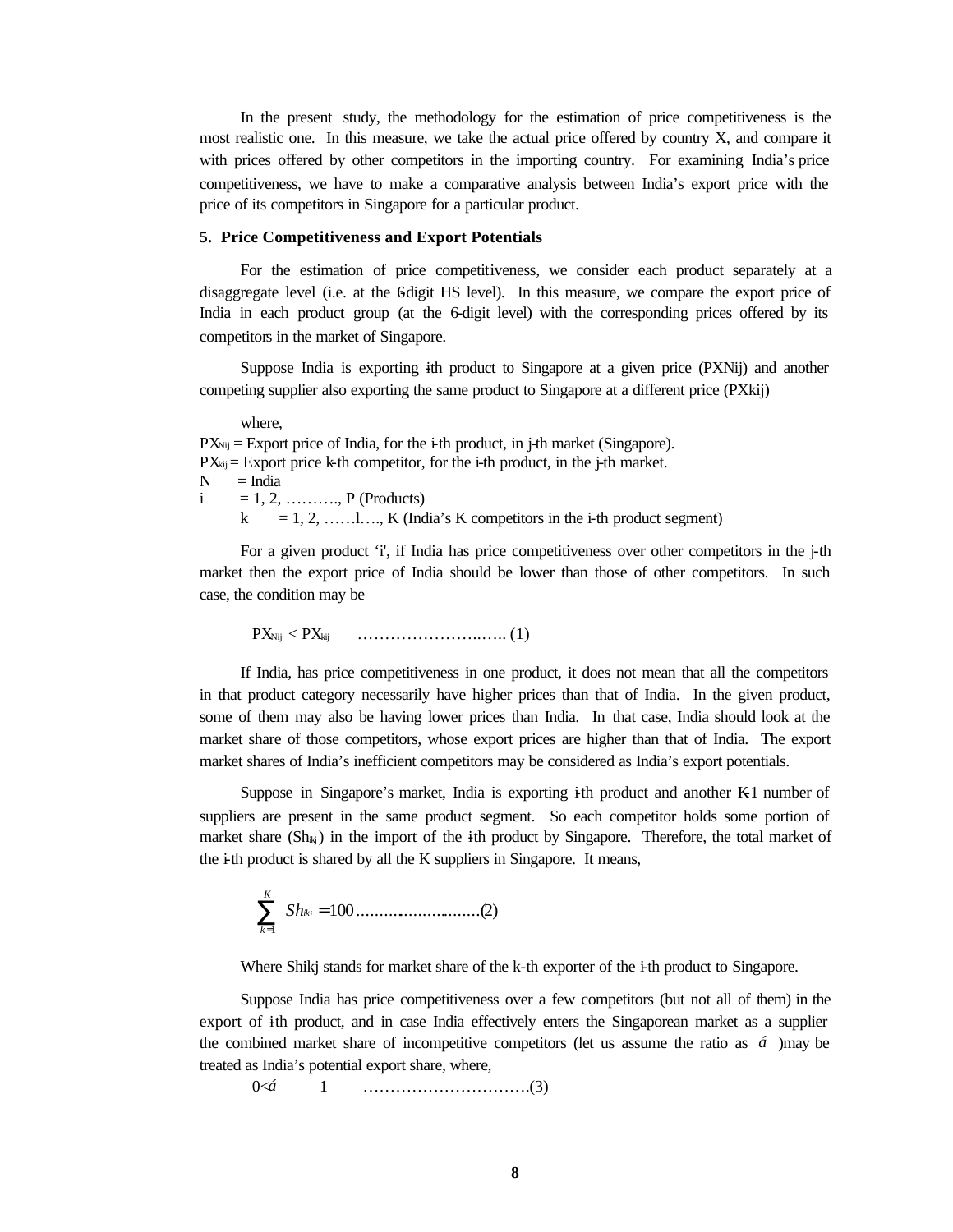and *á* denotes proportion of the i-th product market, which is covered by the exports of less competitive competitors of India in the markets of Singapore.

The export potential of India (POT<sub>Nij</sub>) in the exports of  $\pm$ th product in Singapore may be estimated as:

POTNij = *á* IMij …………………………(4)

Where  $IM_{ij}$  stands for total imports of the i-th product by Singapore from all sources.

 If *á* is less than 1, it means that India has a price edge over a few competitors and a part of the ith import market of Singapore would form India's potential export. If  $\acute{a}$  is equal to 1, it means, that the entire import of the ith product by Singapore would be India's potential export. Jacob Vinner denotes such trade potential as the trade creation effect of a regional trading arrangement.

In this measure, we assume that with changes in the policy environment, India may be able to improve its market share by taking over market segments from less efficient competitors in Singapore on the basis of her absolute cost comparative advantage. One of the limitations of this measure is that we cannot identify the products where India has global competitiveness but is yet to tap the export potentials in Singapore. This issue is empirically examined in a recent study (for details see Mehta and Mohanty, 1999).

What are the prospects for India, should it go for a bilateral FTA with Singapore? To analyse this it is necessary first to estimate the size of the export potential for those commodities where Singapore continues to have a high tariff. These tariff peaks include both *ad valorem* and specific tariffs (taking *ad valorem* tariff equivalence). The negotiation would be on the basis of total trade opportunities created by the trade creation and trade diversion effects based on the existing tariff structure. The preferential bilateral tariff reduction would determine the level of trade diversion in both the countries. The sharing of potential benefit from the FTA between the countries would be at the core of bilateral negotiations.

For the negotiations, we have to identify commodities, which are exported or likely to be exported by Singapore, and are also facing different levels of tariff (both *ad valorem* and tariff equivalence of specific tariffs) in India. A similar exercise may be repeated for India too. Based on the coverage of identified commodities and their potential exports, recommendations are to be made about the future course of negotiations. In this study, we have extended our analysis to cover commodities of both the agricultural and industrial sectors.

Since India and Singapore have decided to consider the possibilities of close economic cooperation, there is a need to examine the potentials of trade in both the countries. In case, the potential exists to augment trade between both the countries, there is a need to examine the extent to which the FTA agreement can help both the countries in providing tariff and other support on a reciprocal basis. The reduction of tariffs under the purview of FTA agreement would provide immense advantage to the exporting partner over other exporting competitors in the market of the importing partner country. This would, in fact, support some of the marginally cost disadvantage products of the exporting partner, which we describe as the 'trade diversion effect' in the framework of Jacob Viner's 'customs union' model. In this context, we would like to examine the competitiveness of Singapore's exports in the Indian market and vice versa.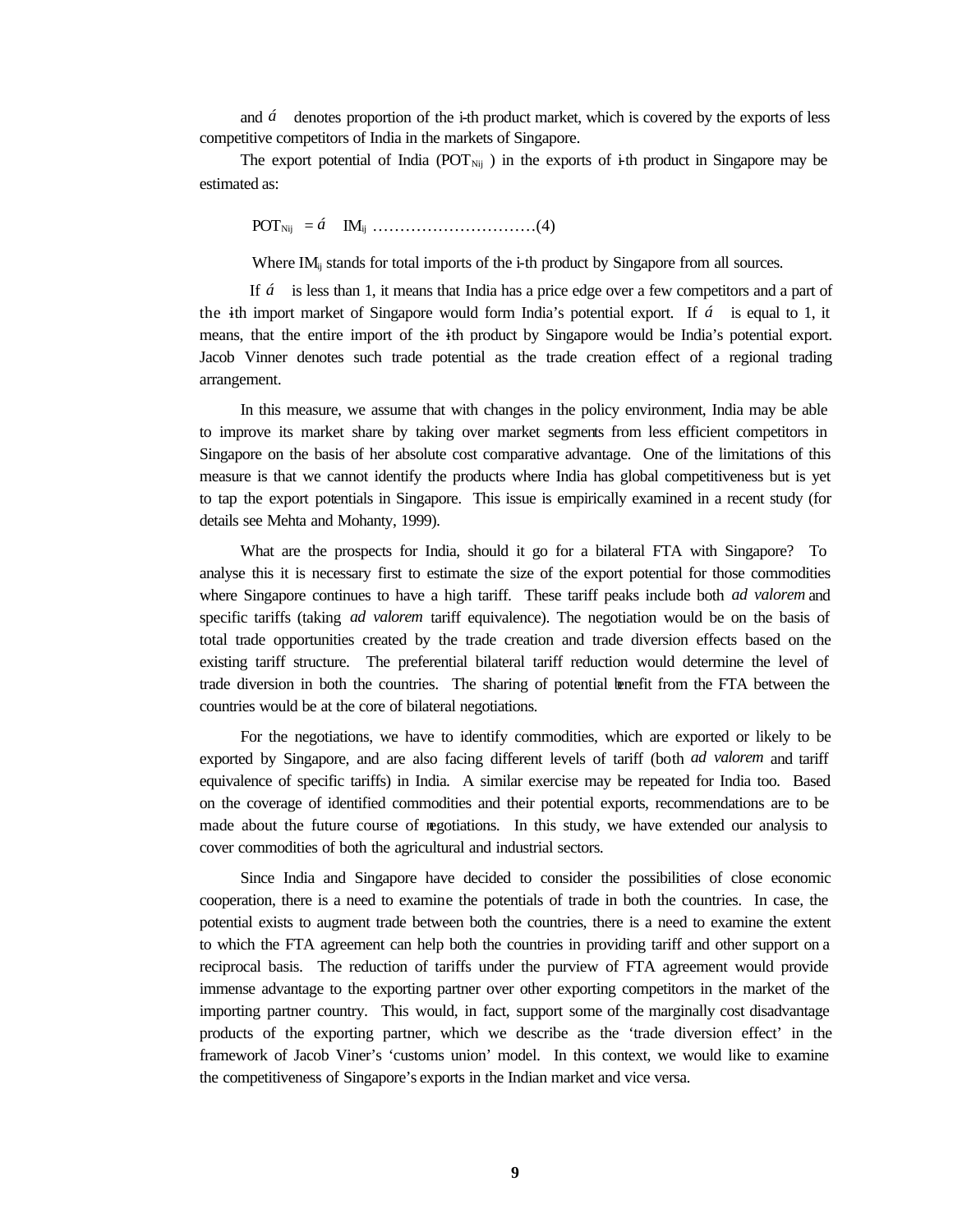#### **6. Trade Potentials of Singapore in India**

The export potentials of Singapore in the Indian market are estimated using equation 4 and this is presented in Table 8. From total import of 39.5 billion USD, India imported about one billion<sup>1</sup> USD worth of goods and services from Singapore in 1997. As reported by the UNCTAD, India imported 1386 items from Singapore and the import basket is likely to be widened in future. Singapore is yet to introduce many products in the Indian market, particularly those items where the country has competitiveness in the global market. The structure of Singapore's export potentials in India indicates that except for a few product categories like arms and ammunition (section XIX), live animals (section I), leather and footwear (section VIII), the country has competitiveness in other broad product groups at the HS-section level. Some of the products, where the country has large export potential in India, are gems & jewelleries (section XIV), base metals (section XV), machinery (section XVI), optical and photography (section XVIII), chemicals (section VI), plastics (section VII) and petroleum products (section V). In case such export potentials are translated into actuals, Singapore would account for 40% of India's global imports as recorded in 1997. The result shows that in some broad product segments of India's global imports, the exports of Singapore have been quite significant. These include wood products (Section IX), machinery (Section XIV), plastics (Section VII), base metals (Section XV) and optical products (Section XVIII).

While comparing the export potential of Singapore with items from India's import basket, there are a large number of product segments where Singapore can export to India in a cost efficient manner. Even though Singapore is a city based economy it has shown its preparedness to export agricultural products in specific product categories like vegetable products (Section II) and fats and oil (Section III). It may be inferred by looking at the ratio of potential exports to the actual exports that Singapore is yet to exploit its export potentials in major product categories like prepared foodstuffs (Section IV), cement & plasters (Section XIII), machinery (Section XVI) and other manufactured articles (Section XX). Singapore has to concentrate its efforts to seize the larger Indian market in areas like petroleum products (Section V), chemicals (Section VI), gems & jewelleries (Section XIV), base metals (Section XV) and photographic items (Section XVIII) where small proportions of Singapore's export potentials have been exploited so far.

In order to understand the export interest of Singapore in specific product segments, disaggregated information on Singapore's actual exports to India and its export potentials are present in Table 9. Though Singapore has price competitiveness in a sizeable number of broad product segments, there is a need to look at product groups at a more disaggregated level (i.e., at HS-Chapters) for policy simulations. In the petroleum product category (Chapter 27), Singapore has the largest export competitiveness in comparison with other product segments. In case Singapore's export potential is translated into actual exports, 40% of India's oil requirements could be resolved by importing from this single source. The current level of exports is very insignificant in this broad product group and the actual export to its potentials is less than one%.

Singapore has a sizable export interest in chemicals. Looking at the export competitiveness of various types of chemicals it appears that Singapore can well export organic chemicals (Chapter 29) to India where it has export potential to the extent of 767.8 million dollars in a year.

<sup>1</sup> There is discrepancy in the import figure of India from Singapore in Table 4 and Table 8 due to the use of different sources of data.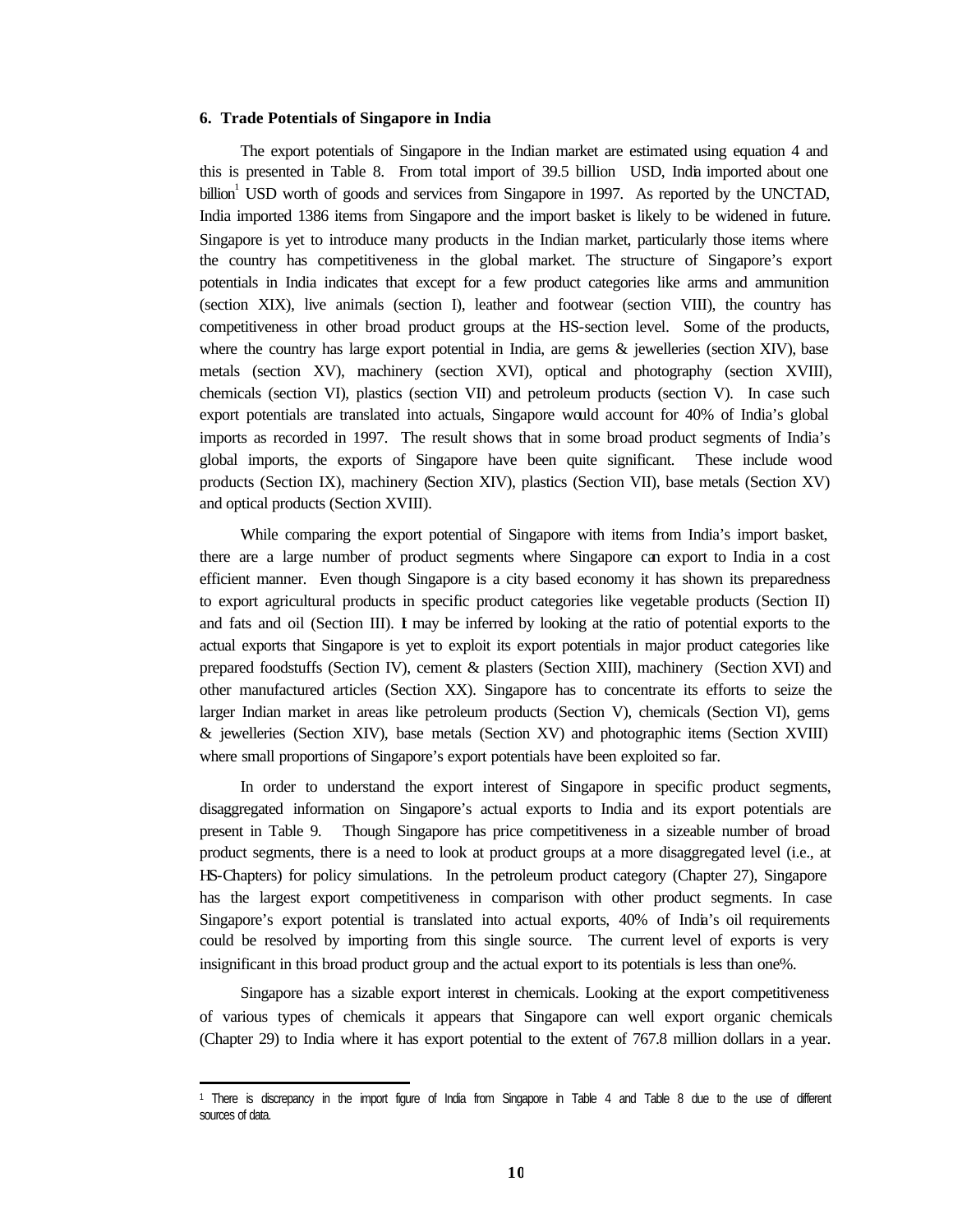India can import other important products like fertilizers (Chapter 31), tanning or dyeing extracts (Chapter 32), etc. to a large extent.

Exports from Singapore are price competitive in the entire range of plastic and other related products. India can largely depend on imports of articles of plastics and rubber for its domestic requirements (Chapter 39  $\&$  40) from Singapore. Moreover the country has large potentials in the exports of gems & jewelleries (Chapter 71). At present, India is importing merely 17.4 million USD whereas the potential export of Singapore is roughly at 2.5 billion USD in a year.

Another area of interest for India would be that of electronic products from Singapore. Though electronic products are not defined in one specific product classification in the harmonised system, such items are spread over many broad items like boilers & machinery (Chapter 84), electrical machinery (Chapter 85), photographic equipment (Chapter 90) and clock and watches (Chapter 91). In these broad product categories, Singapore has large export potentials in India, except for clocks and watches (Chapter 90). Though Singapore's presence in India's imports of electronic products is fairly large, the former can have a large market access in India if the existing export potentials in this product category are fully realised.

Considering the level of export potentials of Singapore in India, the possibility of realizing this is largely dependent on the signing of the bilateral FTA agreement with India. The size of tariff concession and coverage of broad sectors under the FTA agreement would set a limit on the depth of market access for each partner in each other's market. The exporting country possessing a high export competitiveness in the partner country, and at the same time facing high tariff, is likely to benefit from the agreement. Both the countries would benefit from the FTA by providing market access to each other.

#### **7. India's Trade Potentials in Singapore**

India exported to the extent of 599.3 million USD, covering 1327 exporting items at the 6 digit HS level to Singapore in 1997. In the same year, Singapore's total global import was 100.4 billion USD. In comparison with Singapore's total global imports, India's bilateral export to the country is insignificant. However, in terms of price competitiveness, India has a large export potential to the extent of 12.1 billion USD in a year. In case, such export potentials are fully or partly realised, India's external sector is likely to get a major boost in the coming years.

The import structure of Singapore indicates that the country imports almost all broad products except arms (Section XIX) and works of art (Section XXI) as presented in Table 10. In these product lines where Singapore has priority for imports, India can look for new spaces for exports. Among the major product groups, Singapore's largest import was registered in machinery and mechanical appliances (Section XVI). The total import in this product segment was close to 57 billion USD in 1997. Other priority imports of Singapore include minerals (Section V), chemicals (Section VI), base metals (Section XV), vehicles (Section XVII) and photography products (Section XVII). In many such product segments, India has been an important supplier to Singapore. At present, the exports of India have been significant in products like chemicals (Section VI), base metals (Section XV), and mechanical appliances (Section XVI). The other important bilateral exports of India are vegetable products (Section II), textile (Section XI), and gems and jewellery (Section XIV).

India's export potentials in Singapore are quite large as compared to its present bilateral exports to the country. It is interesting to note that India has high export potentials in those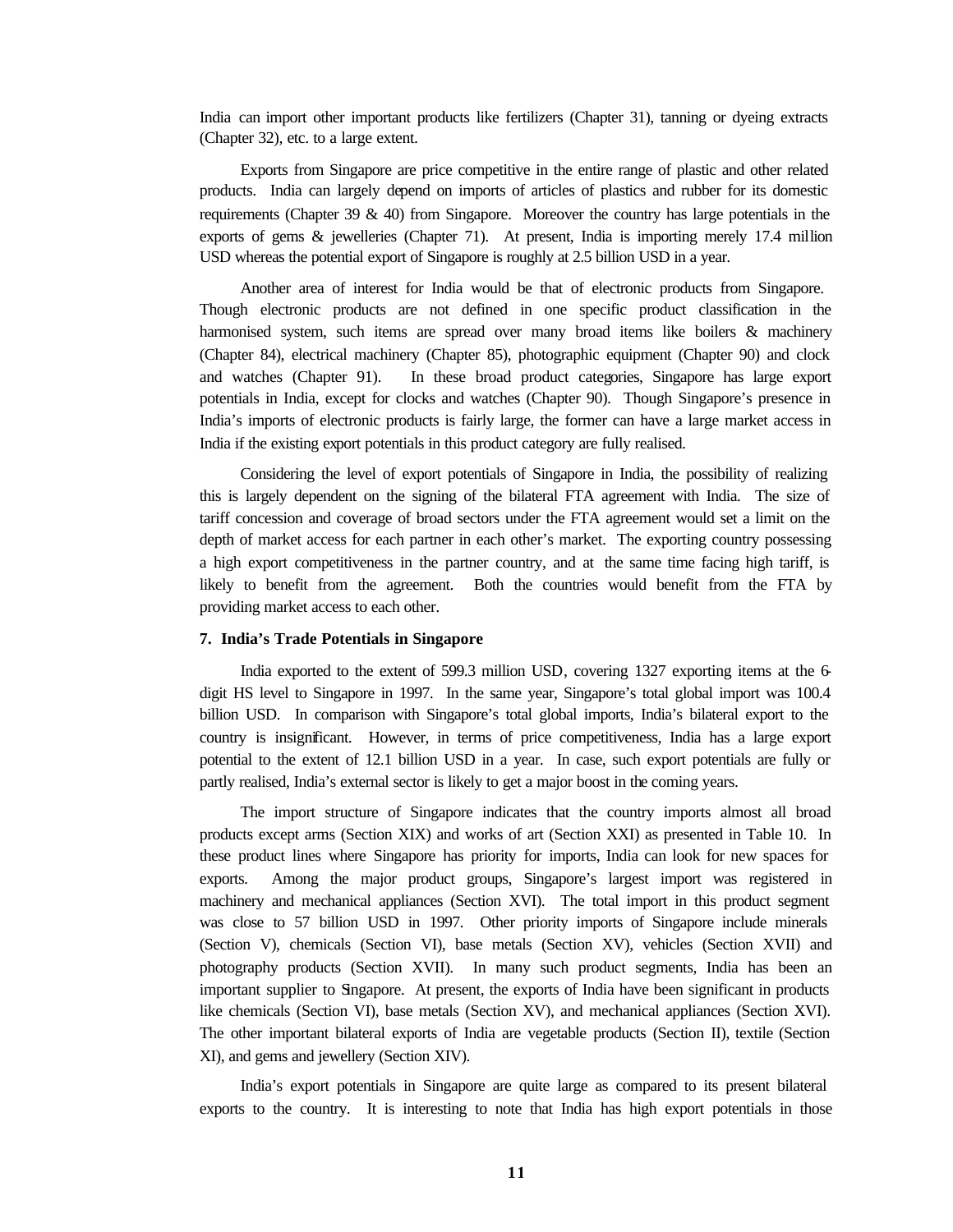product groups, where Singapore has a priority for imports. In other words, a large complementarity exists between India's export potentials and Singapore's imports requirement from the global market. Among the broad products, India has the largest potential in the export of machinery & mechanical appliances (Section XVI). In this product segment, India can supply to Singapore to the extent of about 10% of the latter's import requirements. India can significantly ameliorate its bilateral exports in products like minerals (Section V), chemicals (Section VI), textiles (Section XI), base metals (Section XV), vehicles (Section XVII) and photography (Section XVIII).

India's export to Singapore was significant in product segments like animal products (Section I), vegetable products (Section II), textiles (Section XI), gems and jewellery and works of art (Section 21) in 1997. In these product groups, the share of India's export was more than 2% of Singapore's global imports in the respective product segments. In case of full or partial realisation of potential exports, India may seize a large market share in all important product segments except oils and fats (Section III), wood product (Section IX), gems and jewellery (Section XIV), arms and ammunition (Section XIX) and works of art (Section XXI). Comparing actual exports to potentials, India has made commendable progress in the exports of agricultural products to Singapore. Looking at the overall export performance of all the broad products, the

accomplishment of base metal has been commendable. A detailed analysis of India's export potentials in Singapore is presented in Table 11. The empirical analysis has identified certain broad products where both the countries can benefit in exporting to each other's market. As shown in Fig. 5, seven sectors are identified on the basis of exports potentials where both the countries can negotiate for widening their market access in each others country. Those products are machinery, base metals, chemicals, textiles, vehicles, photography and gems and jewellery. However, the



effectiveness of the FTA is largely dependent upon the tariff concessions offered by the contracting parties. The negotiation of tariff reduction would begin on the basis of the existing structure of tariff in both the countries.

#### **8. Analysis of Tariff Structure in India and Singapore**

The tariff structure of India is reviewed in Table 12. India has defined its *ad valorem* tariff for 5112 items at the 6-digit-HS level. For the present study we have used the TRAINS (2000) data in which the latest trade data is available for 1997. In order to match the trade data we have taken the tariff structure of India for the same year. In 1997, India had 14 tariff bands. While four tariff bands fall under the no peak tariff range, the remaining bands are under the peak tariff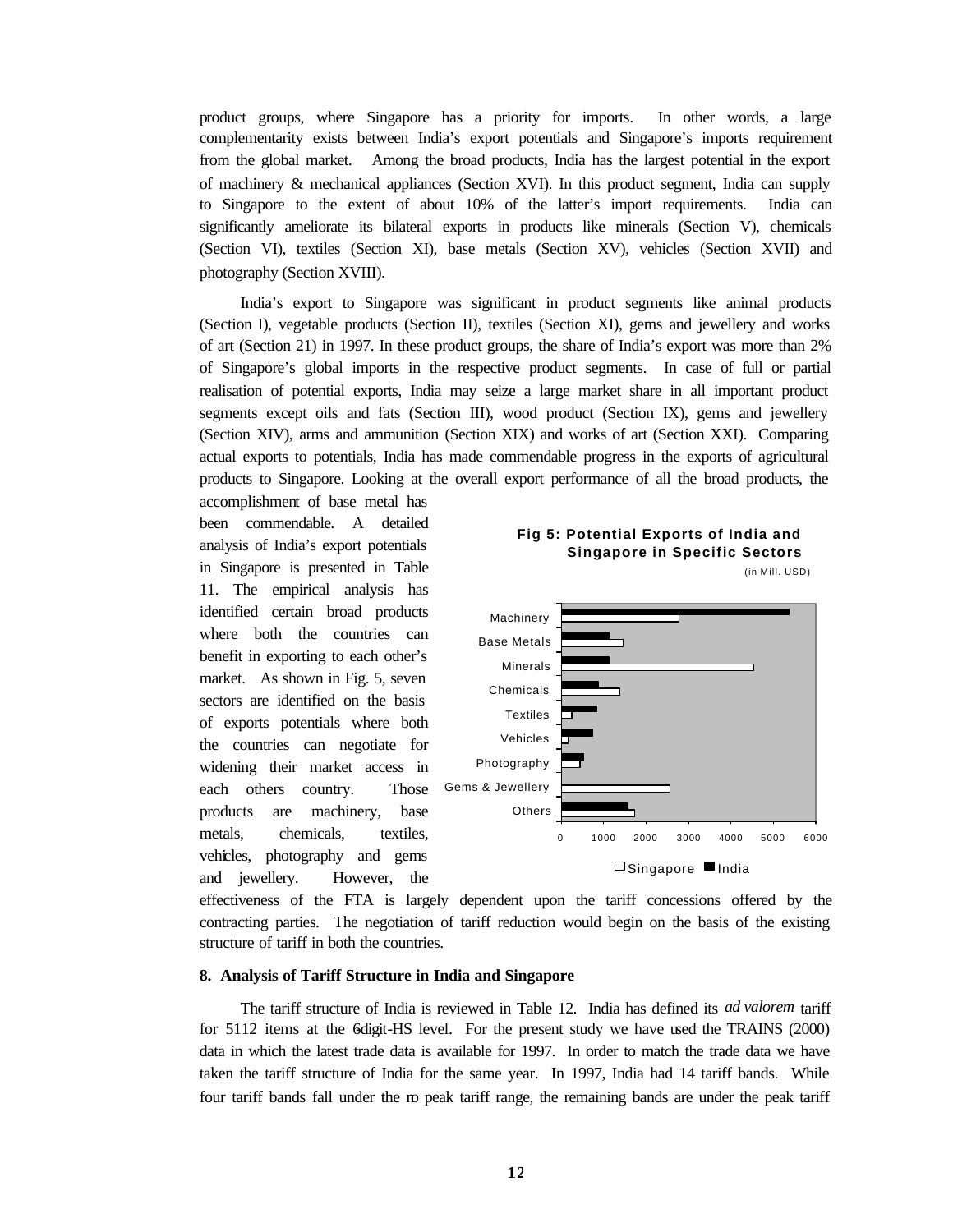head. In an earlier study<sup>2</sup>, the peak tariff fell within the range of 10 to 12% but in this study the peak tariff is defined as more than 10%. It is shown (see Table 12) that most of the product lines (HS 6-Digit level) are falling in the tariff range of 10-40%. Only 23 product items are subjected to 50% or more *ad valorem* tariff, and most of them belong to the agricultural sector. The high tariff regime in India would benefit to Singapore more in case the Agreement is made. If a substantial amount of Singapore's export potentials lie in the high tariff range, it would be in Singapore's interest to exploit the Indian market. In the case of a large number of products, the tariff structure is so high that even some of the marginally incompetitive exports of Singapore can also compete with efficient suppliers under the cover of the proposed FTA.

Similarly, we have examined the tariff structure of Singapore in 1997. In Singapore *ad valorem* tariffs are notified for 5828 products at the 8-digit HS level as shown in Table 13. Though a few items are subject to specific tariffs, including products like wine & other items, the bulk of the product lines are subject to zero tariff. Therefore the Free Trade Agreement would not benefit Indian exports in gaining market access in Singapore. The currently existing trade potentials of India can be achieved even without the FTA.

#### **9. Implication of Bilateral FTA for India**

The Free Trade Area Agreement may provide considerable support to the exporting partner in accessing the market of the importing partner. The differential treatment conferred to exporting FTA partner *vis-à-vis* other supplier by the importing partner country would favour the former. While the exporting partner country can push some of the marginally incompetitive products to the importing country under the 'trade diversion' principle, the margin of competitiveness is likely to increase for those products which are identified as competitive under the 'trade creation' principle.

In order to understand the import structure of India in relation to its tariff policy, we have tried to examine the size of imports under different tariff rates and at a more desegregated product level (i.e. 6 digit HS level). In the broad product categories, Singapore's actual exports to India and its potential exports are examined in the context of the tariff regime of India in Table 14. In 1997, India's total import was around 39.5 billion dollars. Out of the total imports, one third of this was subject to low tariff (10% or less) while a further half of this was subject to a medium tariff (20 to 30% *ad valorem*). Singapore's total export to India was close to one billion USD in 1997. From the total exports of Singapore to India, one fifth of the total was subject to low tariff and about 87% of it was subject to either low or medium tariff. If we examine the existing export potentials of Singapore in different product groups and the type of tariff it can face in India, the picture would be different from that of the actual exports of Singapore to India. It may be noted that the total export potential of Singapore in India alone is more than 15 billion USD in 1997. The total trade potential of Singapore may increase further if trade diverting exports are included in it.

A comparison between India and Singapore is presented in Fig. 6, showing the prospects of augmented trade between the two countries due to trade creation and trade diversion effects. In fact, there is no trade diverting exports for India because Singapore has nothing to offer in terms of tariff concessions. On the contrary, in the event of a realisation of Singapore's export potentials into actual, India would be one of the top ranking export destinations for Singapore. The results

<sup>2</sup> For details see WTO and UNCTAD (1998).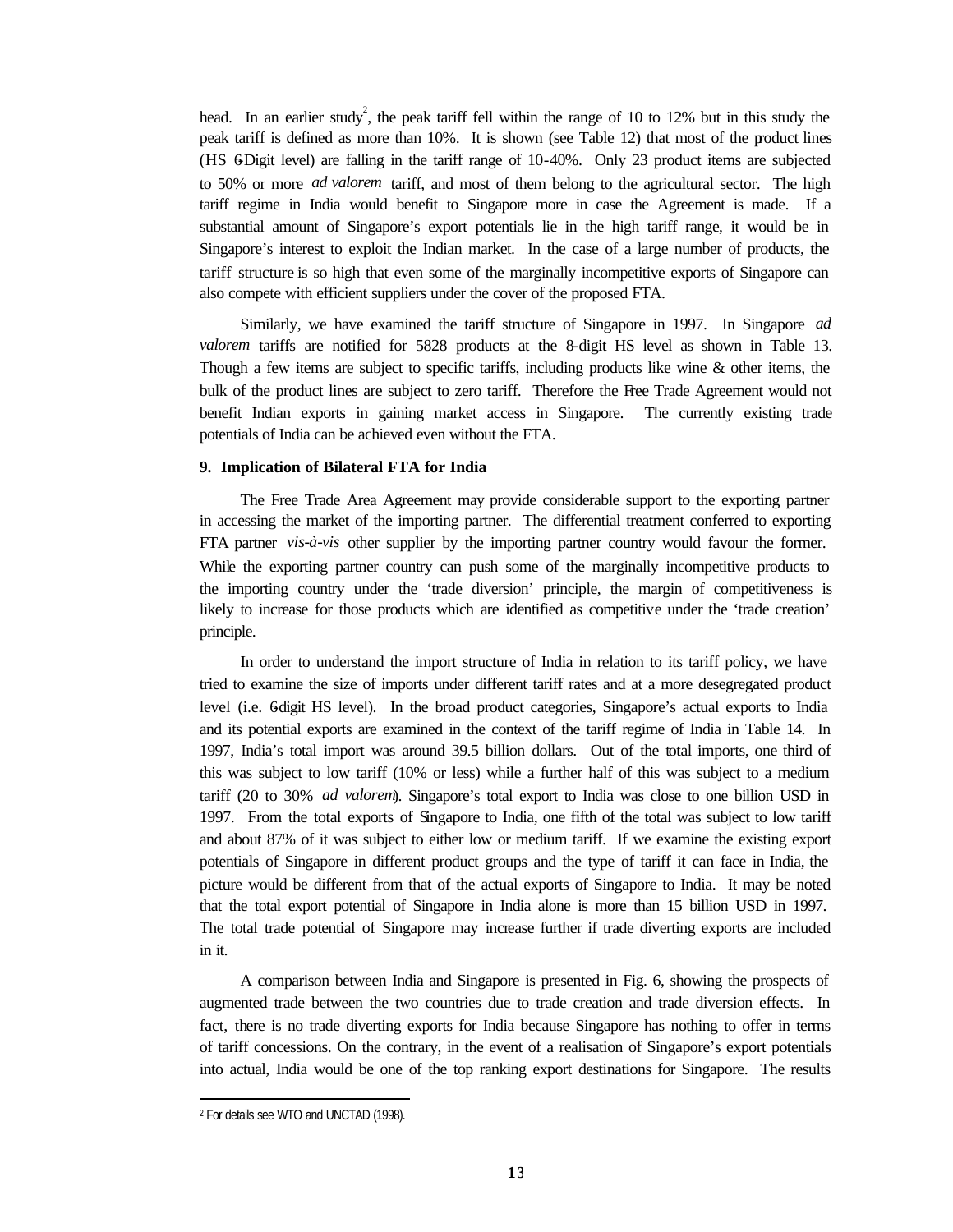show that out of the total potential exports of Singapore into India, two thirds of this is subject to medium to high tariff. In case both the countries are sewn with an FTA, Singapore's 10 billion dollars worth of potential exports presently subjected to peak tariff ranging between 20 to 260%, would be subject to zero tariff.





With this kind of reduction in tariff, the Singapore's exports to India may increase by another three billion dollars, due to the trade diversion<sup>3</sup> effect, where marginally incompetitive products can get an entry into the Indian market.

The Singaporean potential in export does not only exist in the industrial segments of the Indian market but also in the agricultural sector where it is likely to be visible in product groups like vegetables (Section 2) and fats & oil (Section 3). A bulk of Singapore's export potential in the Indian market would, however, be in the industrial sector. The potential exports of Singapore are likely to get support from the proposed FTA in terms of reduction of tariff in products like chemicals, plastic products, gems & jewelleries, base metals, machinery and electronic products. In mineral products, particularly petro-chemicals, the potential export has been very large, but tariff rates for such products are low in India. Therefore, petroleum products may not get much support from the proposed FTA.

Disaggregated information about Singapore's actual and potential exports and the type of tariffs existing in India for those products, are presented in Table 15. Among the agricultural

products, Singapore would get substantial tariff concessions in the exports of fruits and nuts (Chapter 8) where those products are subject to a high peak tariff. Import of animal or vegetable fats and oils (Chapter 15) are likely to be cheaper for India since the possible tariff reduction would be substantial in these products. Among chemical products, organic chemicals (Chapter 29) and fertilizers (Chapter 31) would obtain a substantial advantage from entering the Indian market as these products are subject to a low to medium range tariff. Similarly the entire range of plastic products would benefit from the steep tariff reduction. In gems and jewelleries, the tariff rates are very high in India. Since India is one of the leading



<sup>3</sup> For details about trade creation and trade diversion effects within the framework of bilateral/regional trading arrangement, see Mohanty (2001), 'Trade Prospects of India from IOR-ARC: Some Recent Evidences', in *Regional Cooperation in Indian Ocean: Trends and Perspectives*, (ed). P.V. Rao, South Asian Publishers, New Delhi.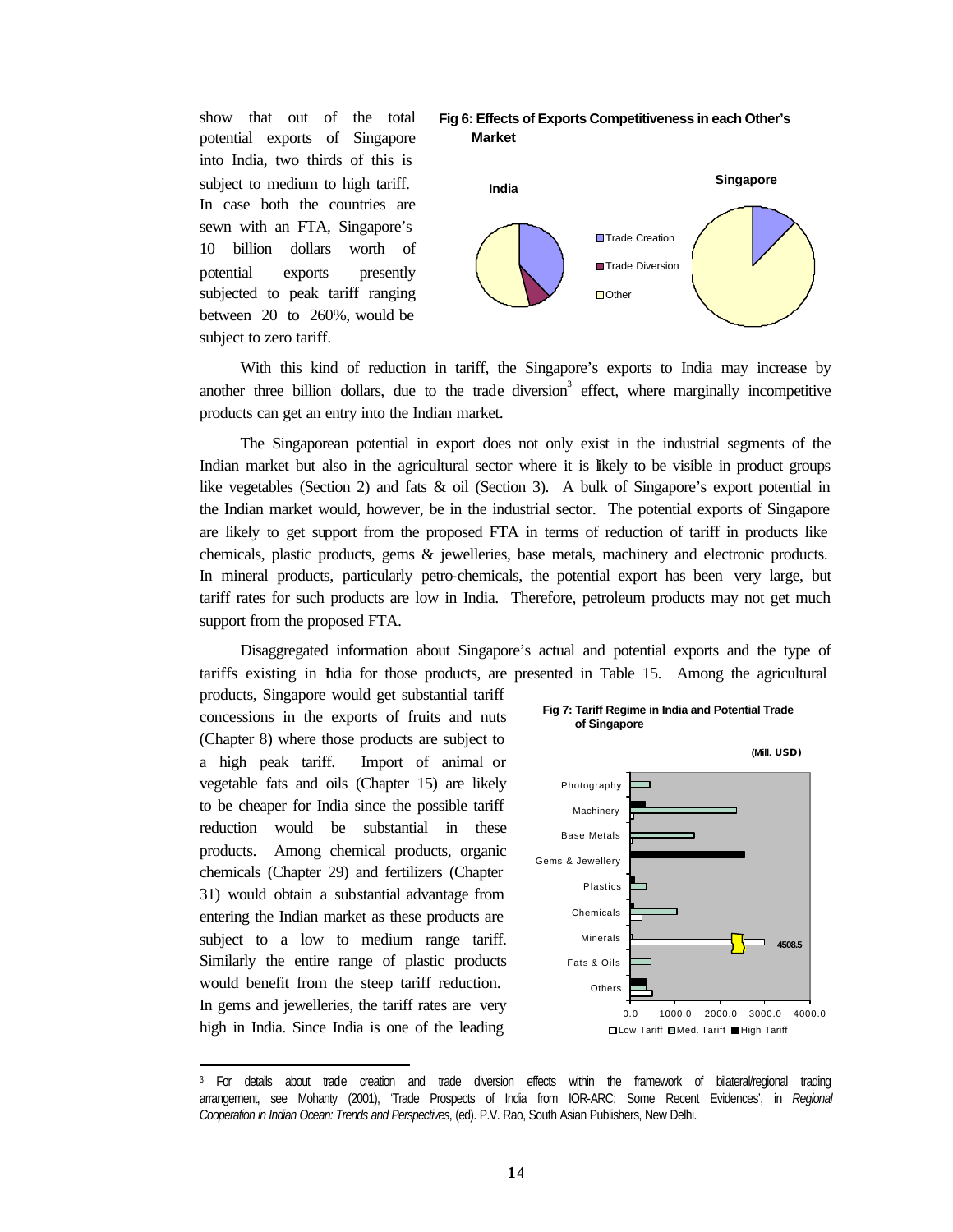importers of gems & jewelleries (Chapter 71) in the world, Singapore is likely to get a large market in India because of its competitiveness and sharp reduction of tariff likely under the proposed FTA. In this product range, Singapore has export potentials to the extent of 2.5 billion dollars a year.

 In 1997, India has maintained a medium level of tariff for base metals. Singapore is likely to benefit in this product segment particularly in the exports of iron  $\&$  steel (Chapter 72), copper (Chapter 74) and aluminum (Chapter 76) products. Large segments of machinery imports in India are subject to a medium to high level of tariff. Singapore is likely to get more market access in India in this product segment. The manner in which the potential exports of Singapore would be subject to different levels of tariff in India, are presented in Fig. 7. Singapore would find it convenient to realize the huge trade potentials existing in India because a substantial part of its export potentials is due to trade creation effects.

The above results indicate that Singapore has large export potentials in India and it would benefit substantially from the existing Indian trade policy if a free trade agreement is signed between the countries. However, India may not receive reciprocal trade access in Singapore under the proposed FTA because most of the products that Singapore is importing at present from the rest of the world, are subject to zero tariff. Therefore, Singapore does not have anything to offer in terms of tariff concession under the FTA. The existing trade potentials of India in Singapore may not receive any preferential treatment *vis-à-vis* other competitors under the proposed free trade agreement between the two countries. There would be no difference in the market access scenario of India in Singapore if we compare the counter-factual situation before and after signing the agreement. In sum, the signing of the bilateral free trade agreement would amount to the opening up of the Indian market to Singapore but not vice versa for trade in goods. Therefore, India is not going to benefit in this sector.

In case both the countries sign the agreement, the opportunities created from it should be shared equally by the signing parties. Thus, while Singapore may get market access to the extent of more than 19 billion dollars (including actual and potential) in India, India should likewise expect a similar amount of market access in Singapore, particularly in sectors other than trade in goods. If commensurate market access were not provided, then India's BoP position would be extremely vulnerable. There is a need for examining whether India is likely to get a commensurate market access in Singapore that can match the size of the access to be given by India to Singapore. Singapore may help India in promoting its exports in other markets where it has easy access for farm produce like New Zealand, Malaysia, US, EU, Japan, etc. Secondly, India should be given preferences in trade in services. In some cases Singapore may have export potentials but import from the country would be adverse for India due to BoP reasons. In another situation imports may not be appropriate for India where the domestic content of Singapore is too low to invoke tariff preference under the agreement. In such cases, it would be appropriate to go for joint ventures. In this context, production capabilities should be examined along with the technological capabilities of Singapore before entering into the FTA agreement.

Though Singapore has trade potentials in many lines of production, it does not necessarily mean that such output may have originated from Singapore. There are apprehensions that the domestic content in most of Singapore's exports are very low. In many cases, the major value addition in Singapore includes inspection, packaging, leveling, etc. The results show that the country has potentials in the exports of agricultural products also. It may be noted that Singapore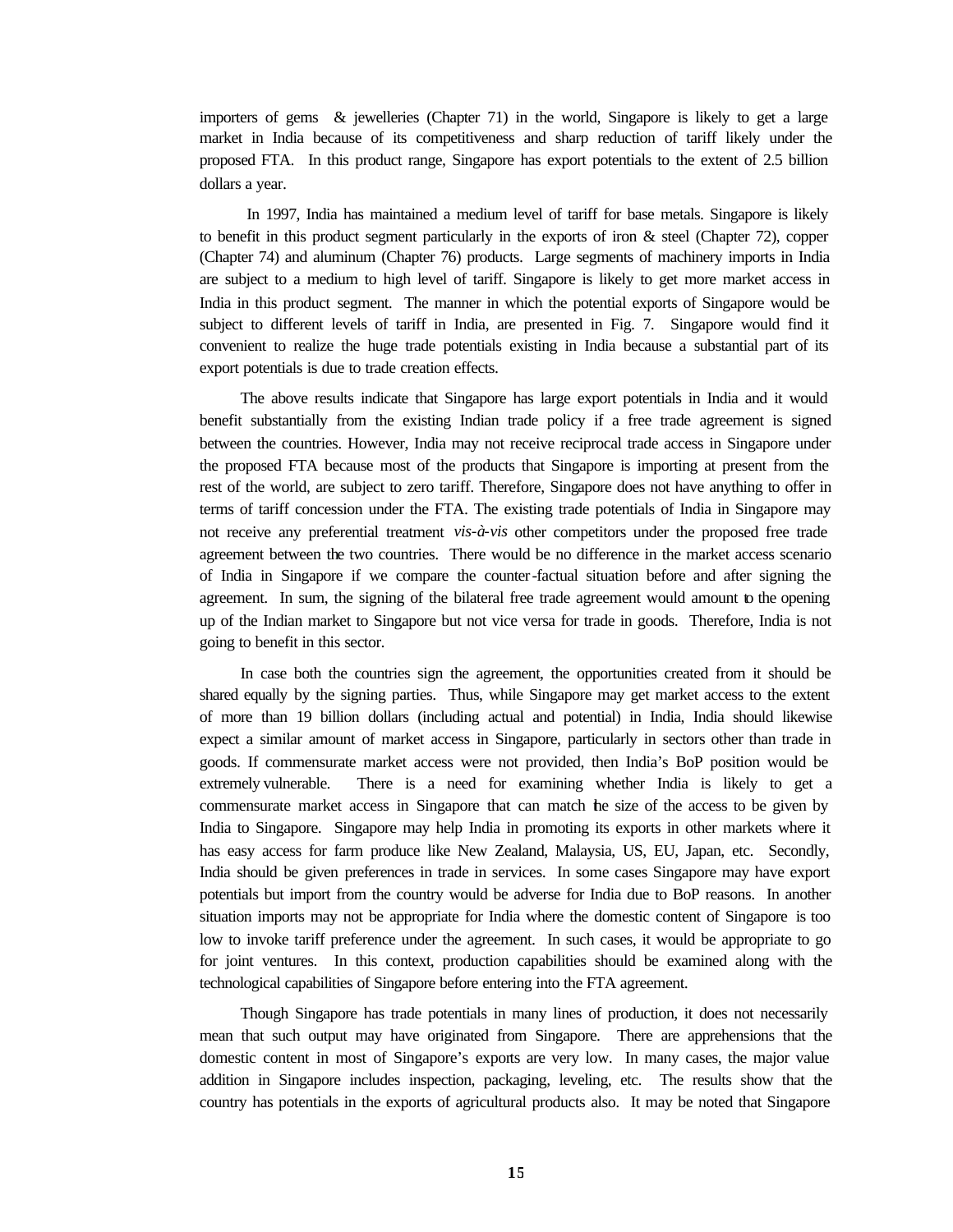is a city-based country where the contribution of the agricultural sector to the total GDP is marginal. This means that most of the agro-based products are imported from outside the country and such products are further exported to other countries with marginal value addition. Therefore, it may be argued that many of Singaporean exports have low domestic content and the Indian market is likely to face heavy imports from Singapore unless appropriate mechanisms are built into the rules of origin (ROO) of the proposed FTA.

In order to reduce pressure on the expected surge in the import bill of India due to high growth of exports from Singapore following a formal signing of the FTA, there is a need for putting in place strong rules origin to contain exports of Singapore to India. If the government finds it beneficial to go ahead with the proposal of the FTA, the rules of origin should be stringent to start with and depending upon the progress of commerce between the two countries, the trade policies may be liberalised in phases.

#### **10. Rules of Origin**

#### **Introduction**

One of the important components of the Free Trade Area Agreement is the formulation of the rules of origin, which addresses the issue of trade deflection and other development requirements of the contracting parties.

Singapore is basically a small economy with a population of four million in 1999. Despite being a high-income country the domestic absorption capacity is low. In comparison to its GDP, the external sector is quite large about more than three times higher than the former. While a very small segment of the country's import is absorbed in the economy, the remaining part is exported with a certain amount of value addition. Spotty evidences indicate that the domestic content in such value addition in the final goods for exports are mostly related to labour-related costs, such as inspection, packaging, leveling, etc. The main objective of Singapore is to increase the turn over of trade.

However, the objective of the proposed FTA should be to facilitate trade cooperation to promote activities in the manufacturing sector in both the countries. The agreement, in turn, should provide incentives to domestic entrepreneurs in both the countries to take advantage of the benefits granted in the proposed FTA. In order to safeguard the economic interest of India and to support the development aspects of the FTA, there is a need for having stringent rule of origin in this specific case.

It is expected that India's imports from Singapore are likely to increase manifold, in case the trade creation and trade diversion effects are fully realised due to a signing of the proposed FTA Agreement. In that case, India's additional import is likely to increase by 18 billion USD (i.e., 15 billion due to trade creation and 3 billion USD as trade diversion), whereas India is not going to get any additional market access in Singapore's domestic market. Therefore, a stringent ROO should regulate the size of the 'spurious export'. We refer to 'spurious exports' as those which are not genuinely produced in the domestic country, in which cosmetic changes are made in the post-production stage to increase the level of domestic content to meet the 'domestic content requirement' of the Agreement. Such products should be restricted from entering into the Indian domestic market.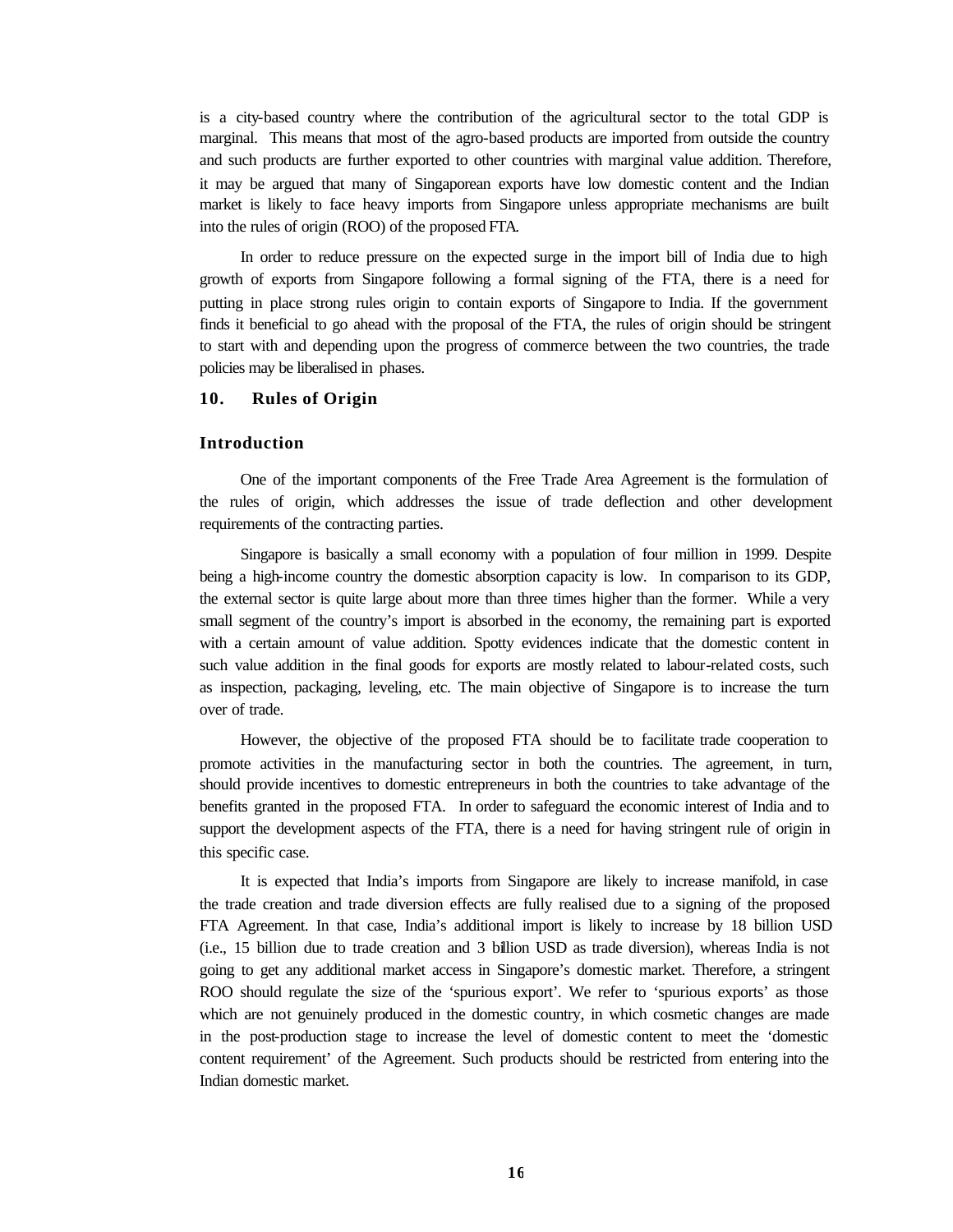Therefore the rules of origin should promote the development of the industrial-bases of both the countries. This fundamental principle is the basis of ROO in most of the high performing RTAs including NAFTA, EU, MERCOSUR, etc. In the context of NAFTA, Rugman<sup>4</sup> (1998) argued that the contracting parties should be discouraged from using the market of the importing partner country as an export platform for its products, but rather it should encourage the industrial production of the region. For this reason the regional value contents are high in the NAFTA.

The NAFTA has maintained strong rules of origin regulations. There are about 15 articles in the agreement where different aspects of ROO are discussed in detail. Reviewing various regional trading arrangements, it may be argued that the rules of origin should contain three important aspects. These three elements of ROO are so comprehensive that the so-called 'spurious exports' may be detected by any of the three criteria. Firstly, the domestic content of the exporting country should be sufficient to establish that the product has originated from that country. Therefore, there should be a reasonable limit on the level of domestic content in the exporting item to secure concessions under the FTA. Secondly, an exporting country can import a sizeable amount of raw materials because of various considerations but the final exporting item should be a new product, which should be entirely different from the imported materials used for the preparation of the product. Thirdly, the products should pass through various tests in order to qualify as being genuinely produced in the exporting country.

#### **Perceived Problems**

There are apprehensions in India about the adverse effects of such an FTA on the domestic economy, considering the experiences of existing RTAs elsewhere. In the case of the New Zealand-Singapore FTA agreement, the market access given by New Zealand to Singapore in textiles has created several domestic problems for the former. On the basis of this agreement, there is discontentment between New Zealand and Australia in CER on the issue of the domestic content requirement. There are concerns in New Zealand regarding export subsidy, national treatment in government procurement, etc. under the Singapore-New Zealand FTA agreement. In case India decides to form an FTA with Singapore, similar issues should be examined before signing the Agreement.

In some instances, trade deflection takes place because of a lack of stringent rules of origin, and the third country's exports are channelised through the soft target to other partners of the FTA. Soft targets are those exporting partner countries, which have the lowest tariff regime among the other contracting parties. In the proposed Indo-Singapore FTA, there are apprehensions of trade deflection through Singapore into the Indian market.

Under an FTA, the exporting country gets an opportunity to capitalise on trade diversion where the tariff regimes of importing countries are relatively protected. It is mainly because, the exporting partner country may receive discriminatory tariff preference in the importing partner country against other suppliers. Therefore, the exporting partner can also export an incompetitive product to the extent of tariff concession available in the specific product segment in the importing partner country. There are apprehensions that the Indian market may be flooded with Singaporean products due to trade creation and trade diversion effects, if an FTA is formally approved between the countries.

<sup>4</sup> Rugman, M Alan (1998),"The Rules of Foreign Investment in NAFTA", *Latin American BusinessReview*, Vol.1, No.1.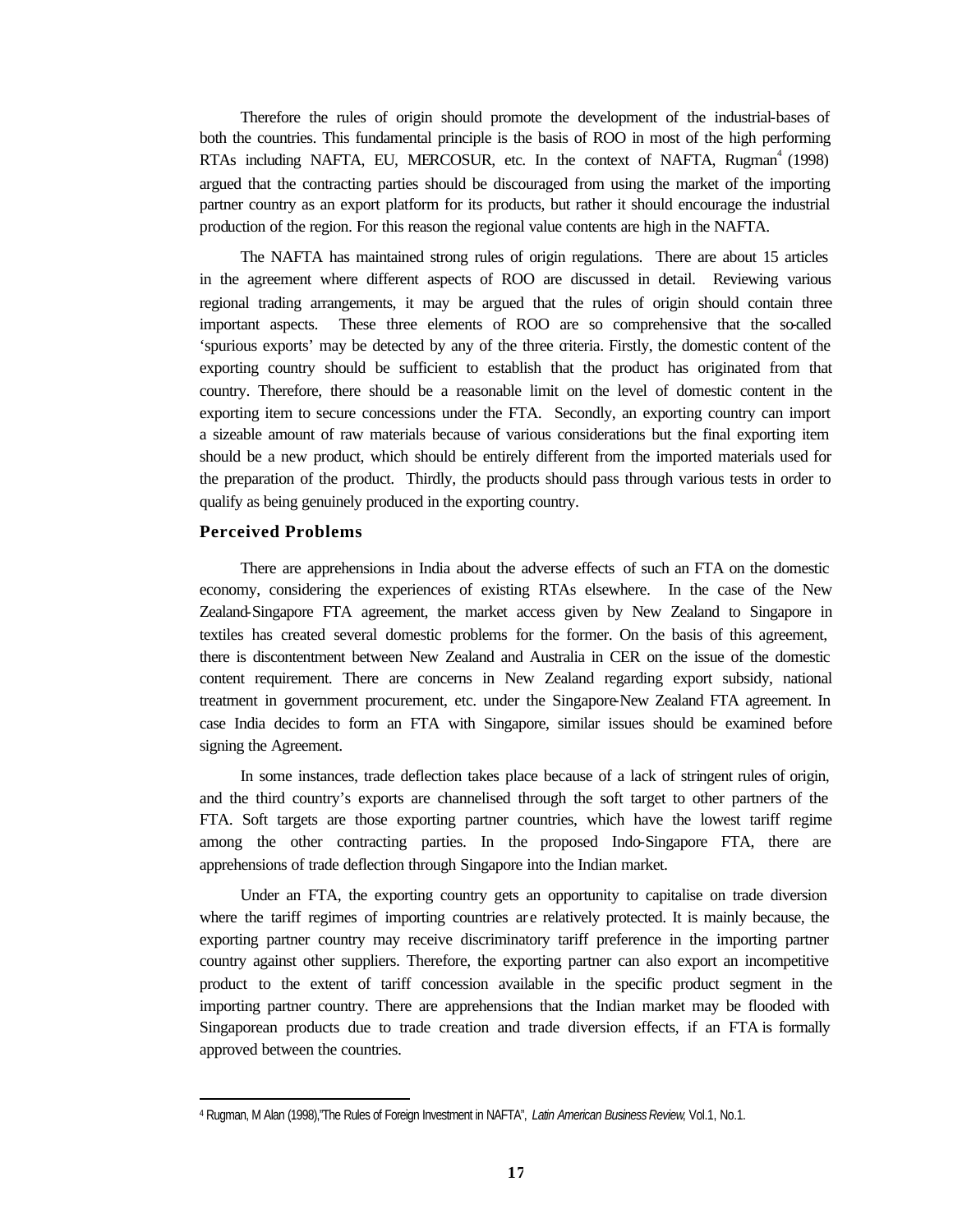Many exporting countries resort to a violation of the local component requirement by escalating the domestic cost of production in labour services. Very often exporting countries indulge in the practice of importing the products from the third country and add to the value of products in terms of labour related charges such as inspection, packaging, marketing, labeling, etc. If one looks at the various possible areas of value addition in the final product or the local content in the product, there are cases where a serious discrepancy exists between the major components of value addition, such as raw material, labour and overheads. There exist a substantial number of cases, where the local content is included in the final product in the form of labour cost only. If a similar practice is allowed to continue, there are possibilities of sizable amount of trade deflection to the importing country. To avoid such possibilities, there is a need for giving some guidelines regarding proper distribution of local content into major areas like raw material, labour and overhead cost.

India perceives the danger of a lopsided flow of trade, which would adversely affect the balance of payment situation of the country. As such, Singapore is a resource-scarce economy where the country is dependent on others for raw materials. If India decides to go ahead with the bilateral FTA with Singapore, raw materials from India may be linked to import of final products from Singapore. With this arrangement both India and Singapore may be benefited in augmenting bilateral trade and reducing trade imbalances between both the countries.

#### **Determination of Originating Status**

For the smooth implementation of the FTA agreement between the two countries, there is a need for formulating comprehensive rules of origin criteria. The ROO should be such that trade deflection can easily be avoided. Moreover, the development needs of both the contracting countries could be fulfilled with appropriate rules in the ROO. The need for determining the originating status of a country arose when an exporting product is not wholly produced in the originating country. In case of importation of materials for the production of a product in the domestic economy, there is a need for "substantial transformation" of the product to get the originating–status of the concerned product. There are three comprehensive criteria to determine the originating-status<sup>5</sup> of a product. In case of SAPTA, there are studies<sup>6</sup> indicating the nature of ROO for the region.

#### *i) Percentage Criteria*

There are three types of percentage tests. Firstly, the *'import-content*-*stipulation'* sets an upper limit for the ratio of imported parts and materials to the total parts and materials. Secondly, the *'domestic-content-requirement'* presupposes that a minimum percentage of value added to the total should be obtained using domestically produced inputs. Lastly, the *'value-of-parts test'* requires that the originating parts should reach a certain percentage of the total value of parts.

We propose that the domestic content requirement should be at least 50% or more for the proposed Indo-Singapore FTA Agreement. In several important RTAs, the ratio of domestic content requirement is still on the higher side.

<sup>5</sup> For detailed discussion on the issue, refer Hirsch (1998), James (1997) and Rodriguez (2001).

<sup>6</sup> A comprehensive study, Panchamukhi and Das (2001) have attempted to examine the nature of rules of origin for the SAARC, considering the trade deflection and developmental aspects of the region.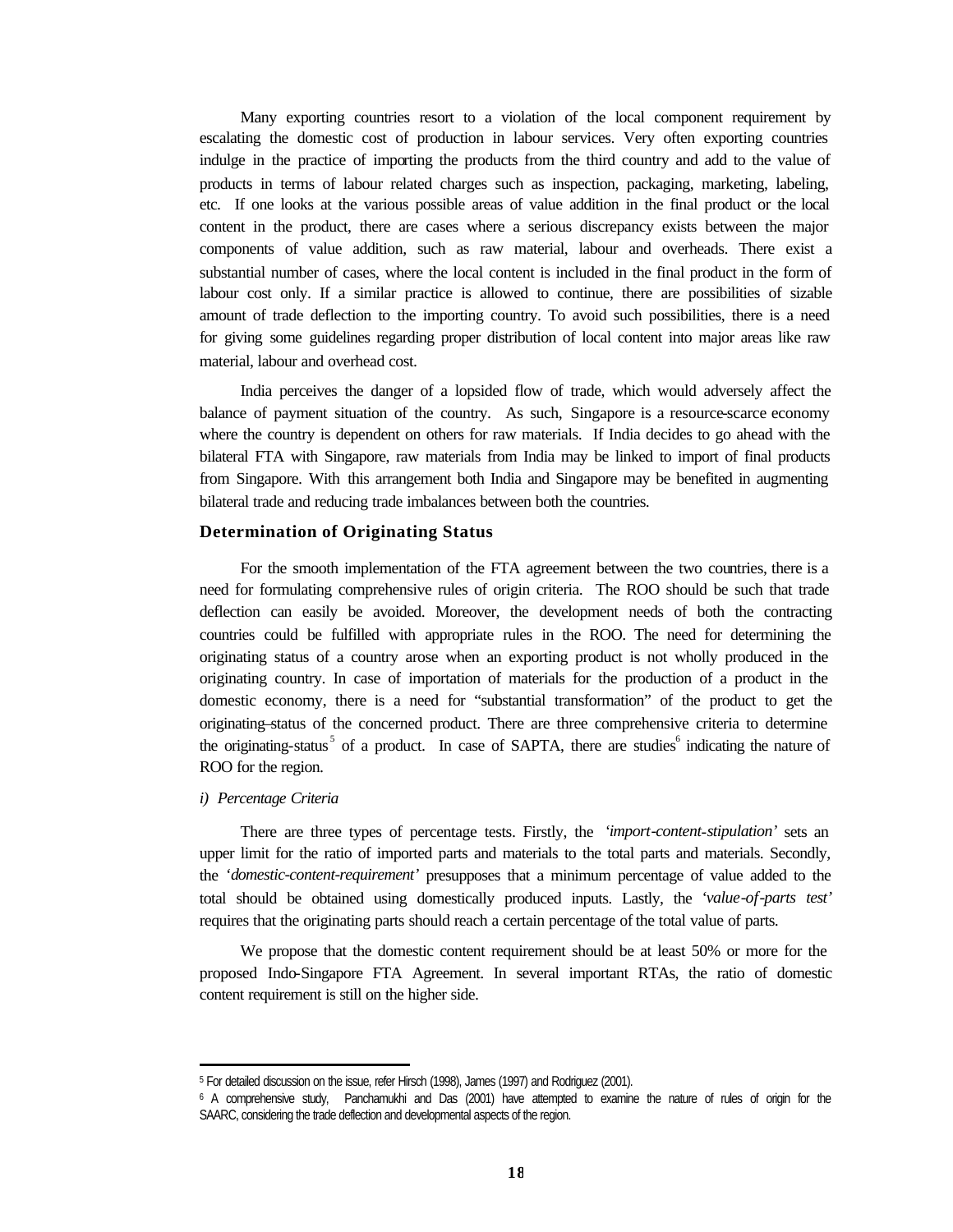Some relaxation may be given in the ratio of the domestic content requirement for the exporting partner, if the raw materials used in the exports are imported from the importing partner county. Such Relief in the domestic content requirement may be up to 20% in the proposed agreement. For example, suppose Singapore is using y material for the export of commodity x to India, and India is supplying commodity y to Singapore, with a view to import the finished product in due course. In the normal course, Singapore should show 50% its domestic content, but in this case, Singapore's own domestic content requirement could be lowered up to 30%, provided the remaining 20% materials are imported from India. If import of raw material exceeds 20%, the relaxation under the domestic content requirement can not exceed the 20% limit.

#### *ii) Change in Tariff Heading (CTH) Test*

Under the provision of this test, the resultant originating product should fall into a tariff heading, which is different from the tariff heading of its imported inputs. From the implementation point of view, the CTH test is easier than domestic content requirement. This test is commonly used in most of the RTAs.

#### *iii) Specific Process Test*

The process test is required to deal with the specifics of a particular production process. Though this criterion is cumbersome, several RTAs have implemented this test to identify nonoriginating components in imports. Among others, NAFTA and EU have adhered to this criterion.

We would like to bring home the point that the ROO should be stringent enough to prevent trade deflection in the Indian market. Otherwise, there may be an unprecedented surge in the level of bilateral trade imbalances against India.

#### **11. Complementarity between trade potentials and joint Ventures**

There are apprehensions in India that an FTA with Singapore may not be economically sound as it may lead to growing trade imbalances against India. In this case, other options in which India's import dependence on Singapore can be reduced in certain sectors, but at the same time effective economic cooperation may continue on a fast track may be examined. One such possibility is that of wide ranging cooperation in joint venture (JV) activities. Instead of importing certain commodities from Singapore, the same commodity can be produced jointly in India.

We have examined the linkages between Singapore's trade potentials in India and the production capabilities of Singapore in their domestic economy as presented in Table 16. We have used the ISIC (Revision 3) for industries and the Harmonised System (HS) for trade with a view to compare the trade performance with that of industry. Due to lack of information about proper matching between these two sets of classifications, we have made a rudimentary attempt to compare the two sets. It is observed from the performance of different industries in Singapore that while some of the industries have shown striking performance in the latter half of the 90s, others have made slow progress during the same period.

As discussed earlier, it would be difficult for India to import everything from Singapore wherever the latter has a comparative advantage following the signing of the proposed FTA agreement on account of BoP reasons. In such a case, the proposed imports of some goods may be produced in India under joint ventures (JV) with Singapore, for which one can identify those sectors where Singapore has an edge over India in terms of technology and investment. One of the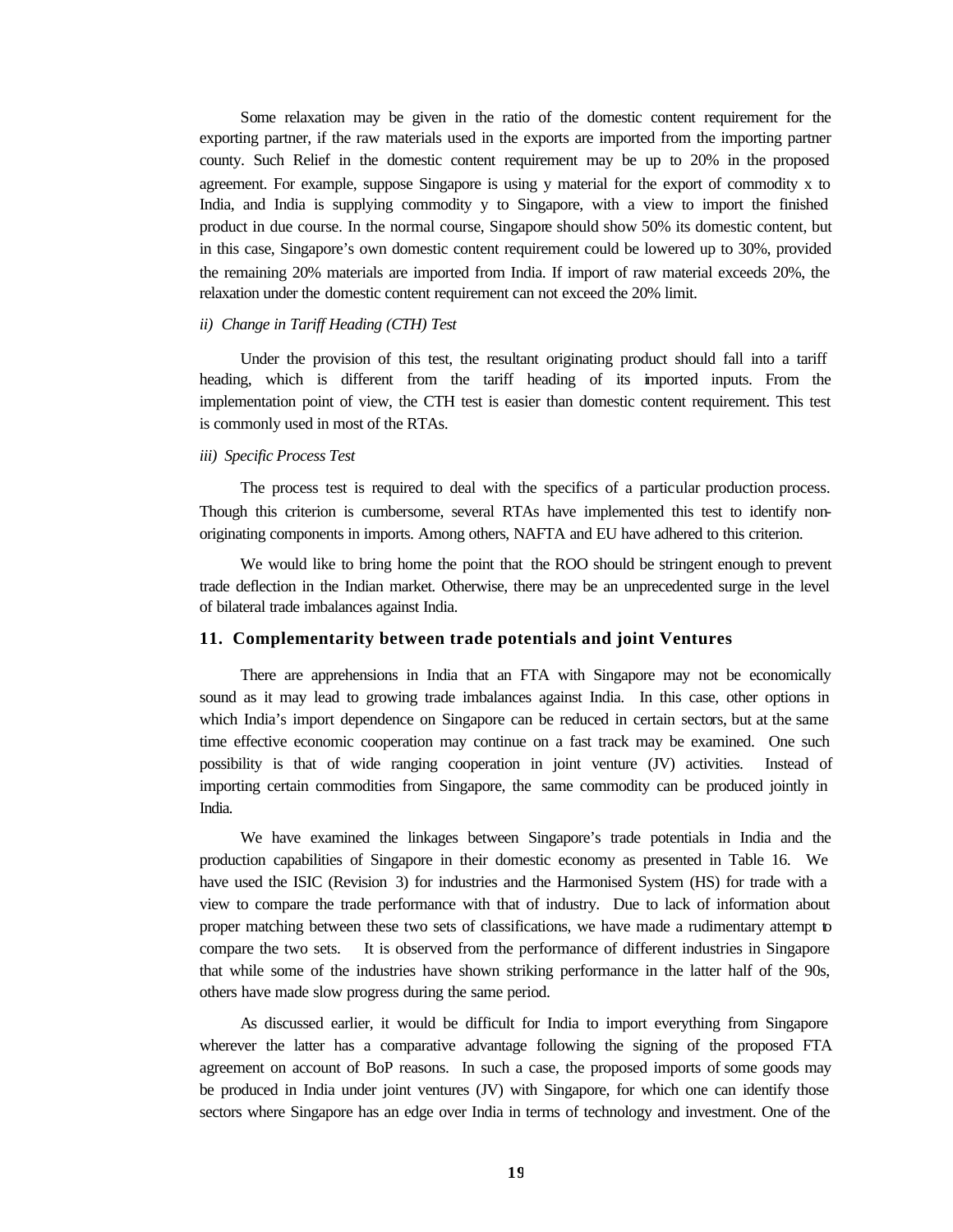important areas for JV could be the processing and preserving industry, covering perishable items like meat, fish and fruits (ISIC 151) where the Singaporean industry has made impressive performance between 1995 and 1998. It may be noted that Singapore has made significant progress in the food processing industry. Though the trade potential of Singapore in India is low, India may be having its own interest in promoting joint ventures for its exports depending upon the quality of technology available in Singapore. The made-up textile (ISIC 1721) industry has grown at the rate of 15.13% per annum during the period 1995-8. India can expand its economic linkages with Singapore in this important product segment. The performances of some industries like wooden-container, paper and paperboards, printing, pharmaceutical are impressive. The size of gross fixed capital in refined petroleum industry was reported to be very high in 1998, and the industry has registered a moderate performance during the period 1995-8. Since Singapore has large trade potentials in India, there is a need for examining the possibility of JV in this important sector. The performance of Singapore's pharmaceutical and other chemicals industry are impressive and this has a strong industrial base in the country. Since India is a model country for its exceptional export performance in the world, there could be an effective cooperation between the two countries in this industry segment.

In electronic products, ranging from electric bulbs, TV/radio, transmitters, testing equipment, industrial processing control devices to optical instruments, etc, the country has a strong industrial infrastructure and the performance of these industrial segments are impressive during the period 1995-8. In view of the information technology boom in India, one can think of widening the technical collaboration in this sector. Apart from these industries, India can look for joint ventures in cement, metals, machinery, office devices, etc.

The above results indicate that in some select product segments Singapore has a strong industrial base and the performances of these industries have been impressive over the years. If such industries have strong technical capabilities in terms of R&D, it would be worthwhile to examine the possibilities of initiating joint venture between the two countries. There is also a need for examining *Batam* type of model in India to promote joint production and marketing ventures for exports to the third country.

#### **12. Batam Model**

Under the recently concluded FTA Agreement, Singapore has secured market access to New Zealand for the export of textile products. Though Singapore has been a global player in textiles, it is more dependent on non-originating components for the production of these export products. Singapore has opened up a production corridor in a place known as *Batam* in Indonesia. This is one of the important production points of Singapore in recent years.

Singapore gets cheap textile products from *Batam*. The textile production corridor is under the control of Singapore. Female workers are mostly employed in those factories. Singapore takes advantage of the cheap labour of the area. Workers are paid between 52 to 65 USD per month, including over time. Since Singaporean labour laws are enforced in that area, there is hardly any union activity in these factories to protect the interest of workers. Singapore has very strict laws on labour, including the threat and detention without trial under the internal security act for those who organise and support the local and migrant workers who may be exploited. In sum, the production activities take place under strict rules and regulations in *Batam*.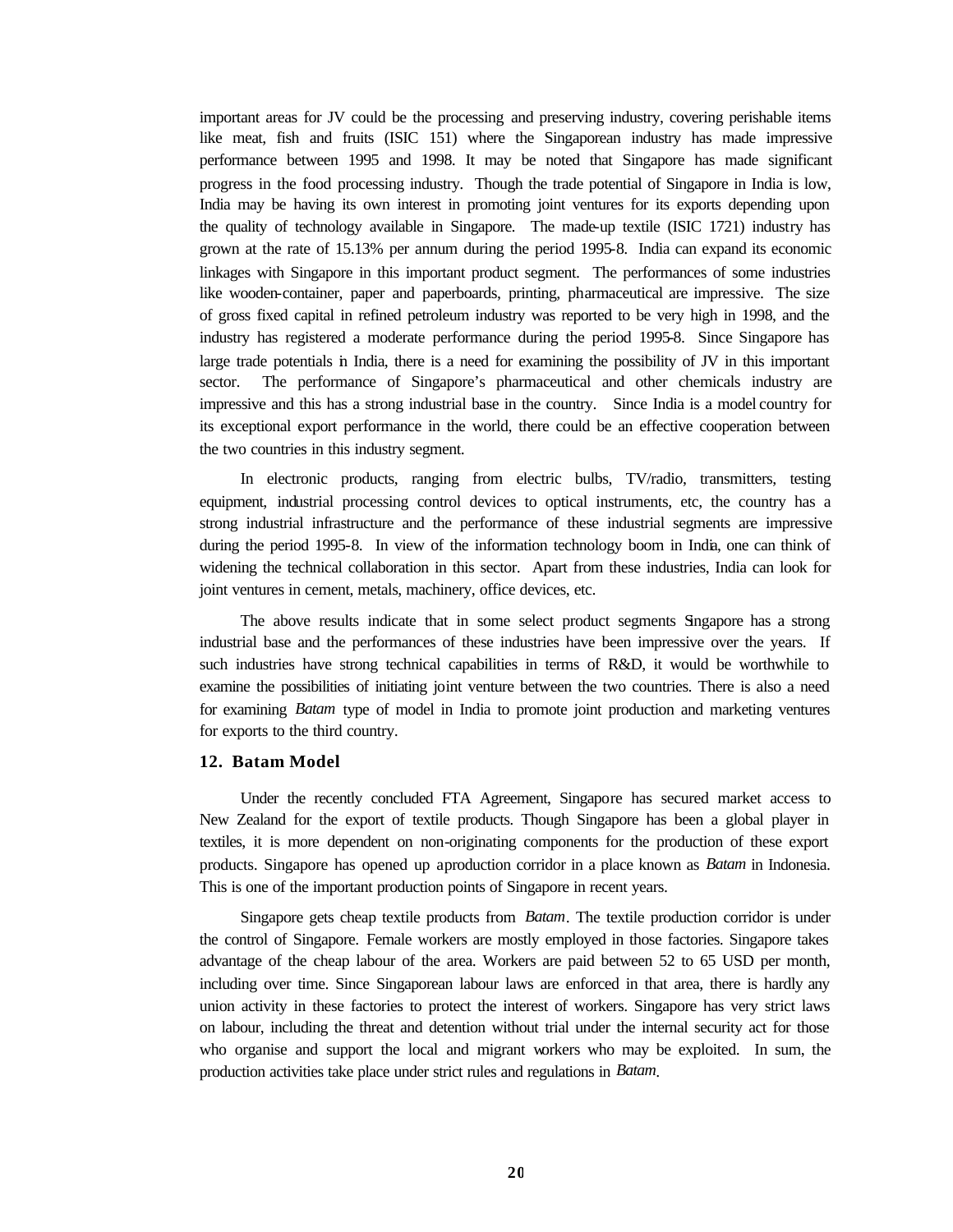Singapore exports the entire textile production of the area to different parts of the world. While Singapore is responsible for the capital requirement of the corridor, Indonesia supplies other production ingredients including labour and land. This venture is beneficial for both the countries in production and marketing.

India can initiate a plan for developing an exclusive production corridor for a Indo-Singapore joint venture in India. Of course, in a democratic setup, labour exploitation may not be allowed under the Indian constitution. But a simpler solution to the labour problem can be devised to give a shape to the production corridor proposal.

In case both the countries accept a modified *Batam* type model, Singapore can have easy access to India's abundant raw materials and low-paid trained labour. India can also benefit from joint export to third country.

#### **13. Concluding Observations and Suggestions**

Singapore has been looking at the markets of developing countries for its trade in the 90s. More specifically, the most important trade destination of Singapore has been non-oil developing countries of Asia. Singapore has more effectively used this trade destination for its exports rather than imports. In the entire period of the 90s, Singapore maintained large amount of trade surplus with the region. On the other hand, Singapore's trade balance with the industrialised countries has been unfavourable during the same period. India falls within the group of those countries, where Singapore has its long-term interest for exports.

At present India is one of the important export destination of Singapore. In 1997, India was the  $12<sup>th</sup>$  important export destination of Singapore, taking the EU as a single market. In case the EU member countries are taken separately, India's rank as an important export destination for Singapore will not change significantly. However, the record of Singapore's imports from India has been dismal.

Because of this factor, India has been facing an unfavourable balance of payments *vis-a-via*  Singapore in the 90s. In 1997, India could manage to cover only 63% of its bilateral imports from Singapore through exports.

The results of the study indicate that Singapore has large export potentials in India. At present, the total export potential of Singapore is over 15 billion USD per annum. In case the FTA agreement is mutually agreed upon between the two countries, the potential of Singapore's exports may further increase to another three billion USD due to the trade diversion effect. The export potential covers both agriculture and the manufacturing sectors. Some of the important product groups, where Singapore can have a major stake in the Indian market, are gems and jewelleries, base metals, machinery, optical and photography, chemicals, plastics and petroleum products.

The expected benefit from the proposed FTA between India and Singapore depends upon the tariff structure of both the countries. While looking at the tariff structure of India in 1997, the tariff regime was seen as being very restrictive as compared to other developed countries of the world. There has been a substantial decline in the average rate of tariff since then. Singapore is likely to benefit significantly from the proposed FTA due to the strong tariff regime in India. Apart from the existing price competitiveness, the trade diversion effects of FTA for Singapore would be more than the present bilateral trade with India. On the contrary, India is unlikely to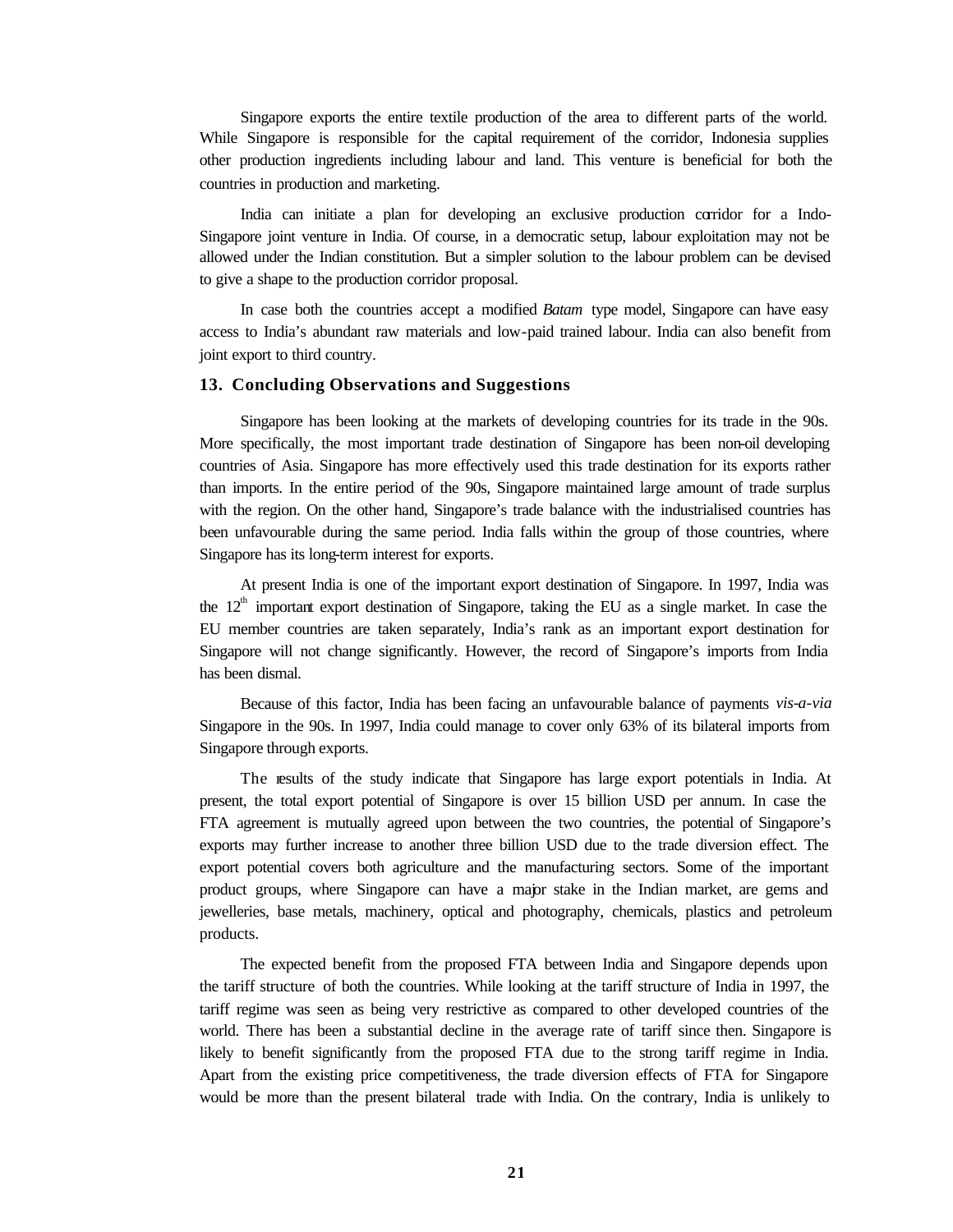gain from the proposed FTA because the average tariff of Singapore is zero. The existing price competitiveness of India in Singapore can otherwise be realised without the FTA. Therefore, the signing of the FTA amounts to the opening up of a one-way trade traffic for India, and it would be detrimental to India's economic interest.

The implication of a bilateral FTA for India is examined in this study. The results indicate that a substantial part of Singapore's potential exports may be subjected to medium to high tariff in India. Such export potentials could be to the extent of 10 billion USD in a year. In the agricultural sector, Singapore is likely to be benefited in the exports of vegetables and oils. In the manufacturing sectors, the country can get significant tariff concessions in products like chemicals, plastic products, gems & jewellaries, base metals, machinery and electronic products. There could be a large market access in the exports of petro-chemicals products to India, but the reduction of tariff may be low in this case.

We recommend the imposition of stringent rules of origin to prevent large scale deflection of trade to the Indian market from the third country. The ROO should comprise of three tests for the determination of originating status of export products. The percentage criteria for the domestic content requirement should be put at least at 50%. The domestic content requirement can be relaxed at a maximum to the extent of 20% if the intermediate input from the importing country is used by the exporting partner country. The change in heading test and the specific process tests may be the other components of the ROO.

In case both the counties decide to go ahead with the proposal of the FTA, there should be some way to compensate India in giving market access in some other sectors including trade in services. The proposal for the setting up of joint ventures in India can reduce the pressure of imports from Singapore. We have examined complementarity between potential exports of Singapore with its production capabilities in the domestic economy. The results indicate that some of Singapore's industries maintained a high growth rate in the 90s. Looking at the industrial performance of Singapore based on output growth and infrastructure of the specific industries, we can conclude that performances of some industries are fairly good in the 90s. Therefore, some kind of JV can be worked out depending upon the availability of technology with Singapore. On the basis of their industrial performance and the depth of the industrial infrastructure, we can think of undertaking JVs in specific product segments like food processing industry, made-up textiles, paper, printing pharmaceutical and electronic products.

India can think of creating production corridors with Singapore, similar to the *Batam* type of arrangement, to promote joint production and exports to third country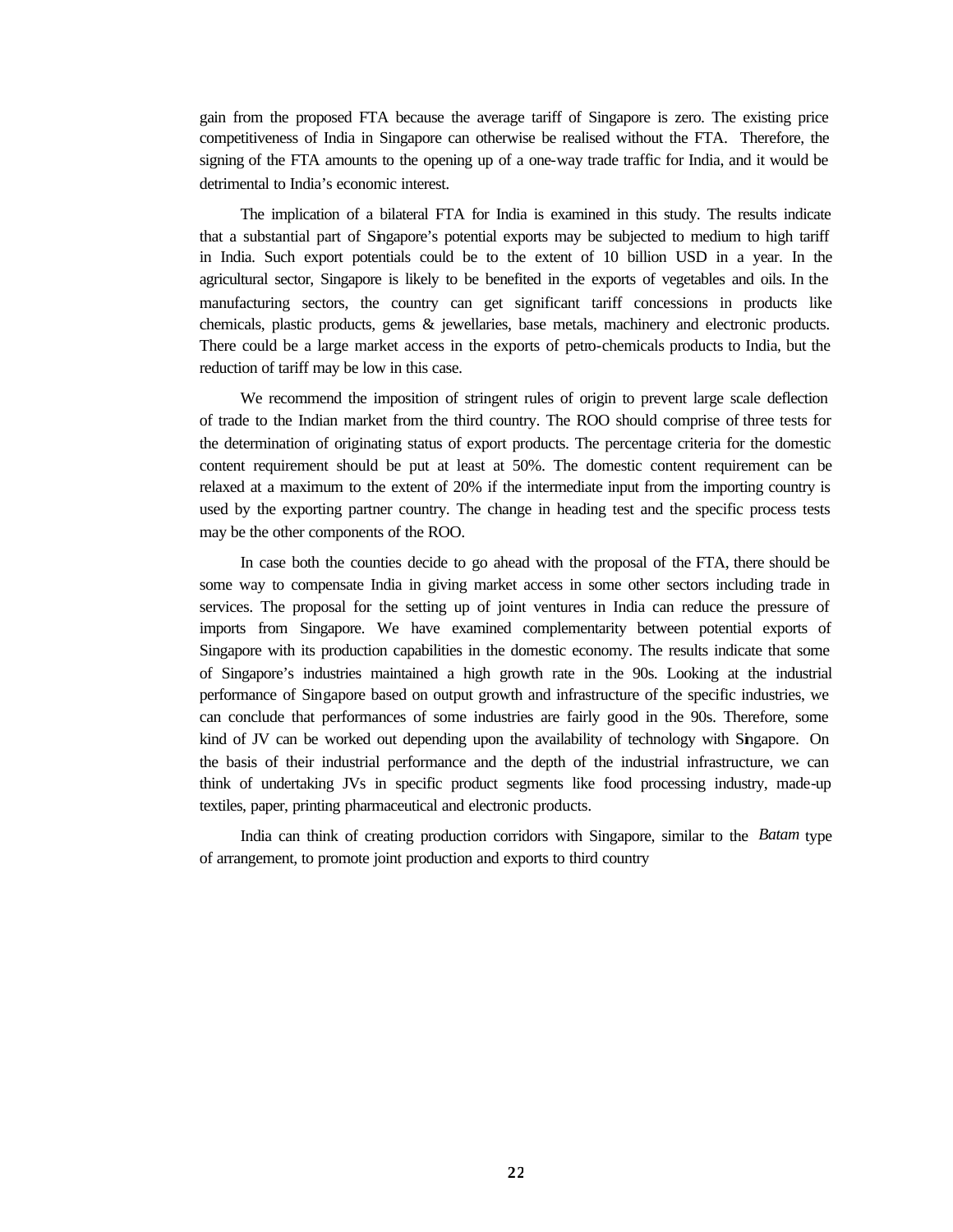#### **References**

- Hirsch, Moshe (1998), "The Asymmetric Incidence of Rules of Origin: Will Progressive and Cummulation Rules Resolve the Problem*?", Journal of World Trade*, Vol.34(4), pp.41- 53.
- James, William E. (1997), "APEC and Preferential Rules of Origin: Stumbling Blocks for Liberalization of Trade?", *Journal of World Economy*, June, Vol.31(3), pp.113-34.
- Kumar, Nagesh & S.K. Mohanty (2000), Relevance of a Clearing and Payments Arrangement for the IOR-ARC Region, Institute of Policy Studies and Research & Information System for the Non-Aligned and Other Developing Countries, New Delhi.
- Mehta, Rajesh and S.K. Mohanty (1999), WTO and Industrial Tariffs: An Empirical Analysis for India, Research & Information System for the Non-Aligned and Other Developing Countries, New Delhi. (First reprint in 2001)
- Mohanty, S.K. (2001), 'Trade Prospects of India from IOR-ARC: Some recent evidences', *in Regional Cooperation in Indian Ocean: Trends and perspectives*, (ed.) P V Rao, South Asian Publishers, New Delhi.
- Panchamukhi, V.R. and Ram Upender Das (2001), 'Conceptual and Policy Issues in Rules of Origin: Implications for SAPTA and SAFTA'*, South Asia Economic Journal*, (forthcoming).
- Rodriguez, Peter L. (2001), "Rules of Origin with Multistage Production", *Journal of World Economy*, February, Vol.24 (2), pp.201-20.
- Rugman, M. Alan (1998), "The Rules of Foreign Investment in NAFTA*", Latin American Business Review*, Vol.1, No.1.
- UNCTAD and WTO (1998), Market Access Development since UR, Implications, Opportunities and Challenges, May, UNCTAD.
- TRAINS (2000), Trade Analysis and Information System, Spring, UNCTAD.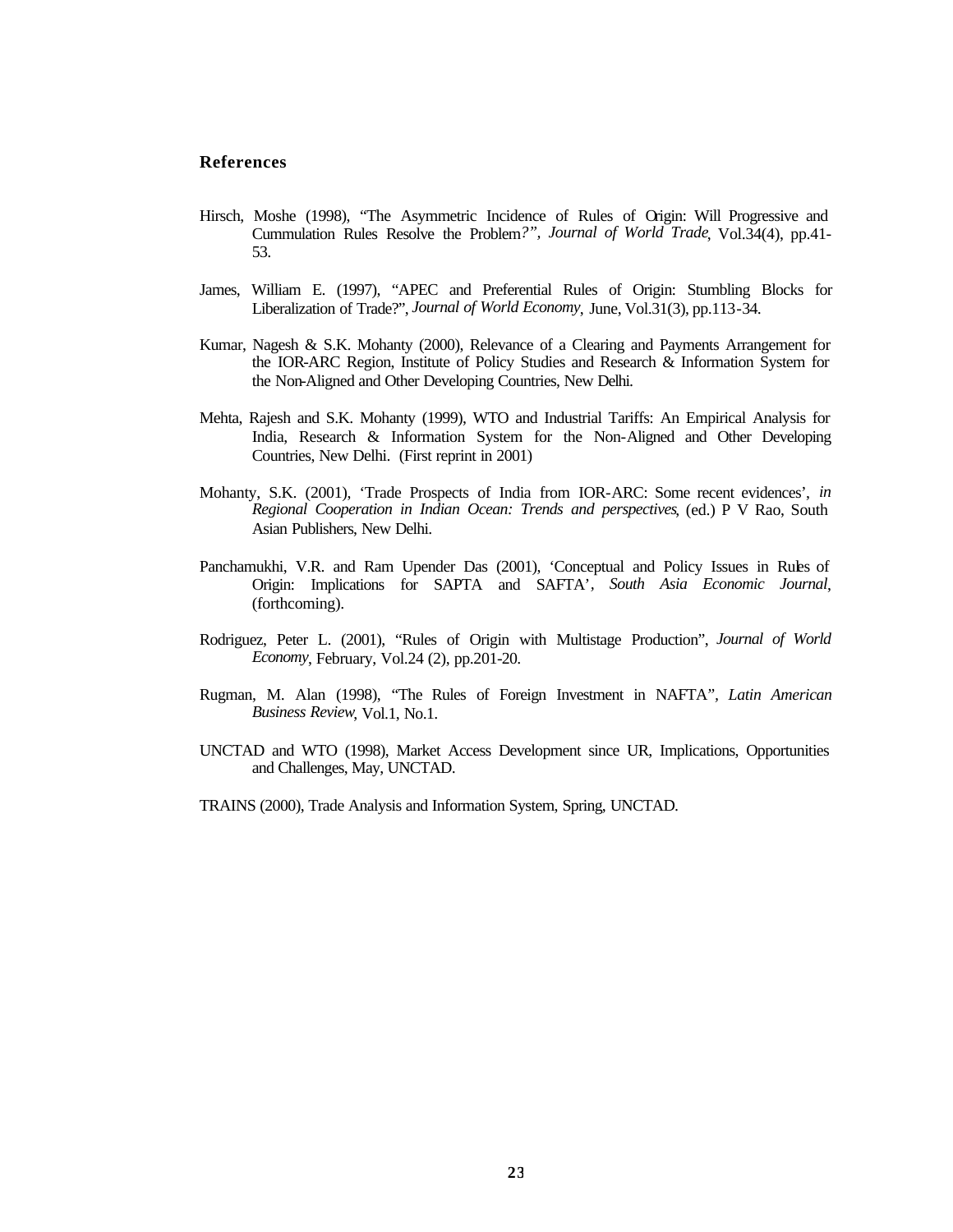|                              |       |       |       |        |              |        | Actual Trade in Million USD |       |             |       |        |        |        |        |
|------------------------------|-------|-------|-------|--------|--------------|--------|-----------------------------|-------|-------------|-------|--------|--------|--------|--------|
| Region                       |       |       |       | Export |              |        |                             |       |             |       | Import |        |        |        |
|                              | 1991  | 1992  | 1993  | 1994   | 1995         | 1996   | 1997                        | 1991  | 1992        | 1993  | 1994   | 1995   | 1996   | 1997   |
| Africa                       | 1182  | 1210  | 1202  | 1395   | 1407         | 1415   | 1346                        | 404   | 808         | 960   | 632    | 539    | 601    | 608    |
| Middle East                  | 1818  | 1820  | 1663  | 1733   | 1950         | 2009   | 2041                        | 6066  | 5741        | 5935  | 6666   | 8127   | 10186  | 10261  |
| Asia                         | 26039 | 27481 | 34255 | 48812  | 60766        | 64185  | 64673                       | 22665 | 24764       | 30851 | 38397  | 47485  | 49230  | 50441  |
| Europe                       | 946   | 843   | 1072  | 1319   | 1715         | 1706   | 1494                        | 499   | 527         | 537   | 755    | 1123   | 1206   | 1249   |
| EU                           | 8665  | 10002 | 10808 | 12973  | 15826        | 16283  | 17450                       | 8619  | 9816        | 10631 | 13384  | 16577  | 18989  | 18449  |
| Western Hemisphere           | 969   | 1051  | 1327  | 1418   | 1608         | 1986   | 2136                        | 799   | 783         | 786   | 858    | 1109   | 1411   | 1382   |
| Oil exporting countries      | 1696  | 1649  | 1511  | 1459   | 1603         | 1687   | 1819                        | 5873  | 5524        | 5688  | 6220   | 7456   | 9744   | 9758   |
| Non-oil developing countries | 29285 | 30794 | 38039 | 53219  | 65843        | 69614  | 69871                       | 24569 | 27105       | 33396 | 41088  | 50927  | 52889  | 54182  |
| Developing Countries         | 30981 | 32444 | 39550 | 54678  | 67446        | 71302  | 71690                       | 30442 | 32629       | 39084 | 47308  | 58383  | 62634  | 63941  |
| <b>Industrial Countries</b>  | 28200 | 30995 | 34483 | 41676  | 50692        | 53754  | 53575                       | 35818 | 39545       | 46304 | 54976  | 66009  | 69053  | 68589  |
| <b>DOTS</b> World Total      | 59219 | 63475 | 74071 |        | 96911 118187 | 125126 | 125302                      |       | 66271 72181 | 85393 | 102642 | 124394 | 131693 | 132540 |

|                                                                                   |       |       |       |        |       |      |             |       |       |         |        |       | (in percentage) |       |
|-----------------------------------------------------------------------------------|-------|-------|-------|--------|-------|------|-------------|-------|-------|---------|--------|-------|-----------------|-------|
| Region                                                                            |       |       |       | Export |       |      |             |       |       |         | Import |       |                 |       |
|                                                                                   | 1991  | 1992  | 1993  | 1994   | 1995  | 1996 | 1997        | 1991  | 1992  | 1993    | 1994   | 1995  | 1996            | 1997  |
| Africa                                                                            | 2.0   | 1.9   | 1.6   | 1.4    | 1.2   | 1.1  | 1.1         | 0.6   | 1.1   | $1.1\,$ | 0.6    | 0.4   | 0.5             | 0.5   |
| Middle East                                                                       | 3.1   | 2.9   | 2.2   | 1.8    | 1.6   | 1.6  | 1.6         | 9.2   | 8.0   | 7.0     | 6.5    | 6.5   | 7.7             | 7.7   |
| Asia                                                                              | 44.0  | 43.3  | 46.2  | 50.4   | 51.4  | 51.3 | 51.6        | 34.2  | 34.3  | 36.1    | 37.4   | 38.2  | 37.4            | 38.1  |
| Europe                                                                            | 1.6   | 1.3   | 1.4   | 1.4    | 1.5   | 1.4  | 1.2         | 0.8   | 0.7   | 0.6     | 0.7    | 0.9   | 0.9             | 0.9   |
| EU                                                                                | 14.6  | 15.8  | 14.6  | 13.4   | 13.4  | 13.0 | 13.9        | 13.0  | 13.6  | 12.4    | 13.0   | 13.3  | 14.4            | 13.9  |
| Western Hemisphere                                                                | 1.6   | 1.7   | 1.8   | 1.5    | 1.4   | 1.6  | 1.7         | 1.2   | 1.1   | 0.9     | 0.8    | 0.9   | 1.1             | 1.0   |
| Oil exporting countries.                                                          | 2.9   | 2.6   | 2.0   | 1.5    | 1.4   | 1.3  | 1.5         | 8.9   | 7.7   | 6.7     | 6.1    | 6.0   | 7.4             | 7.4   |
| Non-oil developing countries                                                      | 49.5  | 48.5  | 51.4  | 54.9   | 55.7  | 55.6 | 55.8        | 37.1  | 37.6  | 39.1    | 40.0   | 40.9  | 40.2            | 40.9  |
| Developing Countries                                                              | 52.3  | 51.1  | 53.4  | 56.4   | 57.1  | 57.0 | 57.2        | 45.9  | 45.2  | 45.8    | 46.1   | 46.9  | 47.6            | 48.2  |
| <b>Industrial Countries</b>                                                       | 47.6  | 48.8  | 46.6  | 43.0   | 42.9  | 43.0 | 42.8        | 54.0  | 54.8  | 54.2    | 53.6   | 53.1  | 52.4            | 51.7  |
| <b>DOTS</b> World Total                                                           | 100.0 | 100.0 | 100.0 | 100.0  | 100.0 |      | 100.0 100.0 | 100.0 | 100.0 | 100.0   | 100.0  | 100.0 | 100.0           | 100.0 |
| <i>Note:</i> Geographic regions are not mutually exclusive                        |       |       |       |        |       |      |             |       |       |         |        |       |                 |       |
| Source of Data: Direction of Trade Statistics, International Monetary Fund, 1998. |       |       |       |        |       |      |             |       |       |         |        |       |                 |       |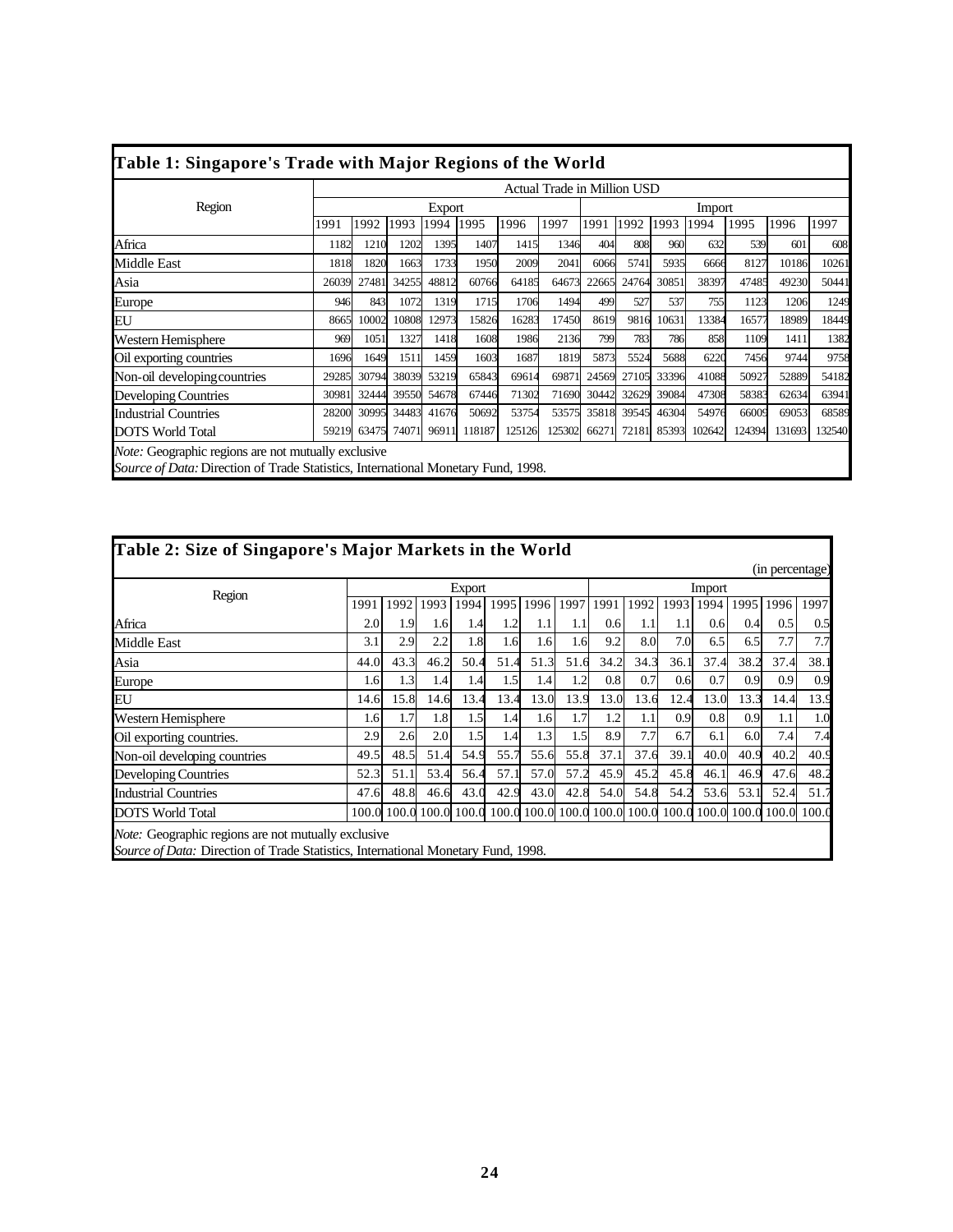| <b>Table 3: Growth Performance of Singapore's Trade with Major Regions</b>                     |         |        |        |        |        |         |        |      |         |         |                 |        |  |  |
|------------------------------------------------------------------------------------------------|---------|--------|--------|--------|--------|---------|--------|------|---------|---------|-----------------|--------|--|--|
|                                                                                                |         |        |        |        |        |         |        |      |         |         | (in percentage) |        |  |  |
| Region                                                                                         |         |        |        | Export |        |         |        |      |         | Import  |                 |        |  |  |
|                                                                                                | 1992    | 1993   | 1994   | 1995   | 1996   | 1997    | 1992   | 1993 | 1994    |         | 1995 1996       | 1997   |  |  |
| Africa                                                                                         | 2.4     | $-0.7$ | 16.1   | 0.9    | 0.6    | $-4.9$  | 100.0  | 18.8 | $-34.2$ | $-14.7$ | 11.5            | 1.2    |  |  |
| <b>Middle East</b>                                                                             | 0.1     | $-8.6$ | 4.2    | 12.5   | 3.0    | 1.6     | $-5.4$ | 3.4  | 12.3    | 21.9    | 25.3            | 0.7    |  |  |
| Asia<br>42.5<br>5.6<br>2.5<br>24.6<br>0.8<br>9.3<br>3.7<br>5.5<br>24.5<br>24.6<br>24.5<br>23.7 |         |        |        |        |        |         |        |      |         |         |                 |        |  |  |
| Europe                                                                                         | $-10.9$ | 27.2   | 23.0   | 30.0   | $-0.5$ | $-12.4$ | 5.6    | 1.9  | 40.6    | 48.7    | 7.4             | 3.6    |  |  |
| <b>EU</b>                                                                                      | 15.4    | 8.1    | 20.0   | 22.0   | 2.9    | 7.2     | 13.9   | 8.3  | 25.9    | 23.9    | 14.6            | $-2.8$ |  |  |
| Western Hemisphere                                                                             | 8.5     | 26.3   | 6.9    | 13.4   | 23.5   | 7.6     | $-2.0$ | 0.4  | 9.2     | 29.3    | 27.2            | $-2.1$ |  |  |
| Oil exporting countries                                                                        | $-2.8$  | $-8.4$ | $-3.4$ | 9.9    | 5.2    | 7.8     | $-5.9$ | 3.0  | 9.4     | 19.9    | 30.7            | 0.1    |  |  |
| Non-oil developing countries                                                                   | 5.2     | 23.5   | 39.9   | 23.7   | 5.7    | 0.4     | 10.3   | 23.2 | 23.0    | 23.9    | 3.9             | 2.4    |  |  |
| Developing Countries                                                                           | 4.7     | 21.9   | 38.3   | 23.4   | 5.7    | 0.5     | 7.2    | 19.8 | 21.0    | 23.4    | 7.3             | 2.1    |  |  |
| <b>Industrial Countries</b>                                                                    | 9.9     | 11.3   | 20.9   | 21.6   | 6.0    | $-0.3$  | 10.4   | 17.1 | 18.7    | 20.1    | 4.6             | $-0.7$ |  |  |
| <b>DOTS</b> World Total                                                                        | 7.2     | 16.7   | 30.8   | 22.0   | 5.9    | 0.1     | 8.9    | 18.3 | 20.2    | 21.2    | 5.9             | 0.6    |  |  |
| <i>Note:</i> Geographic regions are not mutually exclusive                                     |         |        |        |        |        |         |        |      |         |         |                 |        |  |  |
| <i>Source of Data:</i> Direction of Trade Statistics, International Monetary Fund, 1998.       |         |        |        |        |        |         |        |      |         |         |                 |        |  |  |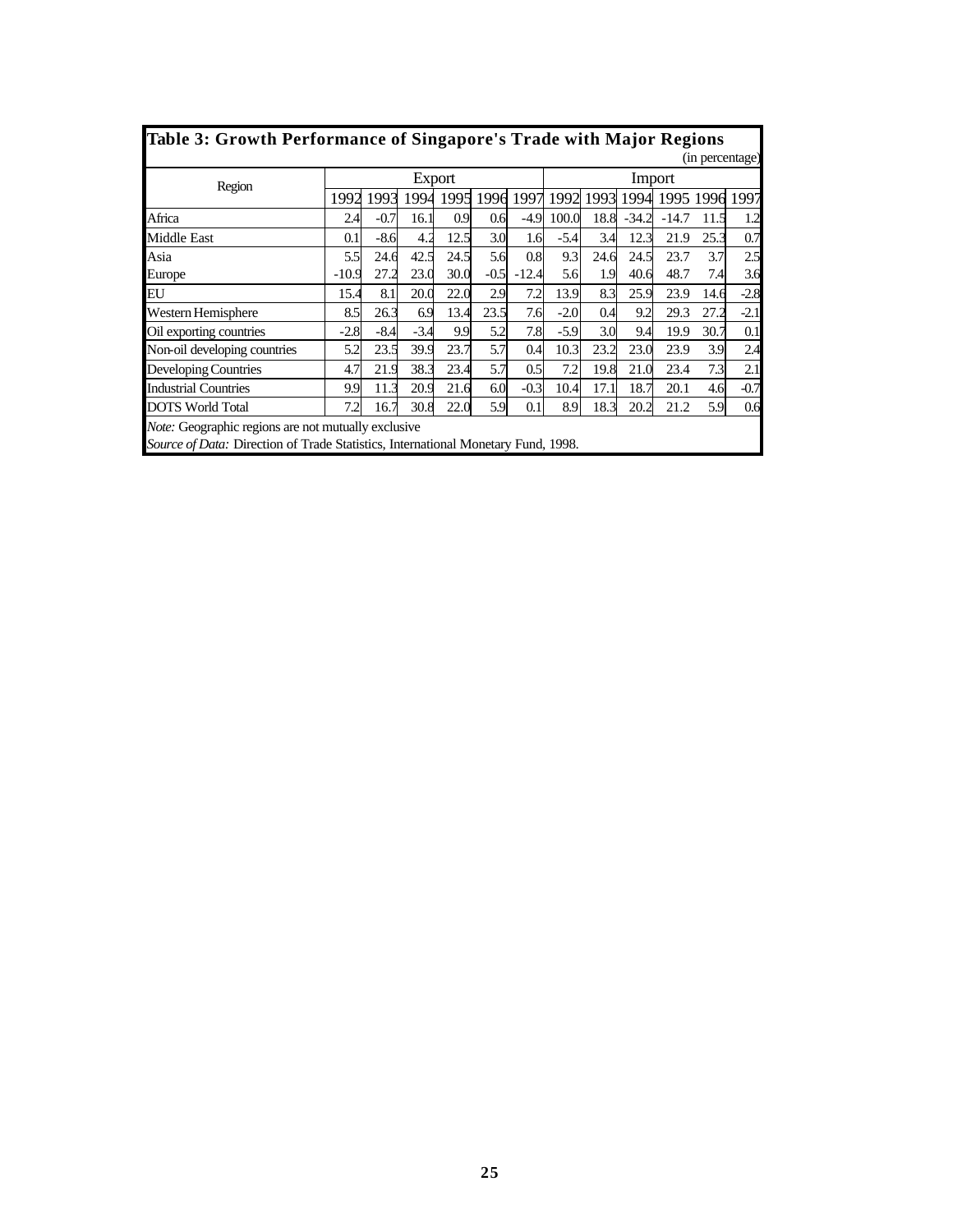| Table 4: Important Trading Partners of Singapore: The EU Taken as a Single Market |             |                 |                 |                 |        |       |                               |      |       |                 |                 |                 |                         |       |                           |              |        |                |                |                             |                |              |                         |                |                |                         |
|-----------------------------------------------------------------------------------|-------------|-----------------|-----------------|-----------------|--------|-------|-------------------------------|------|-------|-----------------|-----------------|-----------------|-------------------------|-------|---------------------------|--------------|--------|----------------|----------------|-----------------------------|----------------|--------------|-------------------------|----------------|----------------|-------------------------|
|                                                                                   |             |                 |                 |                 |        |       | Actual Trade (in Million USD) |      |       |                 |                 |                 |                         |       |                           |              |        |                |                |                             | Rank           |              |                         |                |                |                         |
| Destination                                                                       |             |                 |                 | Export          |        |       |                               |      |       |                 | Import          |                 |                         |       |                           |              | Export |                |                |                             |                |              |                         | Import         |                |                         |
|                                                                                   | 1991        | 1992            | 1993            | 1994            | 1995   | 1996  | 1997                          | 1991 | 1992  | 1993            | 1994            | 1995            | 1996                    | 1997  | 91                        | 92           | 93     | 94             | 95             | 97<br>96                    | 91             | 92           | 93                      | 94             | 95             | 96 97                   |
| <b>Jnited States</b>                                                              | 1167        | 1339            | 1507            | 18093           | 2157   | 23063 | 23120                         | 1050 | 11882 | 1395:           | 15630           | 1872            | 2155                    | 22383 |                           |              |        |                |                |                             |                |              |                         |                |                | $\overline{2}$          |
| Malaysia                                                                          | 8800        | 7932            | 10497           | 19029           | 2266   | 22512 | 21871                         | 1012 | 10609 | 14042           | 16725           | 19250           | 1972                    | 19949 |                           | 3            | 3      |                |                |                             | 3              |              |                         | $\overline{2}$ |                | 3                       |
| ЕU                                                                                | 8665        | 10002           | 10808           | 12973           | 15826  | 16283 | 17450                         | 8619 | 9816  | 10631           | 13384           | 16577           | 18989                   | 18449 |                           | $\mathbf{2}$ | 2      |                | з              | 3<br>3                      | 4              |              |                         |                |                | $\overline{\mathbf{4}}$ |
| China, P.R.: Hong Kong                                                            | 4260        | 4962            | 6425            | 8383            | 10126  | 10208 | 11097                         | 1992 | 2203  | 2689            | 3456            | 4107            | 4200                    | 3566  |                           | 4            |        |                |                | 5<br>Δ                      | 9              |              |                         | 9              |                | 10 10                   |
| Japan                                                                             | 5133        | 4825            | 5526            | 6766            | 9219   | 10252 | 8849                          | 1411 | 15202 | 18663           | 22511           | 26308           | 23841                   | 23273 |                           | 5            | 5      |                | 5              | f,                          |                | 1            |                         |                |                | $\mathbf{1}$            |
| Thailand                                                                          | 3706        | 395.            | 4213            | 5355            | 6824   | 7096  | 5784                          | 2107 | 2681  | 3518            | 4885            | 6418            | 7176                    | 6813  |                           | 6            |        |                | 6              |                             | 8              |              |                         | 5              |                | 5                       |
| Taiwan Prov.of China                                                              | 2098        | 2572            | 2876            | 3894            | 4813   | 4872  | 5628                          | 2711 | 2899  | 3381            | 3936            | 5116            | 5263                    | 5548  |                           | 7            | 7      |                |                |                             | 6              |              |                         | 6              |                | 6                       |
| Korea                                                                             | 1393        | 130:            | 2062            | 2532            | 3243   | 4715  | 4637                          | 1889 | 2129  | 2747            | 3915            | 5399            | 4863                    | 4470  |                           | 9            |        |                | 8              | 8<br>ş                      | 10             | 10           |                         | 7              |                | 8                       |
| China, P.R.: Mainland                                                             | 858         | 1113            | 1905            | 2098            | 2759   | 3394  | 4053                          | 2227 | 2253  | 2404            | 2885            | 4042            | 4439                    | 5669  | $\mathbf{1}$              | 10           | 9      | $\mathbf{10}$  |                |                             | $\overline{7}$ |              | 10                      | 10             |                | 9                       |
| Australia                                                                         | 1458        | 1509            | 1675            | 2283            | 2592   | 2847  | 2960                          | 1247 | 1227  | 1477            | 1562            | 1803            | 1984                    | 1795  |                           | 8            | 10     |                | 10             | 10<br>$\mathbf{1}$          | 12             | 11           | 11                      | 11             | 11             | 12 12                   |
| Philippines                                                                       | 681         | 809             | 1373            | 1578            | 1928   | 2297  | 2947                          | 27   | 317   | 50              | 780             | 1100            | 1390                    | 1982  | 12                        | 12           | 11     |                | 11             | 11                          | 19             | 19           | 17                      | 15             | 15             | 14 11                   |
| <u>ndia</u>                                                                       | 1004        | 93              | 95'             | 1261            | 187    | 207   | 2284                          | 42   | 533   | 67              | 79              | 92              | 1012                    | 1047  |                           | 11           |        |                | 12             |                             |                | $\mathbf{1}$ |                         |                |                | 161                     |
| Vietnam                                                                           | $\mathbf 0$ | 389             | 980             | 1328            | 1790   | 1716  | 1666                          |      | 130   | 153             | 450             | 449             | 43                      | 542   | 104                       | 17           | 12     | 12             | 13             | 13<br>13                    | 130            | 28           | $\overline{\mathbf{2}}$ | 18             | 19             | 192                     |
| Brunei Darussalam                                                                 | 553         | 66.             | 63.             | 815             | 1466   | 1710  | 1395                          | 18   | 266   | 21 <sub>0</sub> | 208             | 22.             | 22 <sub>4</sub>         | 212   | 14                        | 13           | 15     |                |                |                             | 22             | 20           | $\overline{2}$          | 22             | 28             | 31 28                   |
| <b>United Arab Emirates</b>                                                       | 604         | 646             | 68              | 796             | 84     | 901   | 937                           | 1281 | 671   | 90              | 873             | 1436            | 2055                    | 1634  | 13                        | 14           | 14     | 15             | 16             | 15                          | 11             | 13           | 13                      | 13             |                | 111:                    |
| Russia                                                                            |             |                 |                 | 748             | 91     | 879   | 737                           |      |       |                 | 153             | 31              | 10:                     | 157   | 130                       | 130          | 130    | 16             | 15             | 16<br>16                    | 128            | 128          | 123                     | 26             | 21             | 36 3                    |
| Myanmar                                                                           | 269         | 262             | 33.             | 39              | 63     | 722   | 706                           | 89   | 108   | 11              | 140             | 21              | 21(                     | 173   | 2 <sub>i</sub>            | 24           | 22     | 22             | 17             | 17<br>17                    | 27             | 31           | 30                      | 27             | 29             | 32 31                   |
| Panama                                                                            | 349         | 36.             | 385             | 45              | 46     | 577   | 668                           | 56   | 69    | 141             | 13 <sup>2</sup> | 13 <sup>′</sup> | 203                     | 205   | 19                        | 19           | 18     | 19             | 21             | 19<br>18                    | 34             | 36           | 25                      | 29             | 35             | 33 29                   |
| <b>Bangladesh</b>                                                                 | 364         | 332             | 346             | 43              | 58     | 670   | 556                           | 56   | 29    | 3 <sup>3</sup>  | 33              | 24              | 32                      | 47    | 18                        | 21           | 21     | 20             | 18             | 18<br>$\mathbf{1}^{\prime}$ | 35             | 47           | 45                      | 45             | 51             | 51 43                   |
| <b>Mexico</b>                                                                     | 91          | 108             | 132             | 20 <sub>4</sub> | 18     | 388   | 487                           | 5.   | 46    | 40              | 61              | 16              | 30.                     | 463   | 37                        | 36           | 32     | 29             | 33             | 25<br>2(                    | 36             | 42           | 41                      | 40             | 32             | 23 21                   |
| Brazil                                                                            | 111         | 11              | 29 <sub>4</sub> | 24              | 43     | 488   | 42 <sub>6</sub>               | 29   | 256   | 30 <sub>°</sub> | 35.             | 36              | 338                     | 259   | 33                        | 34           | 24     | 28             | 2 <sup>1</sup> | 21<br>$\mathbf{Z}$          | 18             | 21           | 20                      | 20             | 20             | 212                     |
| Combodia                                                                          | O           | 25              | 369             | 383             | 50     | 51.   | 420                           |      |       | $\overline{2}$  | 32              | 42              | 48                      | 59    | 11                        | 25           | 19     | $\overline{2}$ | 20             | 20                          | 127            | 61           | 4'                      | 47             | 41             | 48 42                   |
| šri Lanka                                                                         | 232         | 34              | 31              | 338             | 37'    | 387   | 398                           | 46   | 29    | 40              | 57              | 54              | 51                      | 47    | $\boldsymbol{\mathsf{2}}$ | 20           | 23     | $\mathbf{z}$   | 26             | 26                          | 38             | 48           | 4                       | 41             | 4              | 464                     |
| Canada                                                                            | 453         | 46              | 481             | 598             | 57.    | 401   | 382                           | 402  | 329   | 337             | 414             | 52/             | 589                     | 687   | 17                        | 15           | 16     | 17             | 19             | 23                          | 17             | 18           | 19                      | 19             | -17            | 18 18                   |
| New Zealand                                                                       | 192         | 293             | 227             | 315             | 38     | 384   | 377                           | 159  | 185   | 180             | 19 <sup>°</sup> | 20 <sub>2</sub> | 23 <sub>0</sub>         | 227   | 27                        | 22           | 26     | 26             | 25             | 27<br>2:                    | 23             | 25           | $\overline{2}$          | 23             | 30             | 28 27                   |
| Saudi Arabia                                                                      | 453         | 37              | 356             | 329             | 32     | 380   | 375                           | 3398 | 3366  | 2962            | 3667            | 3796            | 4995                    | 5387  |                           | 18           | 20     | 2 <sup>i</sup> | 27             | 28                          |                |              |                         |                |                | $\overline{7}$          |
| South Africa                                                                      |             |                 |                 |                 | 45     | 436   | 332                           |      |       |                 |                 | 24              | 23 <sub>6</sub>         | 301   | 132                       | 132          | 132    | 132            | 22             | 22<br>$2^{\circ}$           | 118            | 118          | 125                     | 118            | $\overline{2}$ | 292                     |
| Liberia                                                                           | 234         | $22^{1}$        | 223             | 409             | 31.    | 315   | 300                           |      | 49    | 105             | 68              | 42              | 15                      | 41    | $\overline{2}$            | 26           | 27     | 21             | 28             | 29<br>22                    | 107            | 41           | 32                      | 37             | 45             | 34 48                   |
| Pakistan                                                                          | 263         | 26 <sup>2</sup> | 262             | 308             | 30     | 270   | 273                           | 109  | 82    | 67              | 68              | 64              | 7 <sub>i</sub>          | 60    | 22                        | 23           | 25     | 27             | 29             | 30<br>29                    | 25             | 34           | 35                      | 36             | 42             | 434                     |
| Switzerland                                                                       | 463         | 406             | 437             | 514             | 40     | 400   | 246                           | 610  | 739   | 922             | 1108            | 1529            | 1665                    | 1546  | 15                        | 16           | 17     | 18             | 24             | 30<br>24                    | 13             | 12           | 12                      | 12             | 12             | 13 14                   |
| Malta                                                                             | 75          | 6.              | 99              | 145             | 23.    | 214   | 20 <sub>4</sub>               | 31   | 63    | 6.              | 13              | 159             | 24                      | 175   | 40                        | 42           | 38     | 34             | 31             | 32<br>3                     | 43             | 37           | 36                      | 30             | 33             | 27 30                   |
| Papua New Guinea                                                                  | 146         | 16 <sup>2</sup> | 155             | 170             | 172    | 155   | 195                           | 13   | 27    | 2 <sup>2</sup>  | 18              | 28              | $\overline{\mathbf{3}}$ | 32    | 29                        | 30           | 29     | 32             | 34             | 35                          | 52             | 49           | 46                      | 50             | 50             | 50 52                   |
| <b>Argentina</b>                                                                  | 62          | 14.             | 153             | 185             | 148    | 154   | 187                           | 67   | 49    | 36              | 63              | 87              | 7 <sub>i</sub>          | 30    | 4                         | 31           | 30     | 30             | 35             | 36<br>3                     | 33             | 40           | 4                       | 38             | 39             | 42 5.                   |
| Turkey                                                                            | 139         | 13              | 128             | 68              | 13     | 170   | 170                           | 86   | 122   | 14              | 208             | 18              | 24'                     | 389   | 31                        | 33           | 33     | 44             | 36             | 34<br>$\mathbf{v}$          | 29             | 29           | 26                      | 21             | 31             | 2622                    |
| Israel                                                                            | 100         | 11.             | 113             | 161             | $23 -$ | 230   | 168                           | 72   | 108   | 126             | 155             | 232             | 27                      | 341   | 3 <sup>1</sup>            | 35           | 35     | 3.             | 30             | 31<br>3.                    | 31             | 32           | 28                      | 25             | 26             | 252                     |
| Guam                                                                              | 230         | 17'             | 152             | 182             | 20     | 196   | 162                           |      |       |                 |                 |                 |                         |       | 2 <sup>i</sup>            | 29           | 31     | 3 <sup>1</sup> | 32             | 33<br>30                    | 80             | 90           | 68                      | 70             | 8              | 89 80                   |
| Cyprus                                                                            | 103         | 93              | 10<             | 104             | 13     | 136   | 134                           | 15   | 11    |                 |                 | 65              | 31'                     | 34    | 34                        | 39           | 36     | 36             | 37             | 37<br>$3^{\circ}$           | 51             | 59           |                         | 61             | 40             | 22 50                   |
| Iran, I.R. of                                                                     | 148         | 18              | 97              | 64              | 122    | 117   | 132                           | 506  | 507   | 65              | 589             | 476             | 363                     | 582   | 28                        | 28           | 39     | 46             | 39             | 40<br>38                    | 14             | 15           | 16                      | 17             | -18            | 20 19                   |
| Nigeria                                                                           | 219         | 220             | 159             | 73              | 9      | 102   | 128                           | 29   | 13    | 1               | 15              | 38              | 77                      |       | 2 <sub>0</sub>            | 27           | 28     | 42             | 42             | 42<br>39                    | 44             | 54           | 51                      | 51             | 49             | 39 67                   |
| Maldives                                                                          | 98          | 103             | 10<             | 100             | 10     | 125   | 123                           |      |       |                 |                 |                 |                         |       | 3 <sub>0</sub>            | 38           | 37     | 38             | 40             | 39<br>40                    | 69             | 70           | 7 <sup>′</sup>          | 74             | 84             | 66 65                   |
| Source of Data: Direction of Trade Statistics, International Monetary Fund, 1998. |             |                 |                 |                 |        |       |                               |      |       |                 |                 |                 |                         |       |                           |              |        |                |                |                             |                |              |                         |                |                |                         |

Г

ī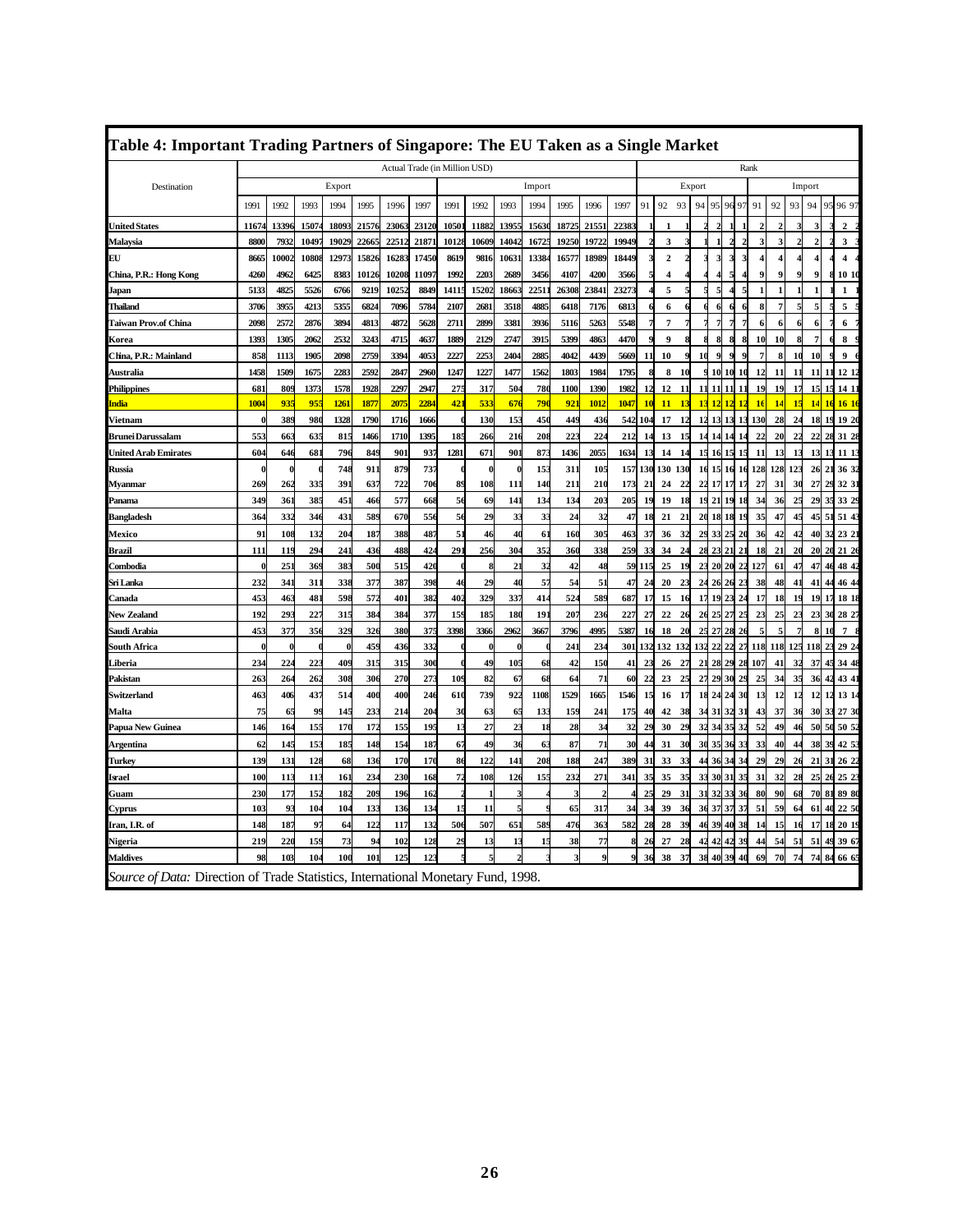| Table 5: Important Trading Partners of Singapore: The EU Member Countries Taken Separately |                  |       |       |                |       |                               |       |            |                 |                 |                 |       |           |       |                |     |                |              |    |                |                         |              |                   |               |        |                                  |
|--------------------------------------------------------------------------------------------|------------------|-------|-------|----------------|-------|-------------------------------|-------|------------|-----------------|-----------------|-----------------|-------|-----------|-------|----------------|-----|----------------|--------------|----|----------------|-------------------------|--------------|-------------------|---------------|--------|----------------------------------|
|                                                                                            |                  |       |       |                |       | Actual Trade (in Million USD) |       |            |                 |                 |                 |       |           |       |                |     |                |              |    |                | Rank                    |              |                   |               |        |                                  |
| Destination                                                                                |                  |       |       | Export         |       |                               |       |            |                 |                 | Import          |       |           |       |                |     |                | Export       |    |                |                         |              |                   |               | Import |                                  |
|                                                                                            | 1991             | 1992  |       | 1993 1994 1995 |       | 1996 1997                     |       | 1991       | 1992            | 1993            | 1994            | 1995  | 1996 1997 |       | 91             | 92  | 93             | 94           |    |                |                         |              | 95 96 97 91 92 93 |               | 94     | 95 96 97                         |
| <b>United States</b>                                                                       | 11674            | 13396 | 15074 | 18093          | 21576 | 23063                         | 23120 | 10501      | 11882           | 1395:           | 15630           | 18725 | 21551     | 22383 |                |     |                | $\mathbf{2}$ |    |                |                         |              | $\mathbf{1}$      |               |        | 1                                |
| Malaysia                                                                                   | 8800             | 7932  | 10497 | 19029          | 22665 | 22512                         | 21871 | 10128      | 1060            | 14042           | 1672            | 19250 | 19722     | 19949 | $\overline{2}$ | 2   | $\overline{2}$ | 1            |    | $\overline{2}$ | $\overline{\mathbf{z}}$ | $\mathbf{2}$ | $\mathbf{2}$      |               |        | $\overline{2}$                   |
| Thailand                                                                                   | 3706             | 3955  | 4213  | 5355           | 6824  | 7096                          | 5784  | 2107       | 2681            | 3518            | 488             | 6418  | 7176      | 6813  | $\overline{4}$ |     |                | Δ            |    | 4              |                         | 7            | 5                 |               |        | 3                                |
| China, P.R                                                                                 | 858              | 1113  | 1905  | 2098           | 2759  | 3394                          | 4053  | 222        | 2253            | 240             | 288             | 4042  | 4439      | 5669  | 13             | 12  | 10             | 11           | 10 | 9              |                         | 5            | $\overline{7}$    |               |        | 8                                |
| Taiwan                                                                                     | 2098             | 2572  | 2876  | 3894           | 4813  | 4872                          | 5628  | 2711       | 2899            | 3381            | 3936            | 5116  | 5263      | 5548  | 6              |     |                |              |    |                |                         |              | $\overline{4}$    |               |        | $\overline{4}$                   |
| Saudi Arabia                                                                               | 453              | 377   | 350   | 329            | 326   | 380                           | 375   | 3398       | 3366            | 296             | 3667            | 3796  | 4995      | 5387  | 21             | 23  | 27             | 32           | 34 | 34             | 32                      | 3            | 3                 |               |        | 5                                |
| Germany                                                                                    | 2509             | 2695  | 2941  | 3421           | 3998  | 3838                          | 3621  | 2115       | 2358            | 260:            | 3446            | 4323  | 4794      | 4529  | 5              | 5   | 5              | 6            |    | 7              |                         | 6            | 6                 |               |        | 7                                |
| Korea                                                                                      | 1393             | 1305  | 2062  | 2532           | 3243  | 4715                          | 4637  | 1889       | 2129            | 274.            | 391.            | 5399  | 4863      | 4470  | 10             | 10  | 8              | $\bf{Q}$     |    | 6              |                         | 10           | 9                 |               |        | 6                                |
| United<br>Kingdom                                                                          | 1796             | 1844  | 2216  | 2607           | 3070  | 3535                          | 4166  | 1905       | 2014            | 2235            | 2819            | 3307  | 3593      | 3724  | 7              |     |                |              |    | 8              | 7                       |              | 10                | 10            | 10     | 11<br>10                         |
| France                                                                                     | 692              | 973   | 1004  | 1307           | 2012  | 2460                          | 2469  | 1698       | 1799            | 1805            | 2170            | 2796  | 3724      | 3659  | 14             | 13  | 14             | 15           | 12 | 12             | 13                      | 11           | 11                | 11            | 11     | 101<br>11                        |
| Hong Kong                                                                                  | 4260             | 4962  | 6425  | 8383           | 10126 | 10208                         | 11097 | 1992       | 2203            | 2689            | 3456            | 4107  | 4200      | 3566  | 3              | 3   | 3              |              |    |                |                         | 8            | 8                 |               |        | 911                              |
| <b>Philippines</b>                                                                         | 681              | 809   | 1373  | 1578           | 1928  | 2297                          | 2947  | 275        | 31'             | 50              | 78              | 1100  | 1390      | 1982  | 15             | 15  | 12             | 12           | 13 | 13             | 12                      | 25           | 25                | 22            | 18     | 16 12<br>18                      |
| Italy                                                                                      | 561              | 654   | 65.   | 687            | 770   | 508                           | 518   | 912        | 1283            | 1136            | 144             | 1771  | 2261      | 1962  | 17             | 17  | 18             | 21           | 21 | 25             | 24                      | 14           | 12                | 13            | 13     | $12 \quad 1$<br>13               |
| Australia                                                                                  | 1458             | 1509  | 1675  | 2283           | 2592  | 2847                          | 2960  | 1247       | 1227            | 147             | 1562            | 1803  | 1984      | 1795  | q              | q   | 11             | 10           | 11 | 11             | 11                      | 13           | 13                | 12            | 12     | 14 14<br>12                      |
| UАE                                                                                        | 604              | 646   | 68    | 796            | 849   | 901                           | 937   | 1281       | 67              | 90              | 87              | 1436  | 2055      | 1634  | 16             | 18  | 17             | 18           | 20 | 19             | 19                      | 12           | 16                | 16            | 16     | 15<br>13 15                      |
| Switzerland                                                                                | 463              | 406   | 437   | 514            | 400   | 400                           | 246   | 61         | 739             | 922             | 1108            | 1529  | 1665      | 1546  | 19             | 21  | 23             | 23           | 30 | 30             | 38                      | 15           | 15                | 15            | 14     | 15 16<br>14                      |
| Kuwait                                                                                     | 51               | 83    | 76    | 86             | 73    | 72                            | 68    |            | 340             | 68.             | 76              | 1167  | 1356      | 1199  | 63             | 55  | 55             | 52           | 59 | 62             | 60                      | 79           | 22                | 18            | 19     | 17 17<br>16                      |
| Netherlands                                                                                | 1551             | 1980  | 1921  | 2571           | 3147  | 2889                          | 3050  | 57         | 66              | 791             | 1065            | 1129  | 1268      | 1145  | 8              |     | 9              | 8            |    | 10             | 10                      | 16           | 17                | 17            | 15     | 18 18<br>17                      |
| India                                                                                      | 100 <sup>2</sup> | 935   | 955   | 1261           | 1877  | 2075                          | 2284  | 42         | 53              | 67              | 79              | 92    | 1012      | 104   | 12             | 14  | 16             | 16           | 14 | 14             | 14                      | 19           | <b>18</b>         | $\frac{1}{2}$ | 17     | 19 <sup>19</sup><br>$\mathbf{1}$ |
| Sweden                                                                                     | 180              | 164   | 139   | 157            | 171   | 136                           | 123   | 39         | 38              | 41              | 51              | 665   | 773       | 90    | 34             | 39  | 43             | 43           | 42 | 47             | 52                      | 22           | 21                | 23            | 23     | 2 <sub>i</sub><br>202            |
| Belgium-<br>Luxemburg                                                                      | 367              | 412   | 41    | 475            | 445   | 416                           | 419   | 334        | 44              | 51.             | 61              | 741   | 717       | 812   | 22             | 20  | 24             | 24           | 28 | 28             | 28                      | 23           | 20                | 21            | 21     | 20<br>21 21                      |
| Oatar                                                                                      | 24               | 28    | 21    | 19             | 29    | 27                            | 53    | 95         | 228             | 120             | 11              | 293   | 604       | 726   | 76             | 77  | 82             | 85           | 75 | 81             | 64                      | 37           | 31                | 43            | 44     | 22 22<br>32                      |
| Canada                                                                                     | 45               | 463   | 48    | 598            | 572   | 401                           | 382   | 40         | 329             | 33              | 41              | 52/   | 589       | 68    | 20             | 19  | 22             | 22           | 24 | 29             | 30                      | 21           | 24                | 25            | 25     | 24 23<br>$\mathbf{z}$            |
| Africa                                                                                     | 1182             | 1210  | 1202  | 1395           | 1407  | 1415                          | 1346  | 40         | 808             | 960             | 63              | 539   | 601       | 608   | 11             | 11  | 13             | 13           | 17 | 18             | 18                      | 20           | 14                | -14           | 20     | 23 24<br>23                      |
| Iran, I.R. of                                                                              | 148              | 187   | 97    | 64             | 122   | 117                           | 132   | 506        | 50              | 65              | 58              | 476   | 363       | 582   | 38             | 37  | 52             | 59           | 51 | 53             | 49                      | 17           | 19                | 2(            | 22     | 25<br>25<br>28                   |
| Spain                                                                                      | 299              | 333   | 298   | 370            | 339   | 318                           | 346   | 192        | 222             | 26              | 35.             | 55    | 578       | 562   | 26             | 27  | 31             | 30           | 33 | 35             | 33                      | 28           | 32                | 28            | 27     | 22<br>2526                       |
| Vietnam                                                                                    |                  | 389   | 980   | 1328           | 1790  | 1716                          | 1666  | $\sqrt{ }$ | 130             | 153             | 45              | 449   | 436       | 542   | 148            | 22  | 15             | 14           | 15 | 15             | 16                      | 148          | 39                | 3<            | 24     | 26 27<br>26                      |
| Mexico                                                                                     | 91               | 108   | 132   | 204            | 187   | 388                           | 487   | 51         | 40              | 40              | 61              | 160   | 305       | 463   | 49             | 49  | 44             | 36           | 40 | 31             | 25                      | 48           | 55                | 56            | 52     | 31 28<br>44                      |
| Turkey                                                                                     | 139              | 131   | 128   | 68             | 136   | 170                           | 170   | 86         | 122             | 14              | 20              | 188   | 247       | 389   | 42             | 43  | 45             | 57           | 47 | 43             | 43                      | 40           | 41                | 36            | 29     | 36 29<br>43                      |
| Finland                                                                                    | 60               | 130   | 96    | 137            | 168   | 206                           | 284   | 11'        | 13 <sub>4</sub> | 299             | 35              | 38    | 419       | 35    | 58             | 45  | 54             | 45           | 44 | 40             | 36                      | 35           | 38                | $2^{\circ}$   | 28     | 27 30<br>$2^{\circ}$             |
| Israel                                                                                     | 100              | 113   | 113   | 161            | 234   | 230                           | 168   | 72         | 108             | 12 <sub>0</sub> | 15              | 232   | 271       | 341   | 47             | 48  | 48             | 42           | 37 | 38             | 44                      | 43           | 44                | 41            | 37     | 34 31<br>37                      |
| Ireland                                                                                    | 160              | 231   | 501   | 702            | 1204  | 1431                          | 1985  | 84         | 8<              | 132             | 19 <sub>6</sub> | 262   | 286       | 312   | 37             | 34  | 21             | 20           | 18 | 17             | 15                      | 41           | 46                | 39            | 31     | 33 32<br>33                      |
| South Africa                                                                               |                  |       |       | 0              | 459   | 436                           | 332   |            |                 |                 |                 | 241   | 234       | 301   | 141            | 141 | 133            | 128          | 27 | 27             | 34                      | 134          | 134 141           |               | 141    | 39 33<br>34                      |
| <b>Chile</b>                                                                               | 72               | 64    | 64    | 75             | 87    | 76                            | 75    | 72         | 134             | 89              | 13 <sub>0</sub> | 236   | 292       | 281   | 53             | 57  | 57             | 54           | 57 | 60             | 58                      | 44           | 37                | 48            | 40     | $32 \frac{3}{4}$<br>35           |
| Source of Data: Direction of Trade Statistics, International Monetary Fund, 1998.          |                  |       |       |                |       |                               |       |            |                 |                 |                 |       |           |       |                |     |                |              |    |                |                         |              |                   |               |        |                                  |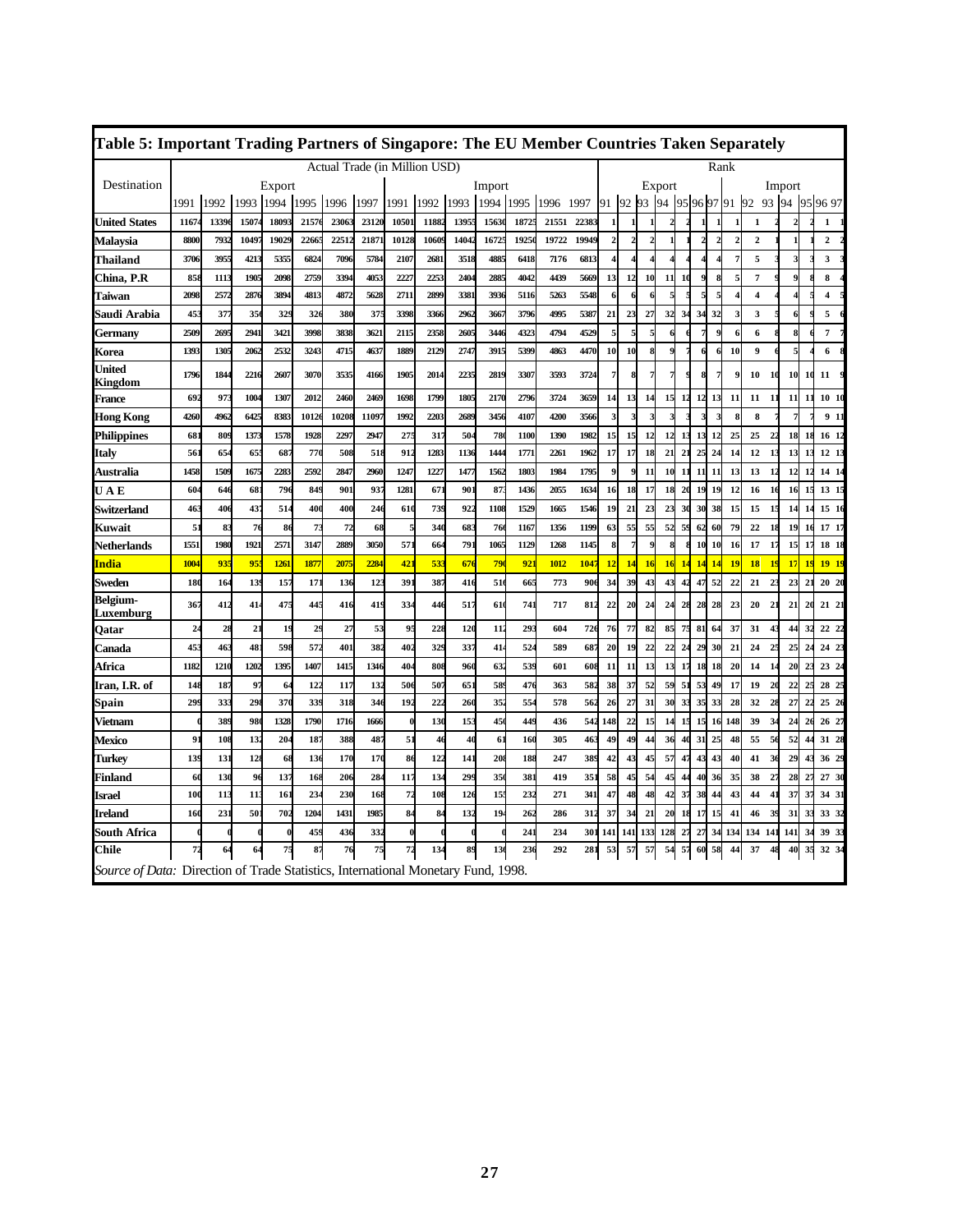| Table 6: Growth Performance of Singapore's Trade with Major Trading Partners |          |         |         |         |         |         |          |         |         |         | (in percentage) |         |
|------------------------------------------------------------------------------|----------|---------|---------|---------|---------|---------|----------|---------|---------|---------|-----------------|---------|
|                                                                              |          |         | Export  |         |         |         |          |         | Import  |         |                 |         |
| Countries                                                                    | 1992     | 1993    | 1994    | 1995    | 1996    | 1997    | 1992     | 1993    | 1994    | 1995    | 1996            | 1997    |
| Japan                                                                        | $-6.0$   | 14.5    | 22.4    | 36.3    | 11.2    | $-13.7$ | 7.7      | 22.8    | 20.6    | 16.9    | $-9.4$          | $-2.4$  |
| <b>United States</b>                                                         | 14.8     | 12.5    | 20.0    | 19.3    | 6.9     | 0.2     | 13.2     | 17.4    | 12.0    | 19.8    | 15.1            | 3.9     |
| Malaysia                                                                     | $-9.9$   | 32.3    | 81.3    | 19.1    | $-0.7$  | $-2.8$  | 4.7      | 32.4    | 19.1    | 15.1    | 2.5             | 1.2     |
| Saudi Arabia                                                                 | $-16.8$  | $-5.6$  | $-7.6$  | $-0.9$  | 16.6    | $-1.3$  | $-0.9$   | $-12.0$ | 23.8    | 3.5     | 31.6            | 7.8     |
| Taiwan Prov.of China                                                         | 22.6     | 11.8    | 35.4    | 23.6    | 1.2     | 15.5    | 6.9      | 16.6    | 16.4    | 30.0    | 2.9             | 5.4     |
| China, P.R.: Mainland                                                        | 29.7     | 71.2    | 10.1    | 31.5    | 23.0    | 19.4    | 1.2      | 6.7     | 20.0    | 40.1    | 9.8             | 27.7    |
| Germany                                                                      | 7.4      | 9.1     | 16.3    | 16.9    | $-4.0$  | $-5.7$  | 11.5     | 10.5    | 32.3    | 25.4    | 10.9            | $-5.5$  |
| Thailand                                                                     | 6.7      | 6.5     | 27.1    | 27.4    | 4.0     | $-18.5$ | 27.2     | 31.2    | 38.9    | 31.4    | 11.8            | $-5.1$  |
| China, P.R.: Hong Kong                                                       | 16.5     | 29.5    | 30.5    | 20.8    | 0.8     | 8.7     | 10.6     | 22.1    | 28.5    | 18.8    | 2.3             | $-15.1$ |
| <b>United Kingdom</b>                                                        | 2.7      | 20.2    | 17.6    | 17.8    | 15.1    | 17.9    | 5.7      | 11.0    | 26.1    | 17.3    | 8.6             | 3.6     |
| Korea                                                                        | $-6.3$   | 58.0    | 22.8    | 28.1    | 45.4    | $-1.7$  | 12.7     | 29.0    | 42.5    | 37.9    | $-9.9$          | $-8.1$  |
| France                                                                       | 40.6     | 3.2     | 30.2    | 53.9    | 22.3    | 0.4     | 5.9      | 0.3     | 20.2    | 28.8    | 33.2            | $-1.7$  |
| <b>United Arab Emirates</b>                                                  | 7.0      | 5.4     | 16.9    | 6.7     | 6.1     | 4.0     | $-47.6$  | 34.3    | $-3.1$  | 64.5    | 43.1            | $-20.5$ |
| Australia                                                                    | 3.5      | 11.0    | 36.3    | 13.5    | 9.8     | 4.0     | $-1.6$   | 20.4    | 5.8     | 15.4    | 10.0            | $-9.5$  |
| Italy                                                                        | 16.6     | 0.2     | 4.9     | 12.1    | $-34.0$ | 2.0     | 40.7     | $-11.5$ | 27.1    | 22.6    | 27.7            | $-13.2$ |
| Switzerland                                                                  | $-12.3$  | 7.6     | 17.6    | $-22.2$ | 0.0     | $-38.5$ | 21.1     | 24.8    | 20.2    | 38.0    | 8.9             | $-7.1$  |
| Netherlands                                                                  | 27.7     | $-3.0$  | 33.8    | 22.4    | $-8.2$  | 5.6     | 16.3     | 19.1    | 34.6    | 6.0     | 12.3            | $-9.7$  |
| Iran, I.R. of                                                                | 26.4     | $-48.1$ | $-34.0$ | 90.6    | $-4.1$  | 12.8    | 0.2      | 28.4    | $-9.5$  | $-19.2$ | $-23.7$         | 60.3    |
| Oman                                                                         | $-73.8$  | 5.4     | $-2.6$  | 31.6    | $-6.0$  | 29.8    | $-45.7$  | 3.9     | $-58.4$ | 126.3   | 0.4             | $-36.4$ |
| <b>India</b>                                                                 | $-6.9$   | 2.1     | 32.0    | 48.9    | 10.5    | 10.1    | 26.6     | 26.8    | 16.9    | 16.6    | 9.9             | 3.5     |
| Canada                                                                       | 2.2      | 3.9     | 24.3    | $-4.3$  | $-29.9$ | $-4.7$  | $-18.2$  | 2.4     | 22.8    | 26.6    | 12.4            | 16.6    |
| Sweden                                                                       | $-8.9$   | $-15.2$ | 12.9    | 8.9     | $-20.5$ | $-9.6$  | $-1.0$   | 7.5     | 24.0    | 28.9    | 16.2            | 17.2    |
| Belgium-Luxemburg                                                            | 12.3     | 0.5     | 14.7    | $-6.3$  | $-6.5$  | 0.7     | 33.5     | 15.9    | 18.0    | 21.5    | $-3.2$          | 13.2    |
| <b>Brazil</b>                                                                | 7.2      | 147.1   | $-18.0$ | 80.9    | 11.9    | $-13.1$ | $-12.0$  | 18.8    | 15.8    | 2.3     | $-6.1$          | $-23.4$ |
| Philippines                                                                  | 18.8     | 69.7    | 14.9    | 22.2    | 19.1    | 28.3    | 15.3     | 59.0    | 54.8    | 41.0    | 26.4            | 42.6    |
| Bahrain                                                                      | 48.5     | $-32.7$ | $-9.1$  | $-13.3$ | 7.7     | 3.6     | $-26.9$  | $-12.9$ | $-23.4$ | 11.2    | 23.9            | 0.0     |
| U.S.S.R.                                                                     | $-100.0$ |         |         |         |         |         | $-100.0$ |         |         |         |                 |         |
| Spain                                                                        | 11.4     | $-10.5$ | 24.2    | $-8.4$  | $-6.2$  | 8.8     | 15.6     | 17.1    | 35.4    | 57.4    | 4.3             | $-2.8$  |
| <b>Brunei Darussalam</b>                                                     | 19.9     | $-4.2$  | 28.3    | 79.9    | 16.6    | $-18.4$ | 43.8     | $-18.8$ | $-3.7$  | 7.2     | 0.4             | $-5.4$  |
| Norway                                                                       | $-37.7$  | 153.5   | $-47.7$ | $-7.5$  | $-0.8$  | 55.3    | 0.0      | $-15.8$ | 25.9    | 92.0    | $-40.8$         | 14.6    |
| New Zealand                                                                  | 52.6     | $-22.5$ | 38.8    | 21.9    | 0.0     | $-1.8$  | 16.4     | $-2.7$  | 6.1     | 8.4     | 14.0            | $-3.8$  |
| Venezuela                                                                    | 40.9     | 58.1    | $-49.0$ | $-36.0$ | $-31.3$ | 45.5    | $-13.4$  | $-87.9$ | 135.7   | $-87.9$ | 1250.0          | $-38.9$ |
| Austria                                                                      | 72.6     | $-28.2$ | 4.4     | $-18.5$ | $-12.3$ | 2.2     | $-4.5$   | $-4.7$  | 38.0    | 113.2   | $-27.2$         | $-20.8$ |
| Denmark                                                                      | $-5.8$   | $-6.2$  | 2.5     | $-7.2$  | 26.7    | 4.1     | 105.7    | $-47.8$ | 37.1    | 20.4    | 5.0             | $-19.2$ |
| Finland                                                                      | 116.7    | $-26.2$ | 42.7    | 22.6    | 22.6    | 37.9    | 14.5     | 123.1   | 17.1    | 8.9     | 10.0            | $-16.2$ |
| Pakistan                                                                     | 0.4      | $-0.8$  | 17.6    | $-0.6$  | $-11.8$ | 1.1     | $-24.8$  | $-18.3$ | 1.5     | $-5.9$  | 10.9            | $-15.5$ |

Г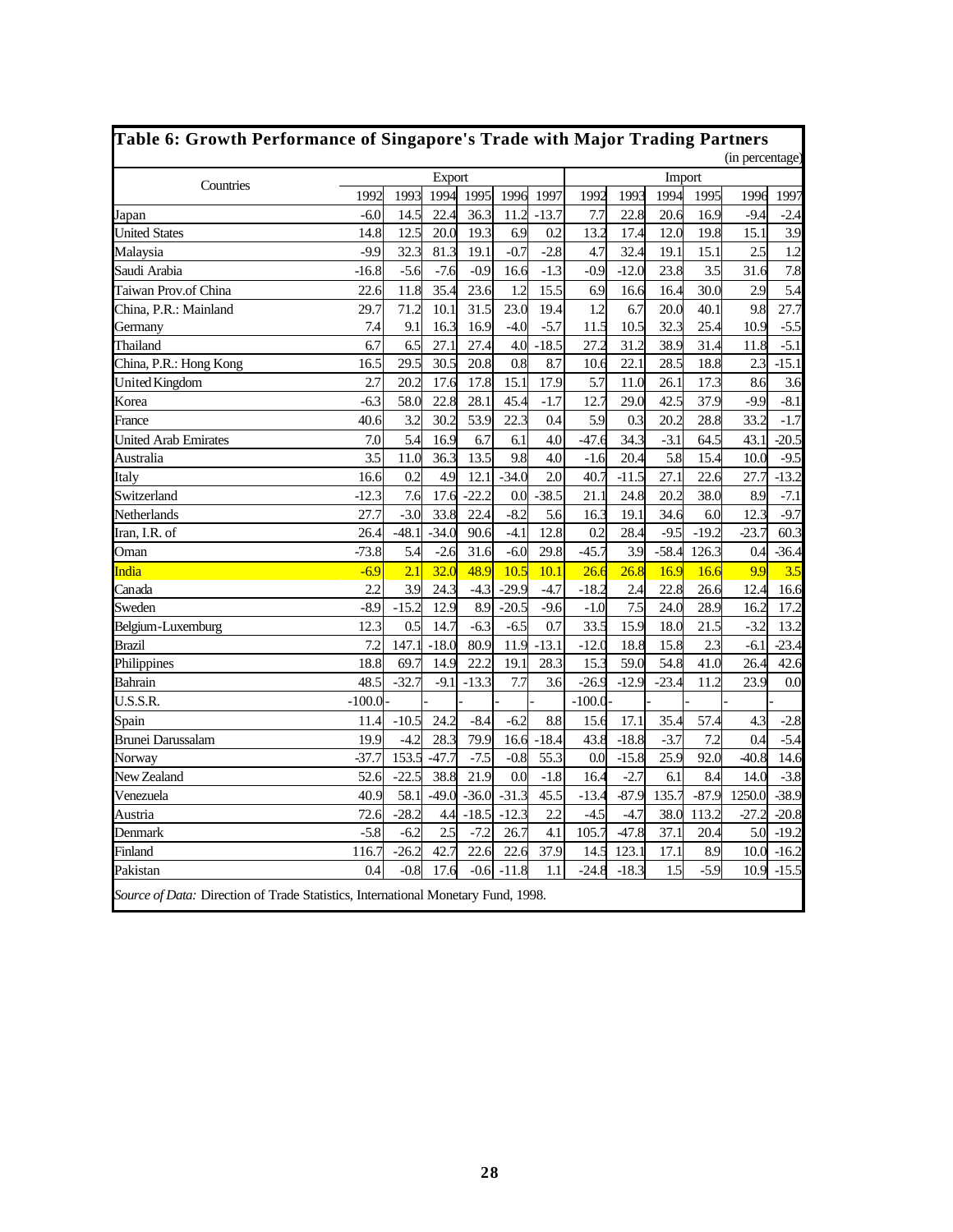|                          |      |      |      | <b>Export</b>    |      |      |      |      |      |      | Import |      |      |      |
|--------------------------|------|------|------|------------------|------|------|------|------|------|------|--------|------|------|------|
| Countries                | 1991 | 1992 | 1993 | 1994             | 1995 | 1996 | 1997 | 1991 | 1992 | 1993 | 1994   | 1995 | 1996 | 1997 |
| Japan                    | 8.7  | 7.6  | 7.5  | 7.0              | 7.8  | 8.2  | 7.1  | 21.3 | 21.1 | 21.9 | 21.9   | 21.1 | 18.1 | 17.6 |
| <b>United States</b>     | 19.7 | 21.1 | 20.4 | 18.7             | 18.3 | 18.4 | 18.5 | 15.8 | 16.5 | 16.3 | 15.2   | 15.1 | 16.4 | 16.9 |
| Malaysia                 | 14.9 | 12.5 | 14.2 | 19.6             | 19.2 | 18.0 | 17.5 | 15.3 | 14.7 | 16.4 | 16.3   | 15.5 | 15.0 | 15.1 |
| Saudi Arabia             | 0.8  | 0.6  | 0.5  | 0.3              | 0.3  | 0.3  | 0.3  | 5.1  | 4.7  | 3.5  | 3.6    | 3.1  | 3.8  | 4.1  |
| Taiwan Prov.of China     | 3.5  | 4.1  | 3.9  | 4.0              | 4.1  | 3.9  | 4.5  | 4.1  | 4.0  | 4.0  | 3.8    | 4.1  | 4.0  | 4.2  |
| China, P.R.: Mainland    | 1.4  | 1.8  | 2.6  | $\overline{2.2}$ | 2.3  | 2.7  | 3.2  | 3.4  | 3.1  | 2.8  | 2.8    | 3.2  | 3.4  | 4.3  |
| Germany                  | 4.2  | 4.2  | 4.0  | 3.5              | 3.4  | 3.1  | 2.9  | 3.2  | 3.3  | 3.1  | 3.4    | 3.5  | 3.6  | 3.4  |
| Thailand                 | 6.3  | 6.2  | 5.7  | 5.5              | 5.8  | 5.7  | 4.6  | 3.2  | 3.7  | 4.1  | 4.8    | 5.2  | 5.4  | 5.1  |
| China, P.R.: Hong Kong   | 7.2  | 7.8  | 8.7  | 8.7              | 8.6  | 8.2  | 8.9  | 3.0  | 3.1  | 3.1  | 3.4    | 3.3  | 3.2  | 2.7  |
| <b>United Kingdom</b>    | 3.0  | 2.9  | 3.0  | 2.7              | 2.6  | 2.8  | 3.3  | 2.9  | 2.8  | 2.6  | 2.7    | 2.7  | 2.7  | 2.8  |
| Korea                    | 2.4  | 2.1  | 2.8  | 2.6              | 2.7  | 3.8  | 3.7  | 2.9  | 2.9  | 3.2  | 3.8    | 4.3  | 3.7  | 3.4  |
| France                   | 1.2  | 1.5  | 1.4  | 1.3              | 1.7  | 2.0  | 2.0  | 2.6  | 2.5  | 2.1  | 2.1    | 2.2  | 2.8  | 2.8  |
| United Arab Emirates     | 1.0  | 1.0  | 0.9  | 0.8              | 0.7  | 0.7  | 0.7  | 1.9  | 0.9  | 1.1  | 0.9    | 1.2  | 1.6  | 1.2  |
| Australia                | 2.5  | 2.4  | 2.3  | 2.4              | 2.2  | 2.3  | 2.4  | 1.9  | 1.7  | 1.7  | 1.5    | 1.4  | 1.5  | 1.4  |
| Italy                    | 0.9  | 1.0  | 0.9  | 0.7              | 0.7  | 0.4  | 0.4  | 1.4  | 1.8  | 1.3  | 1.4    | 1.4  | 1.7  | 1.5  |
| Switzerland              | 0.8  | 0.6  | 0.6  | 0.5              | 0.3  | 0.3  | 0.2  | 0.9  | 1.0  | 1.1  | 1.1    | 1.2  | 1.3  | 1.2  |
| Netherlands              | 2.6  | 3.1  | 2.6  | 2.7              | 2.7  | 2.3  | 2.4  | 0.9  | 0.9  | 0.9  | 1.0    | 0.9  | 1.0  | 0.9  |
| Iran, I.R. of            | 0.2  | 0.3  | 0.1  | 0.1              | 0.1  | 0.1  | 0.1  | 0.8  | 0.7  | 0.8  | 0.6    | 0.4  | 0.3  | 0.4  |
| Oman                     | 0.2  | 0.1  | 0.1  | 0.0              | 0.0  | 0.0  | 0.0  | 0.6  | 0.3  | 0.3  | 0.1    | 0.2  | 0.2  | 0.1  |
| India                    | 1.7  | 1.5  | 1.3  | 1.3              | 1.6  | 1.7  | 1.8  | 0.6  | 0.7  | 0.8  | 0.8    | 0.7  | 0.8  | 0.8  |
| Canada                   | 0.8  | 0.7  | 0.6  | 0.6              | 0.5  | 0.3  | 0.3  | 0.6  | 0.5  | 0.4  | 0.4    | 0.4  | 0.4  | 0.5  |
| Sweden                   | 0.3  | 0.3  | 0.2  | 0.2              | 0.1  | 0.1  | 0.1  | 0.6  | 0.5  | 0.5  | 0.5    | 0.5  | 0.6  | 0.7  |
| Belgium-Luxemburg        | 0.6  | 0.6  | 0.6  | 0.5              | 0.4  | 0.3  | 0.3  | 0.5  | 0.6  | 0.6  | 0.6    | 0.6  | 0.5  | 0.6  |
| Brazil                   | 0.2  | 0.2  | 0.4  | 0.2              | 0.4  | 0.4  | 0.3  | 0.4  | 0.4  | 0.4  | 0.3    | 0.3  | 0.3  | 0.2  |
| Philippines              | 1.1  | 1.3  | 1.9  | 1.6              | 1.6  | 1.8  | 2.4  | 0.4  | 0.4  | 0.6  | 0.8    | 0.9  | 1.1  | 1.5  |
| Bahrain                  | 0.1  | 0.1  | 0.0  | 0.0              | 0.0  | 0.0  | 0.0  | 0.3  | 0.2  | 0.1  | 0.1    | 0.1  | 0.1  | 0.1  |
| U.S.S.R.                 | 0.5  | 0.0  | 0.0  | 0.0              | 0.0  | 0.0  | 0.0  | 0.3  | 0.0  | 0.0  | 0.0    | 0.0  | 0.0  | 0.0  |
| Spain                    | 0.5  | 0.5  | 0.4  | 0.4              | 0.3  | 0.3  | 0.3  | 0.3  | 0.3  | 0.3  | 0.3    | 0.4  | 0.4  | 0.4  |
| <b>Brunei Darussalam</b> | 0.9  | 1.0  | 0.9  | 0.8              | 1.2  | 1.4  | 1.1  | 0.3  | 0.4  | 0.3  | 0.2    | 0.2  | 0.2  | 0.2  |
| Norway                   | 0.3  | 0.2  | 0.3  | 0.1              | 0.1  | 0.1  | 0.2  | 0.2  | 0.2  | 0.2  | 0.2    | 0.3  | 0.2  | 0.2  |
| New Zealand              | 0.3  | 0.5  | 0.3  | 0.3              | 0.3  | 0.3  | 0.3  | 0.2  | 0.3  | 0.2  | 0.2    | 0.2  | 0.2  | 0.2  |
| Venezuela                | 0.0  | 0.0  | 0.1  | 0.0              | 0.0  | 0.0  | 0.0  | 0.2  | 0.2  | 0.0  | 0.0    | 0.0  | 0.0  | 0.0  |
| Austria                  | 0.2  | 0.4  | 0.2  | 0.2              | 0.1  | 0.1  | 0.1  | 0.2  | 0.2  | 0.1  | 0.2    | 0.3  | 0.2  | 0.2  |
| Denmark                  | 0.2  | 0.2  | 0.2  | 0.1              | 0.1  | 0.1  | 0.1  | 0.2  | 0.4  | 0.2  | 0.2    | 0.2  | 0.2  | 0.1  |
| Finland                  | 0.1  | 0.2  | 0.1  | 0.1              | 0.1  | 0.2  | 0.2  | 0.2  | 0.2  | 0.4  | 0.3    | 0.3  | 0.3  | 0.3  |
| Pakistan                 | 0.4  | 0.4  | 0.4  | 0.3              | 0.3  | 0.2  | 0.2  | 0.2  | 0.1  | 0.1  | 0.1    | 0.1  | 0.1  | 0.0  |

ī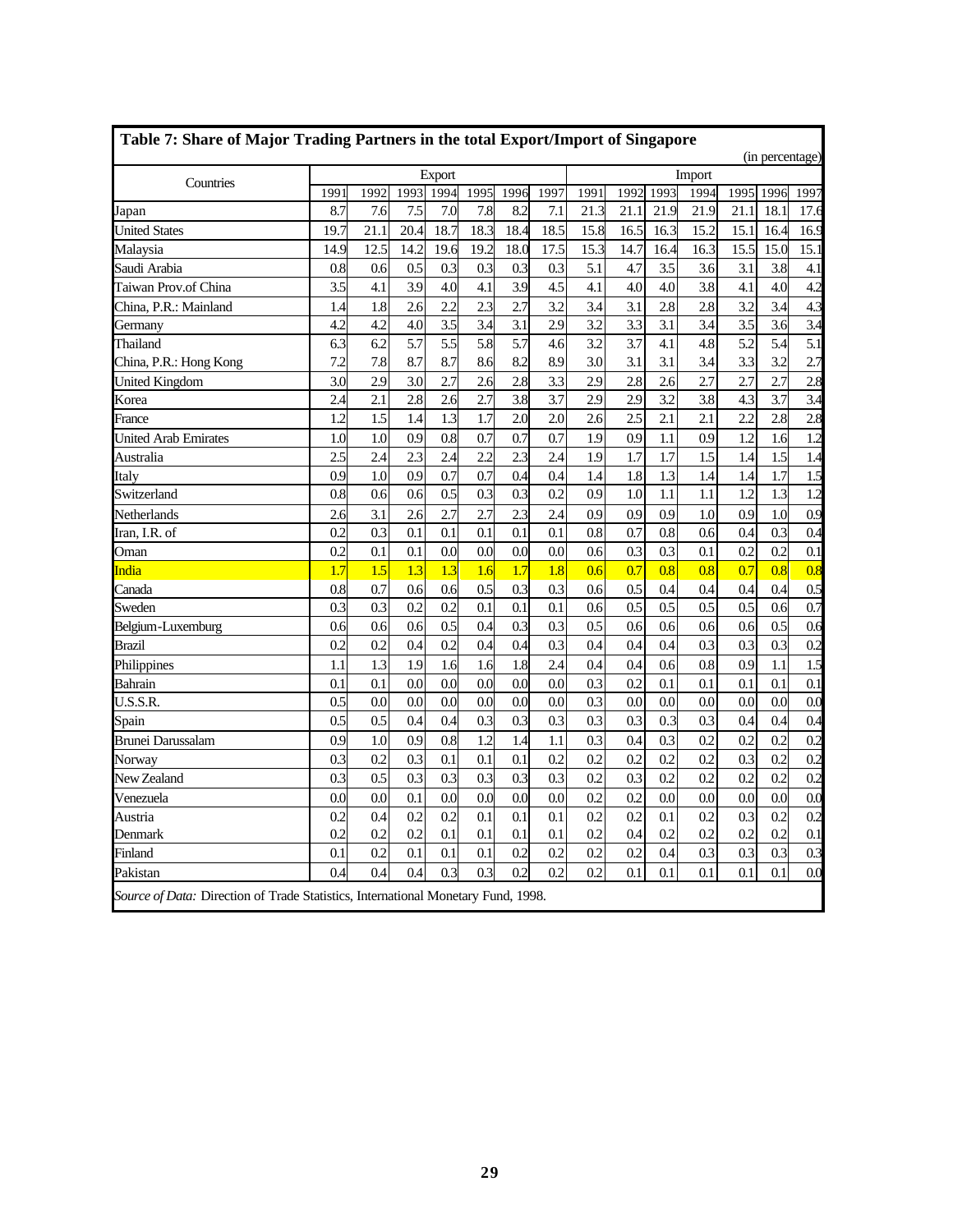|              | Table 8: Structure of Singapore's Export Potentials in India in 1997: Section wise Analysis |         |                                   |                                     |                                                             |                                                                    |                                                                     |
|--------------|---------------------------------------------------------------------------------------------|---------|-----------------------------------|-------------------------------------|-------------------------------------------------------------|--------------------------------------------------------------------|---------------------------------------------------------------------|
|              |                                                                                             |         |                                   |                                     |                                                             |                                                                    | (in million USD)                                                    |
| Section      | Description                                                                                 | World   | India's Imports from<br>Singapore | Export<br>Potential of<br>Singapore | Contribution<br>of Singapore<br>to India's<br>total imports | Potential<br>Export as a<br>% of India's<br>Total<br>$Import(\% )$ | Share of<br>Singapore's<br>Actual to<br>Potential<br>$Exports(\% )$ |
| $\mathbf{I}$ | Live Animals and Animal Products                                                            | 27.0    | 0.5                               | 1.2                                 | 1.93                                                        | 4.54                                                               | 42.54                                                               |
| $\mathbf{I}$ | Vegetable Products                                                                          | 1059.9  | 12.1                              | 273.2                               | 1.14                                                        | 25.77                                                              | 4.44                                                                |
| III          | Animal or Veg Fats & Oils                                                                   | 782.3   | 10.1                              | 457.6                               | 1.30                                                        | 58.49                                                              | 2.22                                                                |
| IV           | Prepared Foodstuff, Beverages, etc.                                                         | 264.8   | 4.2                               | 18.7                                | 1.60                                                        | 7.07                                                               | 22.59                                                               |
| $\mathbf{V}$ | <b>Mineral Products</b>                                                                     | 10573.9 | 39.5                              | 4547.4                              | 0.37                                                        | 43.01                                                              | 0.87                                                                |
| VI           | Products of the Chemicals                                                                   | 5047.2  | 119.7                             | 1368.5                              | 2.37                                                        | 27.12                                                              | 8.75                                                                |
| VII          | Plastics & Articles thereof                                                                 | 1021.0  | 33.8                              | 483.7                               | 3.31                                                        | 47.37                                                              | 6.99                                                                |
| <b>VIII</b>  | Raw Hides & Skins, Leather                                                                  | 149.8   | 0.8                               | 27.2                                | 0.53                                                        | 18.15                                                              | 2.94                                                                |
| IX           | Wood & Articles of Wood                                                                     | 423.5   | 37.4                              | 132.4                               | 8.82                                                        | 31.27                                                              | 28.22                                                               |
| X            | Pulp of Wood or of other Fibres                                                             | 922.8   | 34.3                              | 287.9                               | 3.72                                                        | 31.20                                                              | 11.92                                                               |
| XI           | Textile & Textile Articles                                                                  | 830.6   | 10.1                              | 249.6                               | 1.21                                                        | 30.05                                                              | 4.04                                                                |
| XII          | Footwear, Headgear, Umbrellas                                                               | 31.3    | 0.2                               | 7.2                                 | 0.68                                                        | 23.07                                                              | 2.95                                                                |
| XIII         | Articles of Stone, Plaster, Cement                                                          | 147.9   | 4.1                               | 31.6                                | 2.76                                                        | 21.38                                                              | 12.93                                                               |
| XIV          | Natural or Cultured Pearls, Jewellery                                                       | 6582.9  | 17.4                              | 2546.2                              | 0.26                                                        | 38.68                                                              | 0.68                                                                |
| XV           | Base Metsls & Articles of Base Metal                                                        | 3236.9  | 109.8                             | 1453.0                              | 3.39                                                        | 44.89                                                              | 7.56                                                                |
| XVI          | Machinery & Mechanical Appliances                                                           | 6443.0  | 495.0                             | 2765.5                              | 7.68                                                        | 42.92                                                              | 17.90                                                               |
| <b>XVII</b>  | Vehicles, Aircraft, Vessels                                                                 | 1049.9  | 15.8                              | 174.8                               | 1.50                                                        | 16.65                                                              | 9.02                                                                |
| <b>XVIII</b> | Optical, Photograph, Cinematography                                                         | 830.8   | 34.7                              | 450.2                               | 4.18                                                        | 54.18                                                              | 7.71                                                                |
| XIX          | Arms & Ammunition                                                                           | 1.0     | 0.0                               | 0.0                                 | 0.00                                                        | 0.00                                                               | 0.00                                                                |
| XX           | Misc. Manufactured Articles                                                                 | 87.9    | 3.8                               | 10.6                                | 4.28                                                        | 12.05                                                              | 35.51                                                               |
| XXI          | <b>Works of Art Collectors' Pieces</b>                                                      | 0.3     | 0.1                               | 0.0                                 | 35.07                                                       | 0.00                                                               | 0.00                                                                |
|              | Total                                                                                       | 39514.7 | 983.5                             | 15286.6                             | 86.14                                                       | 577.87                                                             | 229.78                                                              |
|              | Source of Data: UNCTAD, Trade Analysis and Information System, Spring 2000.                 |         |                                   |                                     |                                                             |                                                                    |                                                                     |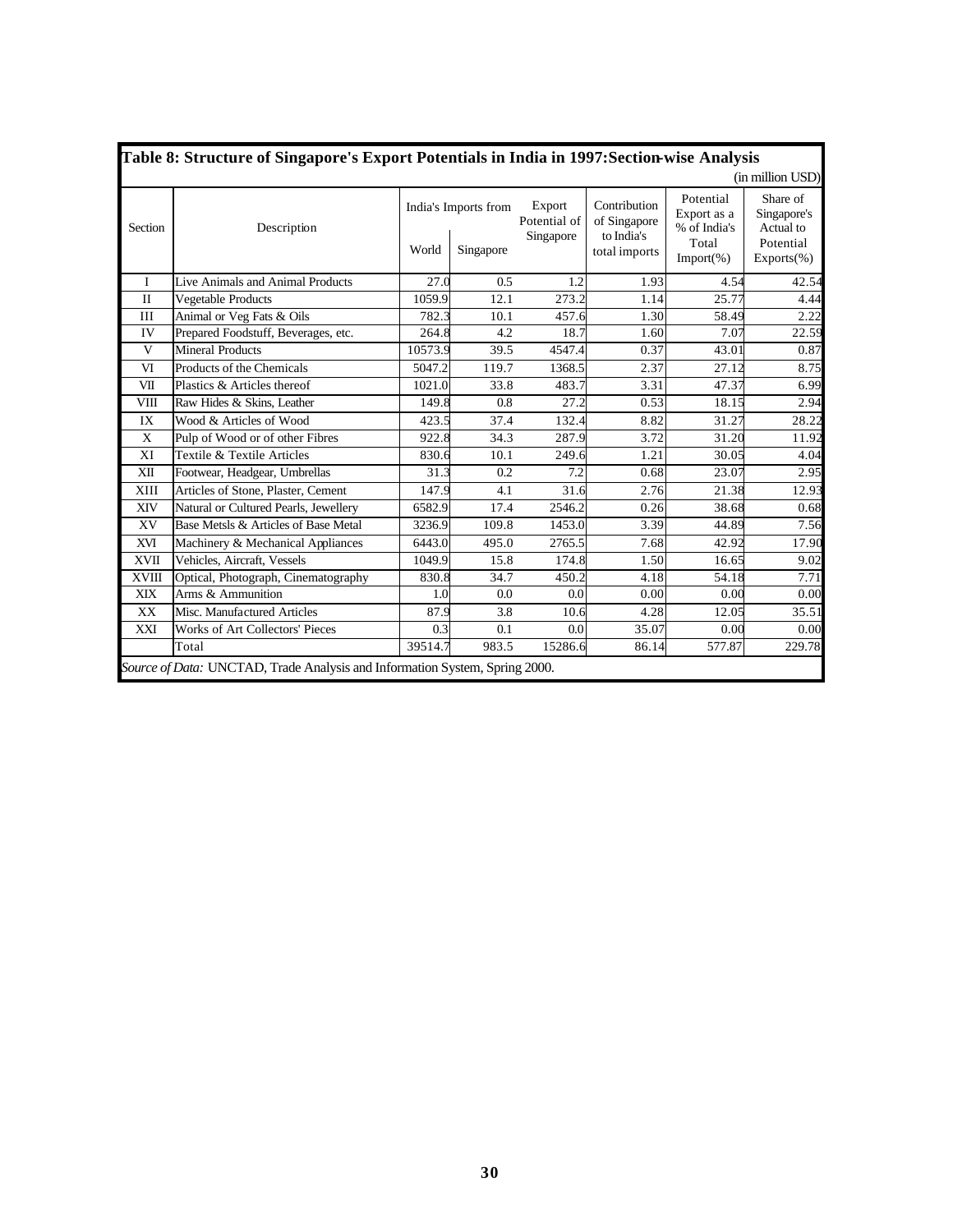|         | Table 9: Structure of Singapore's Export Potentials in India in 1997: Chapter-wise Analysis |         |                      |              |                  |                     |                  |
|---------|---------------------------------------------------------------------------------------------|---------|----------------------|--------------|------------------|---------------------|------------------|
|         |                                                                                             |         |                      |              |                  |                     | (in million USD) |
|         |                                                                                             |         | India's Imports from | Export       | Contribution     | Potential           | Share of         |
|         |                                                                                             |         |                      | Potential of | of Singapore     | Export as a         | Singapore's      |
| Chapter | Description                                                                                 |         |                      | Singapore    | to India's       | % of India's        | Actual           |
|         |                                                                                             | World   | Singapore            |              | total            | <b>Total Import</b> | to Potential     |
|         |                                                                                             |         |                      |              | imports(%)       |                     | Exports(%)       |
| 1       | Live Animal                                                                                 | 0.8     | 0.0                  | 0.0          | 0.0(             | 0.00                | 0.00             |
| 3       | Fish & crustaceans, molluscs                                                                | 11.5    | 0.3                  | 0.4          | 2.27             | 3.21                | 70.65            |
| 4       | Diary products: Birds, eggs                                                                 | 8.0     | 0.3                  | 0.9          | 3.27             | 10.73               | 30.50            |
| 5       | Products of animal origin                                                                   | 6.8     | 0.0                  | 0.0          | 0.00             | 0.00                | 0.00             |
| 6       | Live trees and other plants bulb                                                            | 5.1     | 0.2                  | 0.0          | 4.09             | 0.00                | 0.00             |
| 7       | Edible vegetables & certain roots                                                           | 345.5   | 2.5                  | 31.6         | 0.73             | 9.14                | 7.94             |
| 8       | Edible fruits & nuts: peel or melon                                                         | 360.5   | 6.3                  | 219.         | 1.75             | 60.79               | 2.87             |
| 9       | Coffee, tea, mate and spices                                                                | 37.0    | 2.4                  | 8.3          | 6.43             | 22.50               | 28.57            |
| 10      | Cereals                                                                                     | 265.8   | 0.0                  | 0.0          | 0.00             | 0.00                | 0.00             |
| 11      | Products of the milling industry                                                            | 1.4     | 0.0                  | 0.0          | 0.21             | 0.00                | 0.00             |
| 12      | Oil seeds and leoginous fruits                                                              | 13.6    | 0.0                  | 0.2          | 0.23             | 1.18                | 19.38            |
| 13      | Lac; gums, resins & other vegetable                                                         | 29.8    | 0.5                  | 14.0         | 1.53             | 46.83               | 3.26             |
| 14      | Vegetable plaiting materials                                                                | 1.2     | 0.3                  | 0.0          | 20.39            | 0.82                | 2500.00          |
| 15      | Animal or vegetable fats & oils                                                             | 782.3   | 10.1                 | 457.6        | 1.3 <sub>0</sub> | 58.49               | 2.22             |
| 16      | Preparations of meat and fish                                                               | 0.0     | 0.0                  | 0.0          | 3.33             | 0.00                | 0.00             |
| 17      | Sugars and sugar confectionery                                                              | 134.2   | 2.0                  | 4.9          | 1.45             | 3.68                | 39.55            |
| 18      | Cocoa & cocoa preparations                                                                  | 7.5     | 1.5                  | 1.3          | 20.21            | 17.26               | 117.12           |
| 19      | Prep. of cereals, floor, starch, etc.                                                       | 25.0    | 0.1                  | 0.0          | 0.29             | 0.15                | 189.47           |
| 20      | Prep. of vegetables, fruit, nuts, etc.                                                      | 1.5     | 0.0                  | 0.0          | 0.00             | 0.00                | 0.00             |
| 21      | Miscellaneous edible preparations                                                           | 57.6    | 0.1                  | 0.8          | 0.22             | 1.37                | 16.31            |
| 22      | Beverages, spirit & vinegar                                                                 | 17.2    | 0.3                  | 0.4          | 1.89             | 2.56                | 73.70            |
| 23      | Residues & waste from food industries                                                       | 18.9    | 0.0                  | 10.7         | 0.25             | 56.60               | 0.45             |
| 24      | Tobacco & manufactured tobacco                                                              | 2.8     | 0.2                  | 0.5          | 6.65             | 18.73               | 35.52            |
| 25      | Salt, sulphu, earths & stone plaster, etc.                                                  | 381.8   | 2.1                  | 44.          | 0.54             | 11.58               | 4.64             |
| 26      | Ores, slag and ash                                                                          | 140.4   | 0.8                  | 48.8         | 0.55             | 34.78               | 1.57             |
| 27      | Mineral fuels mineral oils & products                                                       | 10051.7 | 36.6                 | 4454.4       | 0.36             | 44.31               | 0.82             |
| 28      | Inorganic chemicals compounds, etc.                                                         | 1203.5  | 3.9                  | 31.          | 0.32             | 2.58                | 12.52            |
| 29      | Organic chemicals                                                                           | 1981.5  | 74.6                 | 767.8        | 3.77             | 38.75               | 9.72             |
| 30      | <b>Pharmaceutical Products</b>                                                              | 122.1   | 0.7                  | 49.          | 0.60             | 40.17               | 1.49             |
| 31      | Fertilisers                                                                                 | 842.8   | 10.3                 | 132.0        | 1.22             | 15.67               | 7.77             |
| 32      | Tanning or dyeing extracts                                                                  | 179.2   | 7.0                  | 67.3         | 3.93             | 37.48               | 10.48            |
| 33      | Essential oils & resinoids                                                                  | 39.7    | 3.7                  | 5.8          | 9.31             | 14.70               | 63.30            |
| 34      | Soap, organic surface active agents                                                         | 76.3    | 1.7                  | 30.9         | 2.21             | 40.43               | 5.47             |
| 35      | Albuminiodal substance; modified                                                            | 29.6    | 1.3                  | 23.0         | 4.32             | 77.74               | 5.55             |
| 36      | Explosives: pyrotechnic products                                                            | 1.3     | 0.0                  | 0.0          | 0.00             | 0.00                | 0.00             |
| 37      | Photographic or cinematographic goods                                                       | 167.6   | 3.5                  | 46.2         | $2.1^{\circ}$    | 27.59               | 7.65             |
| 38      | Miscellaneous chemical products                                                             | 403.7   | 13.0                 | 215.         | 3.21             | 53.39               | 6.02             |
| 39      | Plastics and articles thereof                                                               | 739.3   | 27.1                 | 340.         | 3.67             | 46.06               | 7.96             |
| 40      | Rubber and articles thereof                                                                 | 281.8   | 6.7                  | 143.2        | 2.38             | 50.82               | 4.69             |
| 41      | Raw hides & skins (other than fur skins)                                                    | 145.7   | 0.6                  | 26.6         | 0.43             | 18.25               | 2.38             |
| 42      | Articles of leather, saddlery & ham                                                         | 1.8     | 0.1                  | 0.0          | 3.80             | 0.00                | 0.00             |
| 43      | Fur skins and artificial fur                                                                | 2.3     | 0.1                  | 0.6          | 4.28             | 26.40               | 16.22            |
| 44      | Wood & articles of wood                                                                     | 421.4   | 37.4                 | 132.4        | 8.87             | 31.43               | 28.22            |
| 45      | Cork and articles of cork                                                                   | 2.1     | 0.0                  | 0.0          | 0.00             | 0.00                | 0.00             |
| 46      | Manufactures of straw, of esparto, etc.                                                     | 0.0     | 0.0                  | 0.0          | 0.00             | 0.00                | 0.00             |
| 47      | Pulp of wood or of other fibrous materials                                                  | 283.2   | 9.9                  | 82.6         | 3.50             | 29.18               | 11.98            |
| 48      | Paper and paperboard                                                                        | 490.8   | 7.9                  | 120.1        | 1.61             | 24.46               | 6.57             |
| 49      | Printed books, newspapers, pictures                                                         | 148.8   | 16.5                 | 85.2         | 11.1             | 57.27               | 19.40            |
| 50      | silk                                                                                        | 76.1    | 1.0                  | 4.6          | 1.26             | 6.07                | 20.77            |
| 51      | Wool, fine or coarse animal hair                                                            | 189.9   | 0.1                  | 147.1        | 0.04             | 77.45               | 0.05             |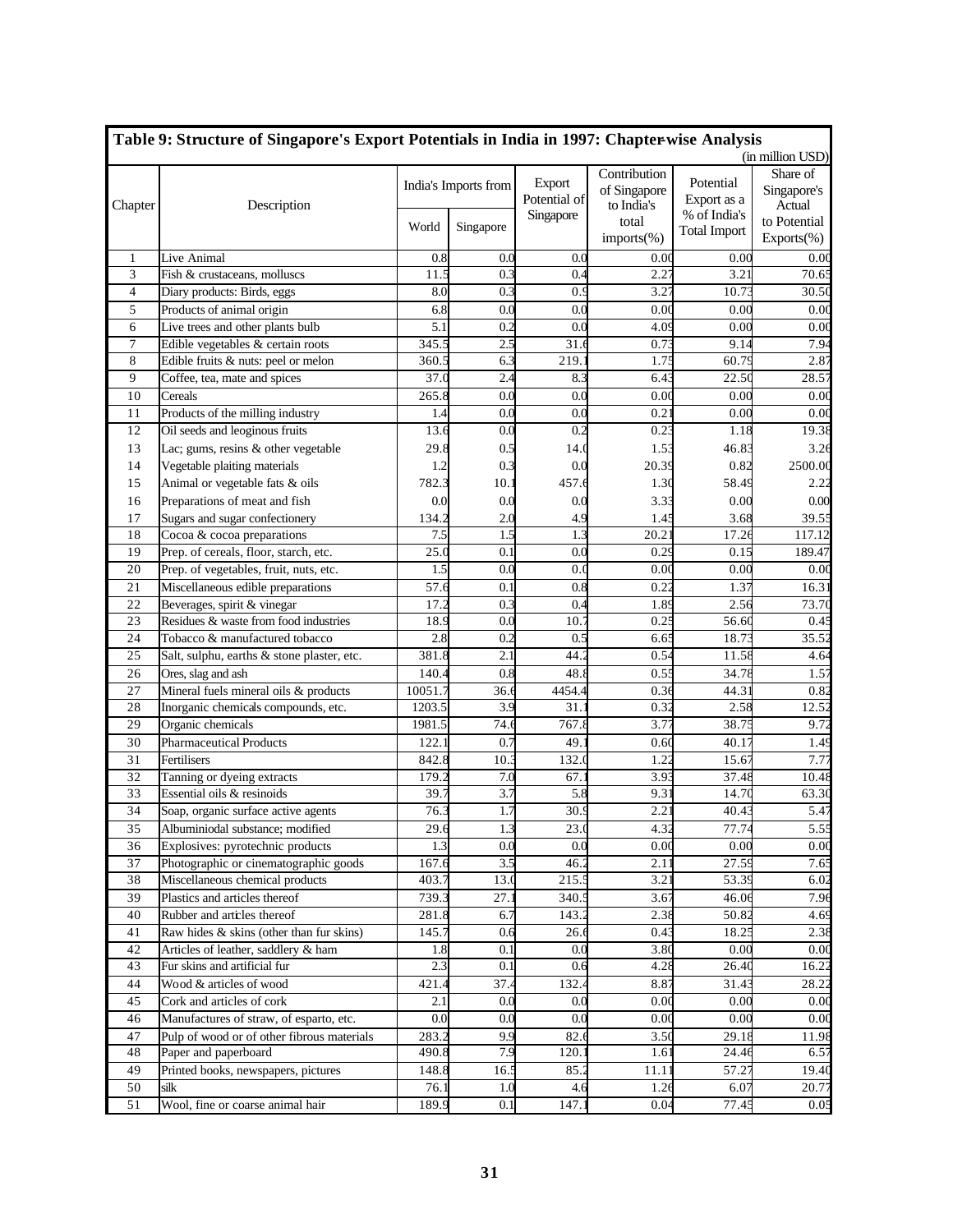| 52 | Cotton                                                                      | 66.4    | 0.1   | 11.3    | 0.15             | 17.09   | 0.90    |
|----|-----------------------------------------------------------------------------|---------|-------|---------|------------------|---------|---------|
| 53 | Other vegetable textile fibres; paper                                       | 23.9    | 0.0   | 0.0     | 0.00             | 0.00    | 0.00    |
| 54 | Man-made filaments                                                          | 86.3    | 3.9   | 15.0    | 4.53             | 17.38   | 26.05   |
| 55 | Man-made staple fibres                                                      | 163.4   | 1.1   | 59.2    | 0.69             | 36.26   | 1.92    |
| 56 | Wadding, felt and non-wovens; special                                       | 28.7    | 1.7   | 4.2     | 5.80             | 14.70   | 39.48   |
| 57 | Carpets & other textile floor covering                                      | 2.2     | 0.0   | 0.0     | 1.94             | 0.00    | 0.00    |
| 58 | Special woven fabrics; tufted textile                                       | 18.2    | 0.1   | 0.1     | 0.78             | 0.61    | 127.68  |
| 59 | Impregnated, coated, textile fabrics                                        | 117.5   | 1.8   | 5.6     | 1.56             | 4.80    | 32.43   |
| 60 | Knitted or crocheted fabrics                                                | 10.1    | 0.0   | 0.0     | 0.00             | 0.00    | 0.00    |
| 61 | Articles of apparel & clothing knitted                                      | 1.9     | 0.1   | 0.0     | 3.81             | 1.85    | 205.56  |
| 62 | Articles of apparel & cloth not knitted                                     | 2.8     | 0.0   | 0.0     | 0.1              | 0.00    | 0.00    |
| 63 | Other made up textile articles                                              | 43.2    | 0.1   | 2.3     | 0.31             | 5.22    | 5.85    |
| 64 | Footwear, gaiters & like; parts of article                                  | 22.7    | 0.2   | 7.2     | 0.82             | 31.65   | 2.60    |
| 65 | Headgear & parts thereof                                                    | 0.1     | 0.0   | 0.0     | 3.65             | 0.00    | 0.00    |
| 66 | Umbrellas, sun umbrella, walking-stick                                      | 8.3     | 0.0   | 0.0     | 0.25             | 0.38    | 65.63   |
| 67 | Prepared feathers & down & articles                                         | 0.1     | 0.0   | 0.0     | 0.00             | 0.00    | 0.00    |
| 68 | Articles of stone, plaster, cement, etc.                                    | 26.5    | 0.4   | 6.2     | 1.33             | 23.24   | 5.71    |
| 69 | Ceramic products                                                            | 50.4    | 0.1   | 4.7     | 0.17             | 9.37    | 1.80    |
| 70 | Glass and glassware                                                         | 71.1    | 3.7   | 20.7    | 5.14             | 29.19   | 17.61   |
| 71 | Natural or cultured pearls, Jewellery                                       | 6582.9  | 17.4  | 2546.2  | 0.26             | 38.68   | 0.68    |
| 72 | Iron and steel                                                              | 1413.7  | 30.7  | 740.4   | 2.17             | 52.37   | 4.14    |
| 73 | Articles of Iron or steel                                                   | 487.6   | 13.6  | 103.    | 2.79             | 21.15   | 13.21   |
| 74 | Copper and articles thereof                                                 | 637.    | 44.   | 312.8   | 6.92             | 49.09   | 14.10   |
| 75 | Nickel and articles thereof                                                 | 108.6   | 1.5   | 29.6    | 1.37             | 27.2    | 5.05    |
| 76 | Aluminium and articles thereof                                              | 210.2   | 7.8   | 126.9   | 3.73             | 60.39   | 6.17    |
| 78 | Lead and articles thereof                                                   | 40.7    | 2.1   | 31.     | 5.28             | 76.89   | 6.87    |
| 79 | Zinc and articles thereof                                                   | 127.2   | 3.8   | 59.6    | 3.01             | 46.83   | 6.42    |
| 80 | Tin and articles thereof                                                    | 26.0    | 1.6   | 23.8    | 6.04             | 91.58   | 6.59    |
| 81 | Other base materials; cermets; articles                                     | 52.3    | 1.0   | 11.3    | 2.00             | 21.96   | 9.10    |
| 82 | Tools, implements, cultery, spoon, etc.                                     | 102.8   | 2.8   | 6.1     | 2.7(             | 5.89    | 45.79   |
| 83 | Miscellaneous articles of base metal                                        | 30.7    | 0.8   | 8.0     | 2.52             | 25.99   | 9.71    |
| 84 | Nuclear reactors, boilers, machinery                                        | 4464.0  | 284.2 | 1707.6  | 6.3 <sup>′</sup> | 38.25   | 16.64   |
| 85 | Electrical machinery, equipments & parts                                    | 1978.9  | 210.8 | 1057.9  | 10.65            | 53.46   | 19.93   |
| 86 | Railway or tramway locomotives                                              | 27.2    | 0.6   | 0.0     | 2.28             | 0.12    | 1881.82 |
| 87 | Vehicles other than railway or tram                                         | 416.9   | 2.8   | 31.2    | 0.68             | 7.48    | 9.09    |
| 88 | Aircraft, spacecraft & parts therof                                         | 356.1   | 4.7   | 2.6     | 1.33             | 0.74    | 180.59  |
| 89 | Ships, boats & floating structures                                          | 249.8   | 7.6   | 141.0   | 3.04             | 56.44   | 5.38    |
| 90 | Optical, photographic, cinematograph, etc.                                  | 804.8   | 34.4  | 449.    | 4.27             | 55.83   | 7.65    |
| 91 | Clocks and watches and parts                                                | 23.3    | 0.3   | 0.0     | 1.19             | 0.00    | 0.00    |
| 92 | Musical instruments; parts & accessories                                    | 2.7     | 0.1   | 0.9     | 2.44             | 32.22   | 7.58    |
| 93 | Arm $\&$ ammunition; parts $\&$ accessories                                 | 1.0     | 0.0   | 0.0     | 0.00             | 0.00    | 0.00    |
| 94 | Furniture; bedding, mattresses                                              | 21.5    | 0.1   | 2.2     | 0.65             | 10.23   | 6.36    |
| 95 | Toys, games & sports, requisite                                             | 22.1    | 0.8   | 4.0     | 3.72             | 17.93   | 20.72   |
| 96 | Misc. Manufactured articles                                                 | 44.3    | 2.8   | 4.4     | 6.32             | 10.00   | 63.23   |
| 97 | Works of art, collectors' pieces                                            | 0.3     | 0.1   | 0.0     | 35.07            | 0.00    | 0.00    |
|    | Total                                                                       | 39514.7 | 983.5 | 15286.6 | 297.74           | 2113.08 | 6272.77 |
|    | Source of Data: UNCTAD, Trade Analysis and Information System, Spring 2000. |         |       |         |                  |         |         |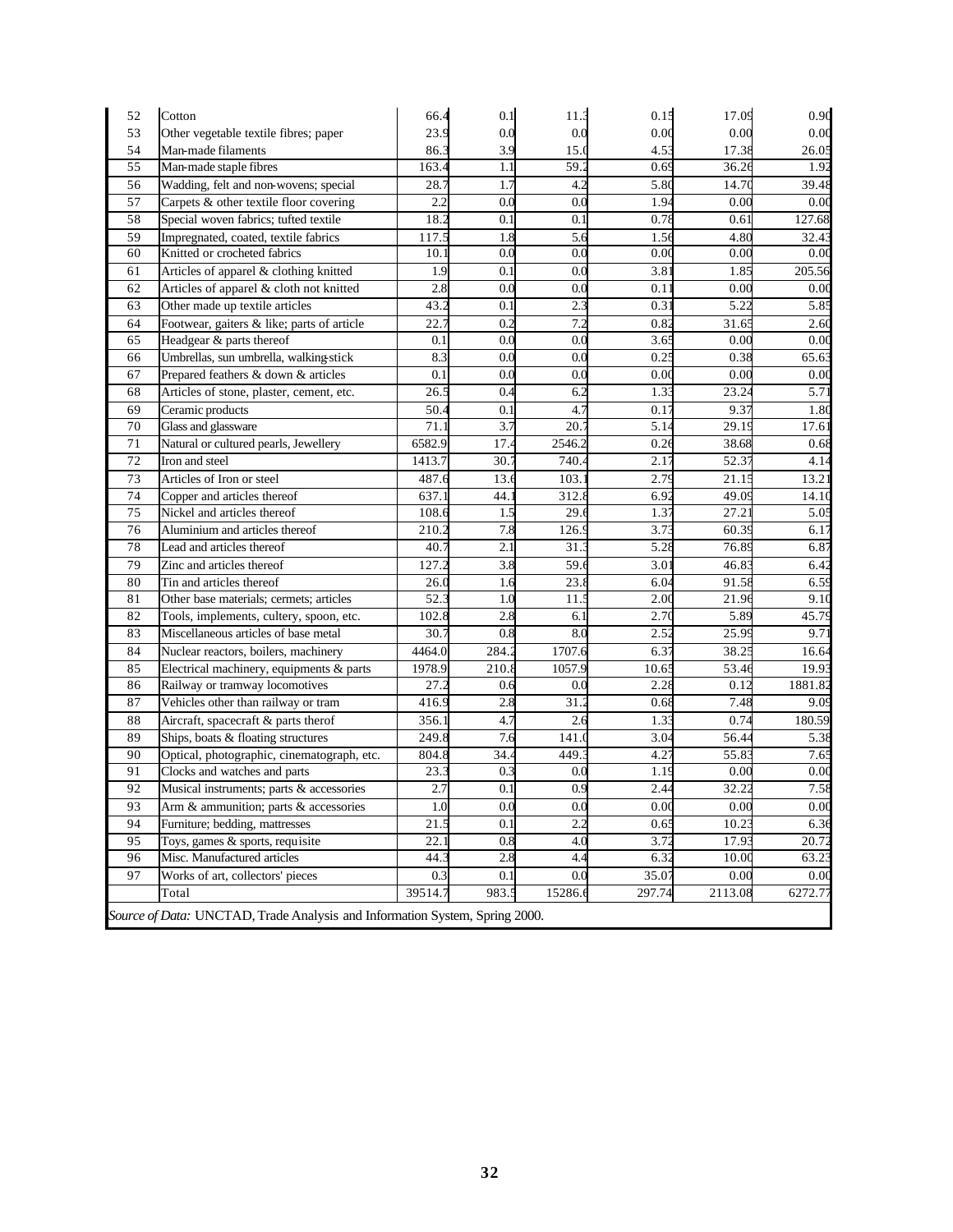|                    |                                        |                             |       |                       |                                             |                                                 | (in million USD)                         |
|--------------------|----------------------------------------|-----------------------------|-------|-----------------------|---------------------------------------------|-------------------------------------------------|------------------------------------------|
|                    |                                        | Singapore's<br>Imports from |       | Export                | Contribution                                | Potential<br>Export as a                        | Share of India's                         |
| Section            | Description                            | World                       | India | Potential<br>of India | of India<br>to Singapore's<br>total imports | $%$ of<br>Singapore's<br>Total<br>$Import(\% )$ | Actual to<br>Potential<br>$Exports(\% )$ |
| I                  | Live Animals and Animal Products       | 988.8                       | 19.5  | 151.3                 | 2.0                                         | 15.3                                            | 12.9                                     |
| $\mathbf{I}$       | Vegetable Products                     | 1055.5                      | 46.8  | 326.3                 | 4.4                                         | 30.9                                            | 14.4                                     |
| $\mathop{\rm III}$ | Animal or Veg Fats & Oils              | 290.0                       | 0.5   | 1.8                   | 0.2                                         | 0.6                                             | 25.2                                     |
| IV                 | Prepared Foodstuff, Beverages, etc.    | 2196.1                      | 10.5  | 288.7                 | 0.5                                         | 13.1                                            | 3.6                                      |
| V                  | <b>Mineral Products</b>                | 8523.1                      | 35.4  | 1125.4                | 0.4                                         | 13.2                                            | 3.1                                      |
| VI                 | Products of the Chemicals              | 5361.5                      | 84.5  | 872.4                 | 1.6                                         | 16.3                                            | 9.7                                      |
| VII                | Plastics & Articles thereof            | 2582.4                      | 12.1  | 323.2                 | 0.5                                         | 12.5                                            | 3.7                                      |
| <b>VIII</b>        | Raw Hides & Skins, Leather             | 234.8                       | 3.1   | 150.4                 | 1.3                                         | 64.0                                            | 2.1                                      |
| IX                 | Wood & Articles of Wood                | 281.2                       | 0.6   | 0.0                   | 0.2                                         | 0.0                                             | 0.0                                      |
| X                  | Pulp of Wood or of other Fibres        | 1013.2                      | 2.3   | 123.9                 | 0.2                                         | 12.2                                            | 1.9                                      |
| XI                 | Textile & Textile Articles             | 2416.3                      | 59.5  | 825.4                 | 2.5                                         | 34.2                                            | 7.2                                      |
| XII                | Footwear, Headgear, Umbrellas          | 205.0                       | 1.5   | 84.8                  | 0.7                                         | 41.4                                            | 1.8                                      |
| <b>XIII</b>        | Articles of Stone, Plaster, Cement     | 849.1                       | 14.2  | 93.5                  | 1.7                                         | 11.0                                            | 15.1                                     |
| XIV                | Natural or Cultured Pearls, Jewellery  | 1200.6                      | 63.8  | 0.0                   | 5.3                                         | 0.0                                             | 0.0                                      |
| XV                 | Base Metals & Articles of Base Metal   | 5407.7                      | 78.9  | 1142.2                | 1.5                                         | 21.1                                            | 6.9                                      |
| XVI                | Machinery & Mechanical Appliances      | 56988.2                     | 138.9 | 5354.9                | 0.2                                         | 9.4                                             | 2.6                                      |
| <b>XVII</b>        | Vehicles, Aircraft, Vessels            | 5961.9                      | 13.6  | 735.3                 | 0.2                                         | 12.3                                            | 1.9                                      |
| <b>XVIII</b>       | Optical, Photograph, Cinematography    | 3936.4                      | 11.0  | 532.2                 | 0.3                                         | 13.5                                            | 2.1                                      |
| <b>XIX</b>         | Arms & Ammunition                      | 2.0                         | 0.0   | 0.0                   | 0.0                                         | 0.0                                             | 0.0                                      |
| XX                 | Misc. Manufactured Articles            | 930.1                       | 2.0   | 21.5                  | 0.2                                         | 2.3                                             | 9.2                                      |
| XXI                | <b>Works of Art Collectors' Pieces</b> | 14.1                        | 0.6   | 0.0                   | 4.3                                         | 0.0                                             | 0.0                                      |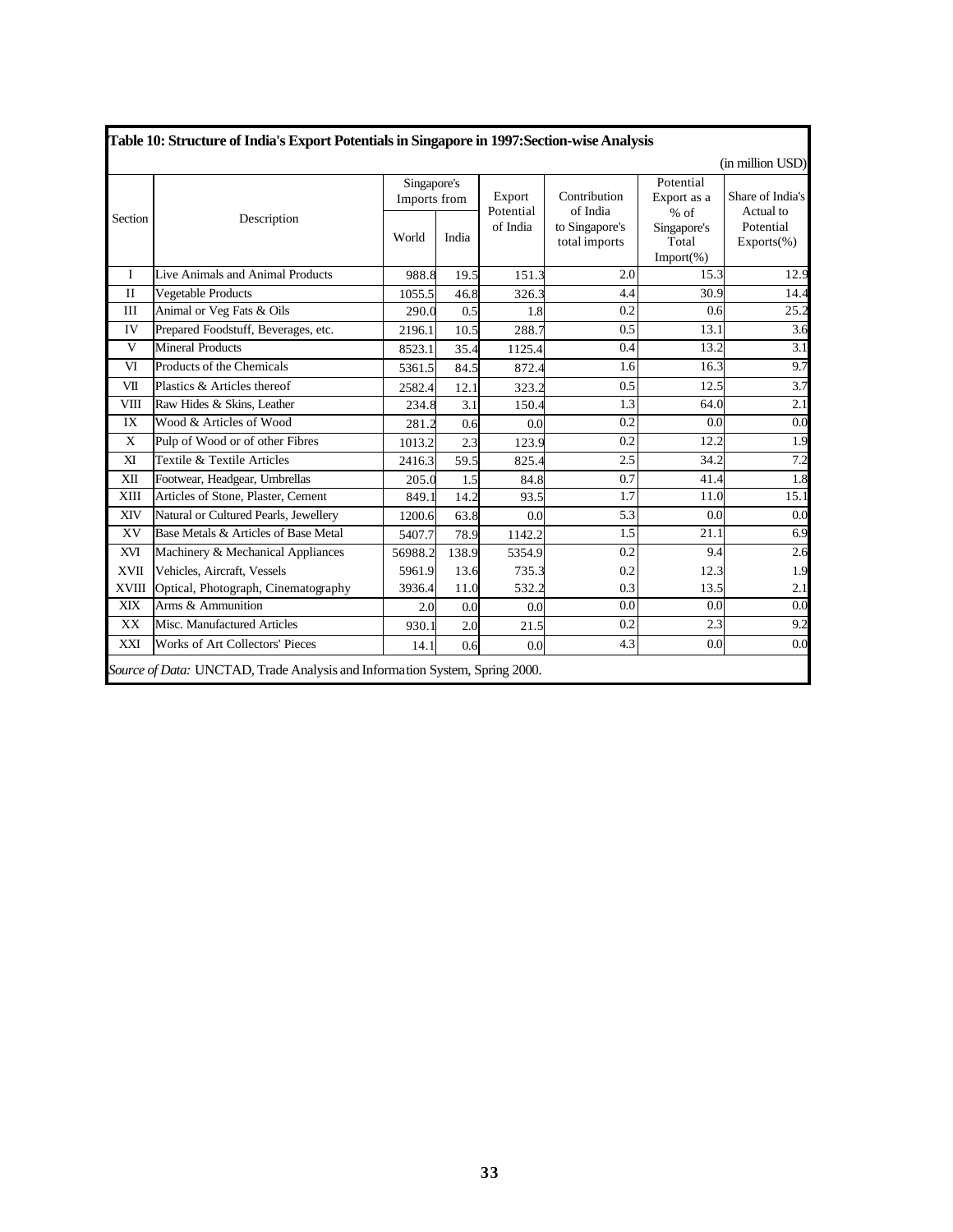|                       | Table 11: Structure of India's Export Potentials in Singapore in 1997: Chapter-wise Analysis |                             |                         |                     |                                            |                                                 | (in million USD)                 |
|-----------------------|----------------------------------------------------------------------------------------------|-----------------------------|-------------------------|---------------------|--------------------------------------------|-------------------------------------------------|----------------------------------|
| Chapter               | Description                                                                                  | Singapore's Imports<br>from |                         | Export<br>Potential | Contribution<br>of India to<br>Singapore's | Potential<br>Export as a %<br>of<br>Singapore's | Share of<br>India's<br>Actual to |
|                       |                                                                                              | World                       | India                   | of India            | total imports                              | Total<br>Import(%)                              | Potential<br>$Exports(\% )$      |
| 1                     | Live Animal                                                                                  | 210.3                       | 0.0                     | 0.0                 | 0.0                                        | 0.0                                             | 0.0                              |
| $\overline{2}$        | Meat and edible meat offal                                                                   | 169.7                       | 0.0                     | 0.0                 | 0.0                                        | 0.0                                             | $\overline{0.0}$                 |
| 3                     | Fish & crustaceans, molluscs                                                                 | 344.2                       | 19.1                    | 150.1               | 5.6                                        | 43.6                                            | 12.8                             |
| $\overline{4}$        | Diary products: Birds, eggs                                                                  | 261.6                       | 0.1                     | 0.4                 | $\overline{0.0}$                           | 0.2                                             | 18.7                             |
| 5                     | Products of animal origin                                                                    | 2.9                         | 0.3                     | 0.8                 | 10.7                                       | 27.8                                            | 38.6                             |
| 6                     | Live trees and other plants bulb                                                             | 40.1                        | 0.7                     | 0.0                 | 1.8                                        | 0.0                                             | 0.0                              |
| 7                     | Edible vegetables & certain roots                                                            | 203.2                       | 10.4                    | 22.0                | 5.1                                        | 10.8                                            | 47.6                             |
| 8                     | Edible fruits & nuts: peel or melon                                                          | 283.5                       | 5.9                     | 10.7                | 2.1                                        | 3.8                                             | 55.1                             |
| $\overline{9}$        | Coffee, tea, mate and spices                                                                 | 200.7                       | 14.0                    | 127.2               | 7.0                                        | 63.4                                            | 11.0                             |
| 10                    | Cereals                                                                                      | 147.6                       | 7.4                     | 102.7               | 5.0                                        | 69.6                                            | 7.2                              |
| 11                    | Products of the milling industry                                                             | 67.5                        | 0.0                     | $\overline{0.9}$    | 0.0                                        | 1.3                                             | 1.5                              |
| 12<br>13              | Oil seeds and leoginous fruits<br>Lac; gums, resins & other vegetable                        | 81.3<br>21.3                | 5.5<br>$\overline{2.9}$ | 51.0<br>11.9        | 6.7<br>13.5                                | 62.7<br>55.9                                    | 10.8<br>24.1                     |
| 14                    | Vegetable plaiting materials                                                                 | 10.3                        | 0.0                     | 0.0                 | 0.0                                        | 0.0                                             | 0.0                              |
| 15                    | Animal or vegetable fats & oils                                                              | 290.0                       | 0.5                     | 1.8                 | 0.2                                        | 0.6                                             | 25.2                             |
| 16                    | Preparations of meat and fish                                                                | 119.6                       | 0.1                     | 4.8                 | 0.1                                        | 4.0                                             | 2.4                              |
| 17                    | Sugars and sugar confectionery                                                               | 119.2                       | 0.1                     | 20.0                | 0.1                                        | 16.7                                            | 0.6                              |
| 18                    | Cocoa & cocoa preparations                                                                   | 96.3                        | 0.0                     | 0.0                 | 0.0                                        | 0.0                                             | 0.0                              |
| 19                    | Prep. of cereals, floor, starch, etc.                                                        | 132.7                       | 0.5                     | 47.6                | 0.4                                        | 35.9                                            | 1.1                              |
| 20                    | Prep. of vegetables, fruit, nuts, etc.                                                       | 123.9                       | 1.2                     | 49.0                | 1.0                                        | 39.6                                            | 2.5                              |
| 21                    | Miscellaneous edible preparations                                                            | 191.6                       | 3.1                     | 83.5                | 1.6                                        | 43.6                                            | 3.7                              |
| 22                    | Beverages, spirit & vinegar                                                                  | 429.0                       | 0.4                     | 48.9                | 0.1                                        | 11.4                                            | 0.8                              |
| 23                    | Residues & waste from food industries                                                        | 25.0                        | 1.1                     | 13.2                | 4.5                                        | 52.9                                            | 8.5                              |
| 24                    | Tobacco & manufactured tobacco                                                               | 959.0                       | $\overline{3.9}$        | 21.7                | 0.4                                        | 2.3                                             | 17.8                             |
| 25                    | Salt, sulphur, earths & stone plaster, etc.                                                  | 309.4                       | 8.6                     | 51.3                | 2.8                                        | 16.6                                            | 16.7                             |
| 26                    | Ores, slag and ash                                                                           | 35.1                        | 0.0                     | 0.2                 | 0.0                                        | 0.6                                             | 6.7                              |
| $\overline{27}$       | Mineral fuels mineral oils & products                                                        | 8178.7                      | 26.9                    | 1073.8              | 0.3                                        | 13.1                                            | 2.5                              |
| 28                    | Inorganic chemicals compounds, etc.                                                          | 350.3                       | 2.5                     | 51.2                | 0.7                                        | 14.6                                            | 4.9                              |
| 29                    | Organic chemicals                                                                            | 1565.2                      | 52.1                    | 228.9               | 3.3                                        | 14.6                                            | 22.8                             |
| 30                    | Pharmaceutical Products                                                                      | 321.2                       | 6.8                     | 0.0                 | 2.1                                        | 0.0                                             | 0.0                              |
| 31                    | Fertilisers                                                                                  | 12.9                        | 0.0                     | 1.0                 | 0.1                                        | 7.5                                             | 1.2                              |
| 32                    | Tanning or dyeing extracts                                                                   | 474.1                       | 10.6                    | 202.5               | 2.2                                        | 42.7                                            | 5.2                              |
| 33                    | Essential oils & resinoids                                                                   | 519.0                       | 5.2                     | 68.3                | 1.0                                        | 13.2                                            | 7.6                              |
| 34                    | Soap, organic surface active agents                                                          | 146.2                       | $\overline{0.9}$        | 36.5                | 0.6                                        | 25.0                                            | 2.4                              |
| $\overline{35}$<br>36 | Albuminiodal substance; modified<br>Explosives: pyrotechnic products                         | 83.0<br>19.5                | 0.1<br>$\overline{0.0}$ | 10.6<br>0.0         | 0.1<br>0.0                                 | 12.7<br>0.0                                     | 1.0<br>0.0                       |
| 37                    | Photographic or cinematographic goods                                                        | 529.0                       | 1.0                     | 0.5                 | 0.2                                        | 0.1                                             | 191.0                            |
| 38                    | Miscellaneous chemical products                                                              | 1341.0                      | $\overline{5.3}$        | 273.0               | 0.4                                        | 20.4                                            | 1.9                              |
| 39                    | Plastics and articles thereof                                                                | 1946.3                      | 5.7                     | 275.7               | 0.3                                        | 14.2                                            | 2.1                              |
| 40                    | Rubber and articles thereof                                                                  | 636.1                       | 6.4                     | 47.5                | 1.0                                        | 7.5                                             | 13.4                             |
| 41                    | Raw hides & skins (other than fur skins)                                                     | 63.7                        | 1.9                     | 12.8                | 3.0                                        | 20.2                                            | 14.7                             |
| 42                    | Articles of leather, saddlery & ham                                                          | 170.7                       | 1.2                     | 137.5               | 0.7                                        | 80.6                                            | 0.9                              |
| 43                    | Fur skins and artificial fur                                                                 | 0.4                         | 0.0                     | 0.0                 | 0.0                                        | 0.0                                             | 0.0                              |
| 44                    | Wood & articles of wood                                                                      | 278.0                       | 0.5                     | 0.1                 | 0.2                                        | $\overline{0.0}$                                | 401.5                            |
| 45                    | Cork and articles of cork                                                                    | 0.7                         | 0.0                     | 0.0                 | $\overline{0.0}$                           | 0.0                                             | 0.0                              |
| 46                    | Manufactures of straw, of esparto, etc.                                                      | 2.5                         | 0.0                     | 0.0                 | 1.8                                        | 0.0                                             | 0.0                              |
| 47                    | Pulp of wood or of other fibrous materials                                                   | 12.4                        | 0.0                     | $\overline{0.0}$    | 0.0                                        | 0.0                                             | 0.0                              |
| 48                    | Paper and paperboard                                                                         | 741.0                       | 1.4                     | 123.9               | 0.2                                        | 16.7                                            | 1.1                              |
| 49                    | Printed books, newspapers, pictures                                                          | 259.8                       | 0.9                     | 0.0                 | 0.4                                        | 0.0                                             | 0.0                              |
| 50                    | Silk                                                                                         | 25.6                        | 1.6                     | 3.1                 | 6.2                                        | 12.1                                            | 51.4                             |
| 51                    | Wool, fine or coarse animal hair                                                             | 7.3                         | 0.1                     | 1.0                 | 1.8                                        | 13.7                                            | 13.4                             |
| 52                    | Cotton                                                                                       | 166.2                       | 18.0                    | 36.7                | 10.8                                       | 22.1                                            | 48.9                             |
| 53                    | Other vegetable textile fibres; paper                                                        | 1.6                         | 0.6                     | 0.2                 | 35.6                                       | 11.1                                            | 322.0                            |
| 54                    | Man-made filaments                                                                           | 56.6                        | 0.8                     | 15.9                | 1.5                                        | 28.1                                            | 5.3                              |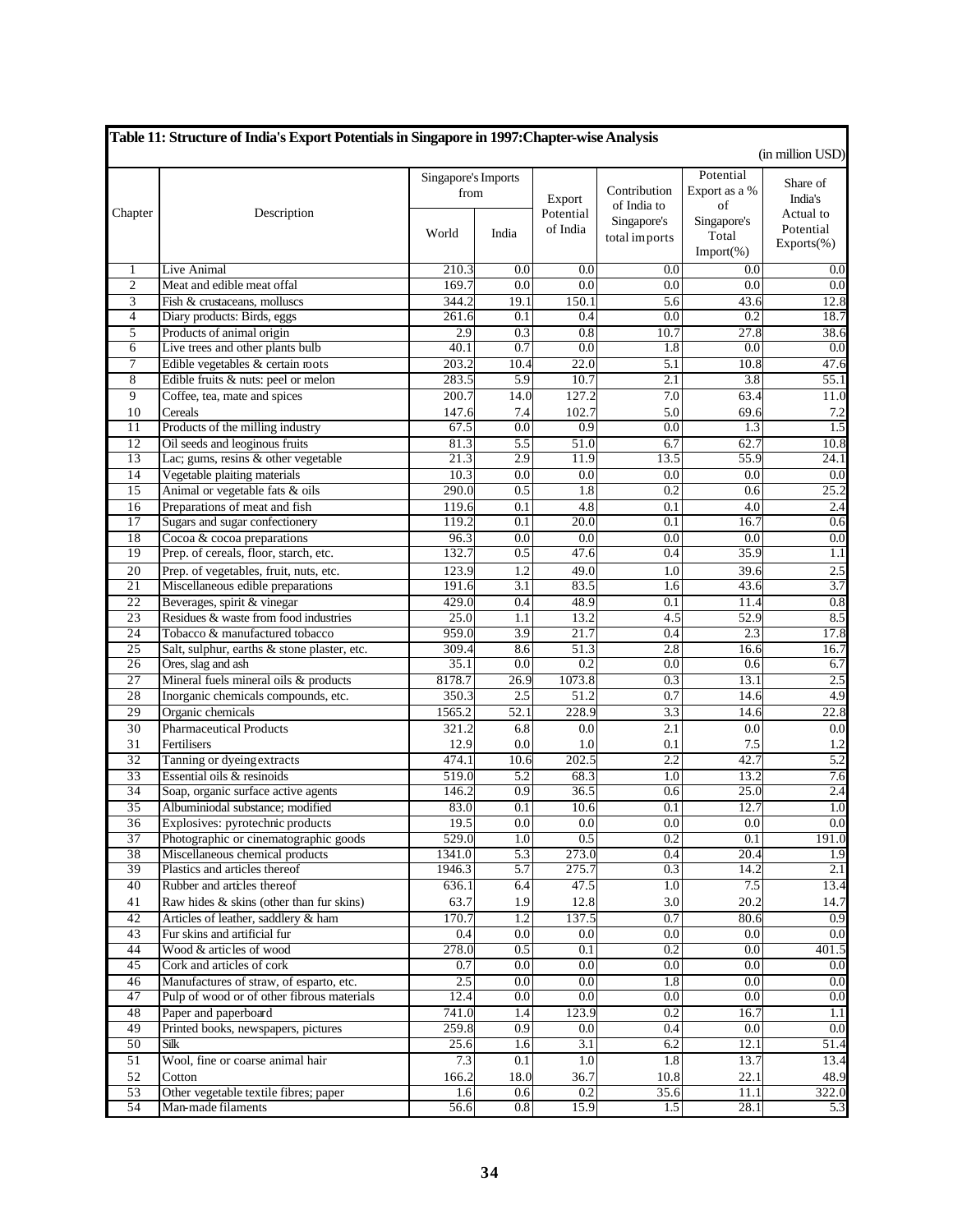| 55 | Man-made staple fibres                                                      | 266.8            | 4.3              | 100.2            | 1.6              | 37.6             | 4.3   |
|----|-----------------------------------------------------------------------------|------------------|------------------|------------------|------------------|------------------|-------|
| 56 | Wadding, felt and non-wovens; special                                       | 49.1             | 0.4              | 9.3              | 0.8              | 19.0             | 4.1   |
| 57 | Carpets & other textile floor covering                                      | 52.7             | 2.0              | 9.7              | 3.7              | 18.3             | 20.3  |
| 58 | Special woven fabrics; tufted textile                                       | 46.3             | 0.8              | 0.4              | 1.6              | 0.8              | 217.7 |
| 59 | Impregnated, coated, textile fabrics                                        | 83.5             | 0.5              | 0.8              | 0.6              | 1.0              | 56.1  |
| 60 | Knitted or crocheted fabrics                                                | 223.3            | $\overline{0.2}$ | 69.4             | $\overline{0.1}$ | 31.1             | 0.2   |
| 61 | Articles of apparel & clothing knitted                                      | 797.6            | 4.1              | 325.8            | 0.5              | 40.8             | 1.2   |
| 62 | Articles of apparel & cloth not knitted                                     | 534.8            | 24.9             | 252.0            | 4.7              | 47.1             | 9.9   |
| 63 | Other made up textile articles                                              | 104.9            | 1.5              | 0.7              | 1.4              | 0.7              | 196.0 |
| 64 | Footwear, gaiters & like; parts of article                                  | 183.3            | 1.3              | 83.7             | 0.7              | 45.6             | 1.5   |
| 65 | Headgear & parts thereof                                                    | 9.3              | 0.0              | 1.1              | 0.2              | 12.1             | 1.5   |
| 66 | Umbrellas, sun umbrella, walking-stick                                      | 6.9              | $\overline{0.0}$ | 0.0              | $\overline{0.0}$ | $\overline{0.0}$ | 0.0   |
| 67 | Prepared feathers & down & articles                                         | 5.5              | 0.2              | 0.0              | 4.3              | 0.0              | 0.0   |
| 68 | Articles of stone, plaster, cement, etc.                                    | 229.6            | 11.6             | 46.8             | 5.0              | 20.4             | 24.7  |
| 69 | Ceramic products                                                            | 233.5            | 2.0              | 36.3             | 0.9              | 15.6             | 5.5   |
| 70 | Glass and glassware                                                         | 386.0            | 0.6              | 10.4             | 0.2              | 2.7              | 5.9   |
| 71 | Natural or cultured pearls, Jewellery                                       | 1200.6           | 63.8             | 0.1              | 5.3              | 0.0              | 0.0   |
| 72 | Iron and steel                                                              | 1211.9           | 5.0              | 247.6            | 0.4              | 20.4             | 2.0   |
| 73 | Articles of Iron or steel                                                   | 1631.7           | 32.4             | 487.7            | 2.0              | 29.9             | 6.6   |
| 74 | Cooper and articles thereof                                                 | 829.3            | 2.8              | 184.1            | 0.3              | 22.2             | 1.5   |
| 75 | Nickel and articles thereof                                                 | 68.9             | 0.0              | 0.0              | 0.1              | 0.0              | 226.3 |
| 76 | Aluminium and articles thereof                                              | 733.7            | 31.4             | 199.6            | 4.3              | 27.2             | 15.7  |
| 78 | Lead and articles thereof                                                   | 39.2             | 0.7              | 2.1              | $\overline{1.7}$ | 5.4              | 31.1  |
| 79 | Zinc and articles thereof                                                   | 207.1            | 0.9              | 0.2              | 0.4              | 0.1              | 492.5 |
| 80 | Tin and articles thereof                                                    | 23.0             | $\overline{0.2}$ | $\overline{0.0}$ | $\overline{0.9}$ | $\overline{0.0}$ | 0.0   |
| 81 | Other base materials; cermets; articles                                     | 60.5             | 0.0              | 0.0              | $\overline{0.1}$ | 0.0              | 0.0   |
| 82 | Tools, implements, cultery, spoon, etc.                                     | 394.1            | 3.2              | 11.0             | $\overline{0.8}$ | $\overline{2.8}$ | 28.7  |
| 83 | Miscellaneous articles of base metal                                        | 208.4            | 2.3              | 10.0             | 1.1              | 4.8              | 23.0  |
| 84 | Nuclear reactors, boilers, machinery                                        | 22388.9          | 45.2             | 3265.0           | 0.2              | 14.6             | 1.4   |
| 85 | Electrical machinery, equipments & parts                                    | 34599.4          | 93.6             | 2089.9           | 0.3              | 6.0              | 4.5   |
| 86 | Railway or tramway locomotives                                              | 41.1             | 0.0              | 0.0              | 0.0              | 0.0              | 0.0   |
| 87 | Vehicles other than railway or tram                                         | 1506.4           | 3.5              | 129.7            | 0.2              | 8.6              | 2.7   |
| 88 | Aircraft, spacecraft & parts therof                                         | 2594.0           | 3.8              | 0.0              | 0.1              | 0.0              | 0.0   |
| 89 | Ships, boats & floating structures                                          | 1820.4           | 6.3              | 605.7            | 0.3              | 33.3             | 1.0   |
| 90 | Optical, photographic, cinematograph, etc.                                  | 3038.3           | 10.1             | 531.9            | 0.3              | 17.5             | 1.9   |
| 91 | Clocks and watches and parts                                                | 837.1            | 0.6              | 0.0              | $\overline{0.1}$ | $\overline{0.0}$ | 0.0   |
| 92 | Musical instruments; parts & accessories                                    | 60.9             | 0.3              | 0.4              | 0.4              | 0.6              | 73.9  |
| 93 | Arm & ammunition; parts & accessories                                       | $\overline{2.0}$ | 0.0              | $\overline{0.0}$ | 0.0              | $\overline{0.0}$ | 0.0   |
| 94 | Furniture; bedding, mattresses                                              | 525.0            | 0.9              | 0.0              | 0.2              | 0.0              | 0.0   |
| 95 | Toys, games $\&$ sports, requisite                                          | 238.3            | 0.4              | 1.7              | 0.1              | 0.7              | 20.7  |
| 96 | Misc. Manufactured articles                                                 | 166.8            | 0.7              | 19.8             | 0.4              | 11.9             | 3.6   |
| 97 | Works of art, collectors' pieces                                            | 14.1             | 0.6              | 0.0              | 4.3              | 0.0              | 0.0   |
|    | Source of Data: UNCTAD, Trade Analysis and Information System, Spring 2000. |                  |                  |                  |                  |                  |       |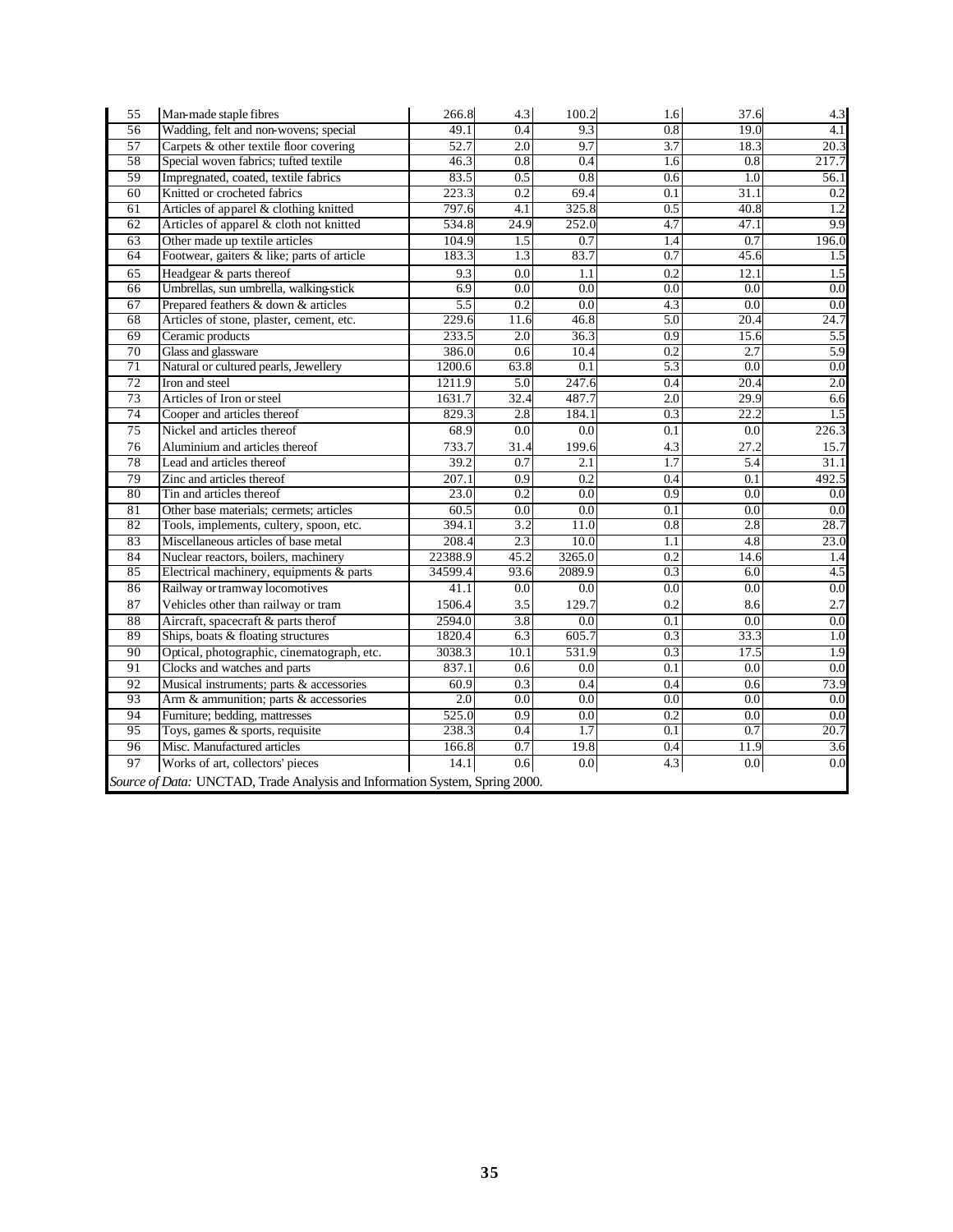|              | Table 12: Tariff Structure <sup>1</sup> of India in 1997: Basic MFN Tariff Rates                                                                                                                |                          |                |               |    |     |                       |     |                     |      |    |     |     |     |     |       |
|--------------|-------------------------------------------------------------------------------------------------------------------------------------------------------------------------------------------------|--------------------------|----------------|---------------|----|-----|-----------------------|-----|---------------------|------|----|-----|-----|-----|-----|-------|
| Section      | Description                                                                                                                                                                                     |                          |                |               |    |     |                       |     | <b>Tariff Bands</b> |      |    |     |     |     |     | Total |
|              |                                                                                                                                                                                                 | $\Omega$                 | $\overline{2}$ | 3             | 5  | 10  | 20                    | 25  | 30                  | 40   | 50 | 100 | 125 | 190 | 260 |       |
| T            | Live Animals and Animal Products                                                                                                                                                                |                          |                |               |    | 157 |                       |     | 25                  | 14   |    |     |     |     |     | 201   |
| $\mathbf{I}$ | Vegetable Products                                                                                                                                                                              | 17                       |                |               | 16 | 85  | $\overline{2}$        |     | 58                  | 91   |    |     |     |     |     | 271   |
| III          | Animal or Veg Fats & Oils                                                                                                                                                                       |                          |                |               |    |     | $\overline{c}$        |     | 36                  |      |    |     |     |     |     | 46    |
| IV           | Prepared Foodstuff, Beverages, etc.                                                                                                                                                             | 4                        |                |               |    |     | $\overline{c}$        |     | 9                   | 150  |    | 8   |     |     | 8   | 186   |
| $\mathbf{V}$ | <b>Mineral Products</b>                                                                                                                                                                         | $\overline{\phantom{0}}$ |                |               | 31 | 18  |                       | 57  | 21                  | 15   |    |     |     |     |     | 148   |
| VI           | Products of the Chemicals                                                                                                                                                                       | 12                       |                |               |    | 29  | 3                     | 45  | 633                 | 60   |    |     |     |     |     | 785   |
| VII          | Plastics & Articles thereof                                                                                                                                                                     |                          |                |               |    |     | $\boldsymbol{\Delta}$ |     | 126                 | 67   |    |     |     |     |     | 198   |
| <b>VIII</b>  | Raw Hides & Skins, Leather                                                                                                                                                                      | 32                       |                |               | 13 |     |                       |     |                     | 25   |    |     |     |     |     | 74    |
| IX           | Wood & Articles of Wood                                                                                                                                                                         | 12                       |                |               |    |     |                       |     | 63                  | 6    |    |     |     |     |     | 81    |
| X            | Pulp of Wood or of other Fibres                                                                                                                                                                 | 21                       |                |               | 6  |     | 73                    |     |                     | 47   |    |     |     |     |     | 148   |
| XI           | Textile & Textile Articles                                                                                                                                                                      |                          |                |               |    |     | 15                    | 36  | 63                  | 703  |    |     |     |     |     | 822   |
| XII          | Footwear, Headgear, Umbrellas                                                                                                                                                                   |                          |                |               |    |     |                       |     |                     | 55   |    |     |     |     |     | 55    |
| XIII         | Articles of Stone, Plaster, Cement                                                                                                                                                              |                          |                |               |    |     |                       |     | 6                   | 141  |    |     |     |     |     | 147   |
| <b>XIV</b>   | Natural or Cultured Pearls, Jewellery                                                                                                                                                           | 4                        |                |               |    |     |                       |     |                     | 46   |    |     |     |     |     | 52    |
| XV           | Base Metals & Articles of Base Metal                                                                                                                                                            |                          |                |               |    | 20  | 61                    | 55  | 387                 | 47   |    |     |     |     |     | 571   |
| XVI          | Machinery & Mechanical Appliances                                                                                                                                                               |                          |                |               |    | C   | 556                   |     | 49                  | 189  |    |     |     |     |     | 804   |
| <b>XVII</b>  | Vehicles, Aircraft, Vessels                                                                                                                                                                     | 16                       |                | 3             |    |     |                       | 9   |                     | 103  |    |     |     |     |     | 132   |
| <b>XVIII</b> | Optical, Photograph, Cinematography                                                                                                                                                             |                          |                |               |    |     | 99                    | 25  | 30                  | 82   |    |     |     |     |     | 238   |
| XIX          | Arms & Ammunition                                                                                                                                                                               |                          |                |               |    |     |                       |     |                     | 17   |    |     |     |     |     | 17    |
| <b>XX</b>    | Misc. Manufactured Articles                                                                                                                                                                     |                          |                |               |    |     |                       | 43  |                     | 87   |    |     |     |     |     | 130   |
| <b>XXI</b>   | Works of Art Collectors' Pieces                                                                                                                                                                 |                          |                |               |    |     |                       |     |                     | 5    |    |     |     |     |     | 6     |
| Total        |                                                                                                                                                                                                 | 130                      |                | $\mathcal{F}$ | 58 | 339 | 822                   | 270 | 1507                | 1957 |    | 8   |     |     | 8   | 5112  |
|              | Note: 1 Figures in each cell denote number of product lines at 6-digit HS level in the corresponding tariff band<br>Source of Data: UNCTAD, Trade Analysis and Information System, Spring 2000. |                          |                |               |    |     |                       |     |                     |      |    |     |     |     |     |       |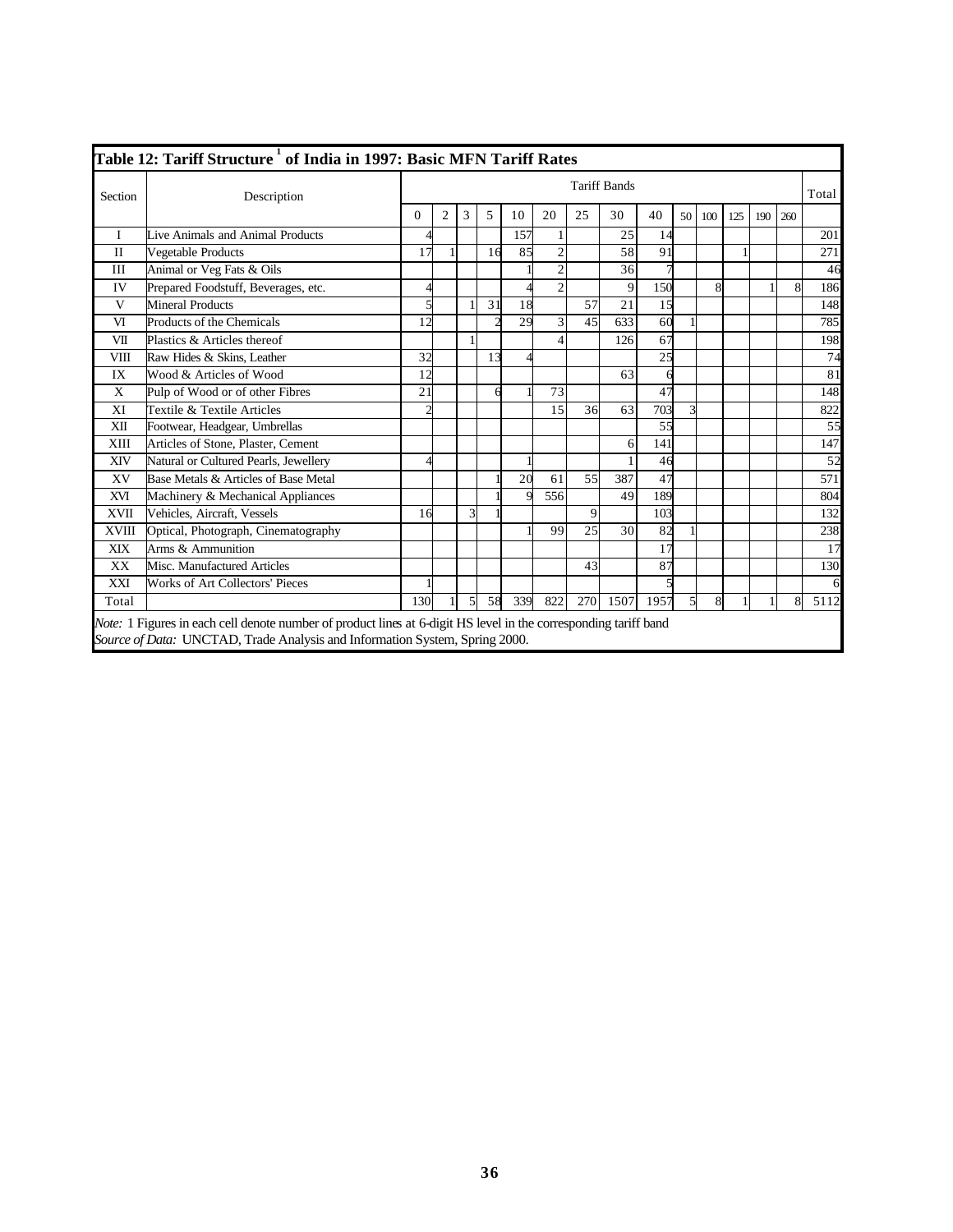|              | Table 13: Tariff Structure <sup>1</sup> of Singapore in 1997: Basic MFN Tariff                                                                                                              |                                              |
|--------------|---------------------------------------------------------------------------------------------------------------------------------------------------------------------------------------------|----------------------------------------------|
| Section      | Description                                                                                                                                                                                 | <b>No.of National Lines</b><br>(Zero Tariff) |
| I            | Live Animals and Animal Products                                                                                                                                                            | 240                                          |
| $\mathbf{I}$ | <b>Vegetable Products</b>                                                                                                                                                                   | 318                                          |
| $\mathbf{m}$ | Animal or Veg Fats & Oils                                                                                                                                                                   | 55                                           |
| IV           | Prepared Foodstuff, Beverages, etc.                                                                                                                                                         | 278                                          |
| V            | <b>Mineral Products</b>                                                                                                                                                                     | 185                                          |
| VI           | Products of the Chemicals                                                                                                                                                                   | 829                                          |
| VII          | Plastics & Articles thereof                                                                                                                                                                 | 238                                          |
| VIII         | Raw Hides & Skins, Leather                                                                                                                                                                  | 81                                           |
| IX           | Wood & Articles of Wood                                                                                                                                                                     | 96                                           |
| X            | Pulp of Wood or of other Fibres                                                                                                                                                             | 154                                          |
| XI           | Textile & Textile Articles                                                                                                                                                                  | 975                                          |
| XII          | Footwear, Headgear, Umbrellas                                                                                                                                                               | 60                                           |
| XIII         | Articles of Stone, Plaster, Cement                                                                                                                                                          | 142                                          |
| XIV          | Natural or Cultured Pearls, Jewellery                                                                                                                                                       | 54                                           |
| XV           | Base Metals & Articles of Base Metal                                                                                                                                                        | 627                                          |
| XVI          | Machinery & Mechanical Appliances                                                                                                                                                           | 928                                          |
| <b>XVII</b>  | Vehicles, Aircraft, Vessels                                                                                                                                                                 | 148                                          |
| <b>XVIII</b> | Optical, Photograph, Cinematography                                                                                                                                                         | 236                                          |
| <b>XIX</b>   | Arms & Ammunition                                                                                                                                                                           | 17                                           |
| XX           | Misc. Manufactured Articles                                                                                                                                                                 | 160                                          |
| XXI          | <b>Works of Art Collectors' Pieces</b>                                                                                                                                                      |                                              |
|              | Total                                                                                                                                                                                       | 5828                                         |
| Note: 1      | Figures in each cell denote number of product lines at 6-digit HS level in the corresponding<br>tariff band.<br>Source of Data: UNCTAD, Trade Analysis and Information System, Spring 2000. |                                              |
|              |                                                                                                                                                                                             |                                              |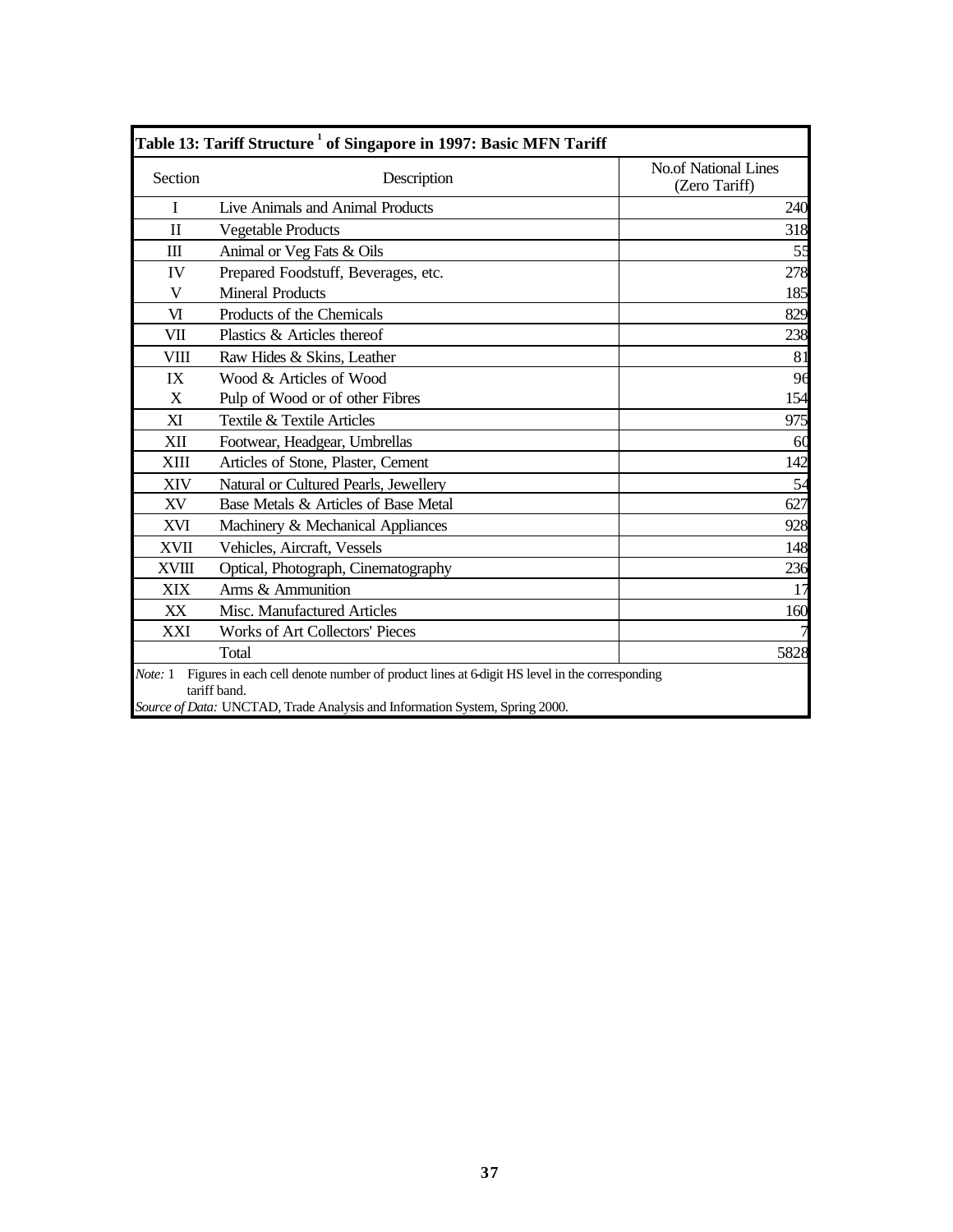|              | мпагуэіэ                                                                                                                                                                                                                                                                           |                |               |                                   |                |               |                                        |                |                                        |                | (in million USD) |  |
|--------------|------------------------------------------------------------------------------------------------------------------------------------------------------------------------------------------------------------------------------------------------------------------------------------|----------------|---------------|-----------------------------------|----------------|---------------|----------------------------------------|----------------|----------------------------------------|----------------|------------------|--|
| Section      | Description                                                                                                                                                                                                                                                                        |                |               | India' Imports from all Countries |                |               | Singapore's Actual<br>Exports to India |                | Singapore's Potential Exp. to<br>India |                |                  |  |
|              |                                                                                                                                                                                                                                                                                    | Total          | Low<br>Tariff | Med.<br>Tariff                    | High<br>Tariff | Low<br>Tariff | Med.<br>Tariff                         | High<br>Tariff | Low<br>Tariff                          | Med.<br>Tariff | High<br>Tariff   |  |
| I            | Live Animals and Animal Products                                                                                                                                                                                                                                                   | 27.0           | 19.4          | 6.9                               | 0.8            | 0.5           | 0.0                                    | 0.0            | 1.2                                    | 0.0            | 0.0              |  |
| $\mathbf{I}$ | <b>Vegetable Products</b>                                                                                                                                                                                                                                                          | 1059.9         | 651.7         | 85.3                              | 322.8          | 3.0           | 2.4                                    | 6.8            | 31.6                                   | 8.3            | 233.3            |  |
| $\rm III$    | Animal or Veg Fats & Oils                                                                                                                                                                                                                                                          | 782.3          | 0.0           | 780.6                             | 1.2            | 0.0           | 9.9                                    | 0.2            | 0.0                                    | 457.5          | 0.0              |  |
| IV           | Prepared Foodstuff, Beverages, etc.                                                                                                                                                                                                                                                | 264.8          | 107.6         | 10.7                              | 146.5          | 0.0           | 1.5                                    | 2.6            | 10.7                                   | 3.1            | 4.9              |  |
| V            | <b>Mineral Products</b>                                                                                                                                                                                                                                                            | 10573.9        | 5753.4        | 4795.2                            | 25.3           | 38.4          | 1.1                                    | 0.0            | 4508.                                  | 38.8           | 0.2              |  |
| VI           | Products of the Chemicals                                                                                                                                                                                                                                                          | 5047.2         | 1146.6        | 3736.5                            | 164.0          | 49.6          | 61.5                                   | 8.6            | 257.7                                  | 1039.7         | 71.2             |  |
| VII          | Plastics & Articles thereof                                                                                                                                                                                                                                                        | 1021.0         | 0.9           | 771.9                             | 248.2          | 0.1           | 27.8                                   | 6(             | $0.\xi$                                | 369.           | 113.8            |  |
| VIII         | Raw Hides & Skins, Leather                                                                                                                                                                                                                                                         | 149.8          | 143.7         | 3.3                               | 2.8            | 0.7           | 0.0                                    | 0.1            | 27.2                                   | 0.0            | 0.0              |  |
| IX           | Wood & Articles of Wood                                                                                                                                                                                                                                                            | 423.5          | 385.8         | 37.7                              | 0.0            | 36.4          | 1 <sub>0</sub>                         | 0.0            | 116.7                                  | 15.7           | 0.0              |  |
| X            | Pulp of Wood or of other Fibres                                                                                                                                                                                                                                                    | 922.8          | 601.6         | 273.6                             | 47.5           | 11.3          | 16.8                                   | 6.3            | 146.9                                  | 122.3          | 18.7             |  |
| XI           | Textile & Textile Articles                                                                                                                                                                                                                                                         | 830.6          | 34.8          | 470.9                             | 324.8          | 0.0           | 5.8                                    | 4.3            | 0.0                                    | 211.2          | 38.4             |  |
| XII          | Footwear, Headgear, Umbrellas                                                                                                                                                                                                                                                      | 31.3           | 0.0           | 0.0                               | 31.3           | 0.0           | 0.0                                    | 0.2            | 0.0                                    | 0.0            | 7.2              |  |
| XIII         | Articles of Stone, Plaster, Cement                                                                                                                                                                                                                                                 | 147.9          | 0.0           | 25.8                              | 122.           | 0.0           | 0.0                                    | 4.             | 0.0                                    | 0.0            | 31.6             |  |
| XIV          | Natural or Cultured Pearls, Jewellery                                                                                                                                                                                                                                              | 6582.9         | 3210.6        | 7.7                               | 3364.          | 0.1           | 0.0                                    | 17.3           | 0.0                                    | 0.0            | 2546.2           |  |
| XV           | Base Metals & Articles of Base Metal                                                                                                                                                                                                                                               | 3236.9         | 112.4         | 3091.3                            | 33.2           | 2.0           | 107.                                   | 0.8            | 29.7                                   | 1415.3         | 8.0              |  |
| <b>XVI</b>   | Machinery & Mechanical Appliances                                                                                                                                                                                                                                                  | 6443.0         | 208.6         | 5641.2                            | 593.2          | 57.4          | 380.3                                  | 57.4           | 72.9                                   | 2367.4         | 325.2            |  |
| <b>XVII</b>  | Vehicles, Aircraft, Vessels                                                                                                                                                                                                                                                        | 1049.9         | 577.9         | 25.9                              | 446.           | 12.2          | 0.0                                    | 3.6            | 143.6                                  | 0.0            | 31.2             |  |
| <b>XVIII</b> | Optical, Photograph, Cinematography                                                                                                                                                                                                                                                | 830.8          | 1.6           | 740.9                             | 88.3           | 0.5           | 27.8                                   | 6.5            | 0.0                                    | 437.2          | 13.0             |  |
| XIX          | Arms & Ammunition                                                                                                                                                                                                                                                                  | 1 <sub>0</sub> | 0.0           | 0.0                               | 1.0            | 0.0           | 0.0                                    | 0.0            | 0.0                                    | 0.0            | 0.0              |  |
| XX           | Misc. Manufactured Articles                                                                                                                                                                                                                                                        | 87.9           | 0.0           | 22.                               | 65.8           | 0.0           | 0.8                                    | 2.9            | 0.0                                    | 4.0            | 6.6              |  |
| XXI          | Works of Art Collectors' Pieces                                                                                                                                                                                                                                                    | 0.3            | 0.0           | 0.0                               | 0.3            | 0.0           | 0.0                                    | 0.1            | 0.0                                    | 0.0            | 0.(              |  |
|              | Total                                                                                                                                                                                                                                                                              | 39514.7        | 12956.9       | 20527.6                           | 6030.2         | 212.1         | 643.7                                  | 127.7          | 5347.5                                 | 6489.6         | 3449.            |  |
|              | Note: Low tariff refers to below peak tariff (I.e., tariff less than equal to 10% ad valorem)<br>Medium Tariff: more than 10% and less than 40% ad valorem<br>High Tariff: more than 40% ad valorem<br>Source of Data: UNCTAD, Trade Analysis and Information System, Spring 2000. |                |               |                                   |                |               |                                        |                |                                        |                |                  |  |

#### **Table 14: Singapore's Actual and Potential Exports to India in relation to latter's Tariff Structure in 1997: Section-wise Analysis**

*Source of Data:* UNCTAD, Trade Analysis and Information System, Spring 2000.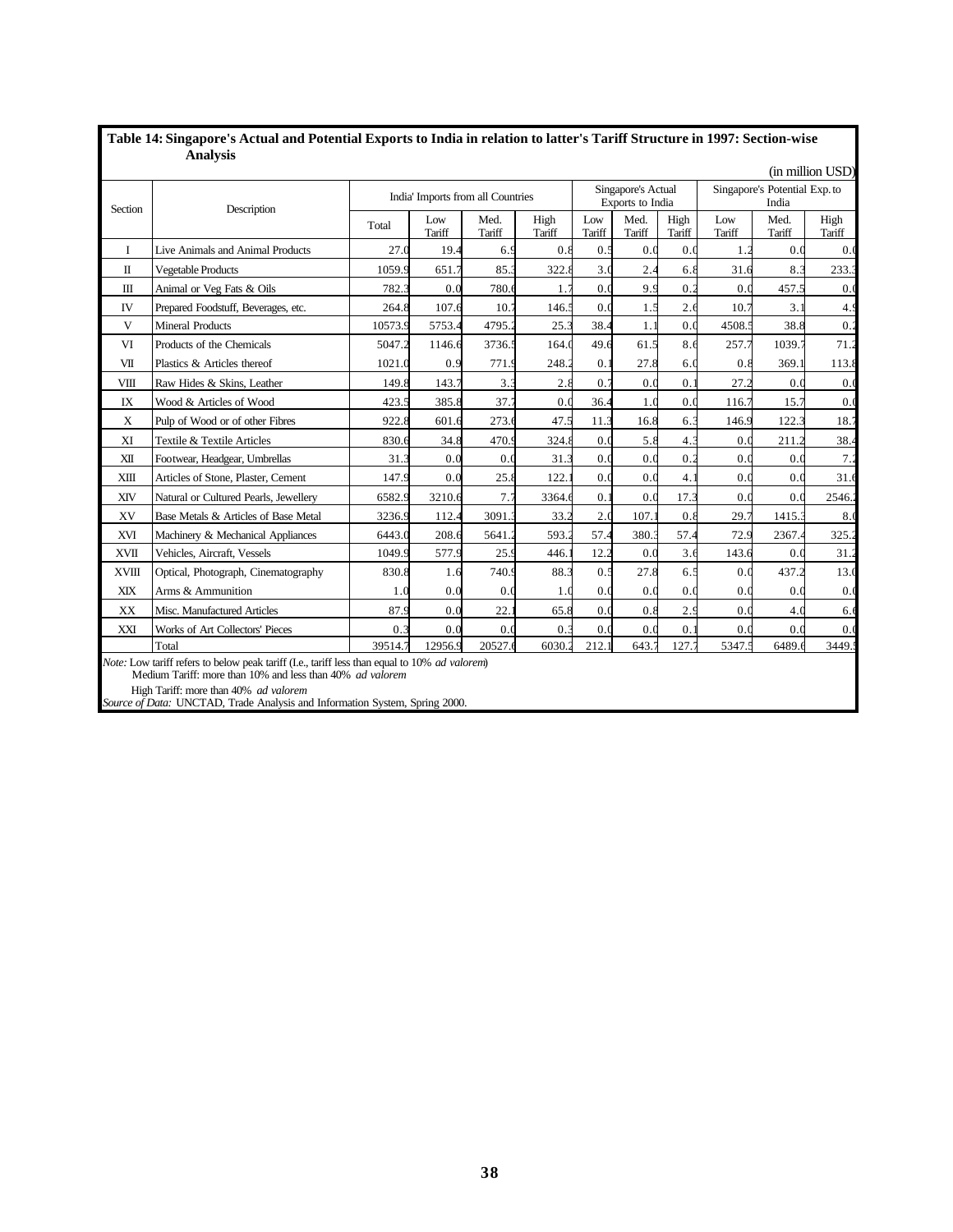|                |                                            | (in million USD) |                  |                                   |                |                    |                       |        |        |                 |                |
|----------------|--------------------------------------------|------------------|------------------|-----------------------------------|----------------|--------------------|-----------------------|--------|--------|-----------------|----------------|
|                |                                            |                  |                  |                                   |                | Singapore's Actual | Singapore's Potential |        |        |                 |                |
| Chapter        | Description                                |                  |                  | India' Imports from all Countries |                |                    | Exports to India      |        |        | Export to India |                |
|                |                                            | Total            | Low              | Med.                              | High           | Low                | Med.                  | High   | Low    | Med.            | High           |
|                |                                            |                  | Tariff           | Tariff                            | Tariff         | Tariff             | Tariff                | Tariff | Tariff | Tariff          | Tariff         |
| $\mathbf{1}$   | Live Animal                                | $0.\xi$          | 0.0              | 0.0                               | 0.8            | 0.0                | 0.0                   | 0.0    | 0.0    | 0.0             | 0.0            |
| 3              | Fish & crustaceans, molluscs               | 11.3             | 11.              | 0.0                               | 0.0            | 0.                 | 0.0                   | 0.0    | 0.4    | 0.0             | 0.0            |
| $\overline{4}$ | Diary products: Birds, eggs                | 8.0              | 1.               | 6.9                               | 0.0            | 0.3                | 0.1                   | 0.0    | 0.9    | 0.0             | 0.0            |
| 5              | Products of animal origin                  | 6.3              | 6.8              | 0.0                               | 0.0            | 0.0                | 0.0                   | 0.0    | 0.0    | 0.0             | 0.0            |
| 6              | Live trees and other plants bulb           | 5.               | 5.1              | 0.0                               | 0.0            | 0.2                | 0.1                   | 0.1    | 0.0    | 0.0             | 0.0            |
| $\overline{7}$ | Edible vegetables & certain roots          | 345.             | 345.5            | 0.0                               | 0.0            | 2.3                | 0.0                   | 0.1    | 31.6   | 0.0             | 0.0            |
| 8              | Edible fruits & nuts: peel or melon        | 360.             | 15.6             | 51.2                              | 293.7          | 0.0                | 0.1                   | 6.     | 0.1    | 0.0             | 219.1          |
| 9              | Coffee, tea, mate and spices               | 37.0             | 8.0              | 29.0                              | 0.0            | 0.(                | 2.                    | 0.0    | 0.0    | 8.3             | 0.0            |
| 10             | Cereals                                    | 265.             | 265.8            | 0.0                               | 0.0            | 0.0                | 0.1                   | 0.1    | 0.1    | 0.0             | 0.0            |
| 11             | Products of the milling industry           | 1.               | $\overline{0}$ . | 1.2                               | 0.0            | 0.0                | 0.0                   | 0.1    | 0.0    | 0.0             | 0.0            |
| 12             | Oil seeds and leginous fruits              | 13.6             | 10.              | 0.0                               | 3.3            | 0.0                | 0.0                   | 0.0    | 0.0    | 0.0             | 0.2            |
| 13             | Lac; gums, resins & other vegetable        | 29.8             | 0.0              | 4.0                               | 25.8           | 0.0                | 0.1                   | 0.3    | 0.0    | 0.0             | 14.0           |
| 14             | Vegetable plaiting materials               | 1.2              | 1.2              | 0.0                               | 0.0            | $0.\overline{3}$   | 0.0                   | 0.0    | 0.0    | 0.0             | 0.0            |
| 15             | Animal or vegetable fats & oils            | 782.             | 0.0              | 780.6                             | 1.7            | 0.0                | 9.1                   | 0.2    | 0.0    | 457.5           | 0.0            |
| 16             | Preparations of meat and fish              | 0.1              | 0.1              | 0.0                               | 0.0            | 0.0                | 0.1                   | 0.1    | 0.1    | 0.1             | 0.0            |
| 17             | Sugars and sugar confectionery             | 134.             | 81.              | 3:                                | 49.0           | 0.0                | 0.1                   | 1.9    | 0.0    | 1.9             | 3.1            |
| 18             | Cocoa & cocoa preparations                 | $7$ .            | 0.0              | 7.2                               | 0.3            | 0.0                | 1.                    | 0.0    | 0.0    | 1.              | 0.0            |
| 19             | Prep. of cereals, floor, starch, etc.      | 25.0             | 0.0              | 0.0                               | 25.0           | 0.0                | 0.1                   | 0.     | 0.0    | 0.0             | 0.0            |
| 20             | Prep. of vegetables, fruit, nuts, etc.     | $1$ .            | 0.0              | 0.0                               | 1.5            | 0.0                | 0.1                   | 0.0    | 0.0    | 0.0             | 0.0            |
| 21             | Miscellaneous edible preparations          | 57.6             | 0.0              | 0.0                               | 57.6           | 0.0                | 0.1                   | 0.     | 0.0    | 0.0             | $0.\xi$        |
| 22             | Beverages, spirit & vinegar                | 17.2             | 9.2              | 0.0                               | 8.1            | 0.0                | 0.0                   | 0.3    | 0.0    | 0.0             | 0.4            |
| 23             | Residues & waste from food industries      | 18.9             | 16.8             | 0.0                               | 2.1            | 0.0                | 0.0                   | 0.0    | 10.7   | 0.0             | 0.0            |
| 24             | Tobacco & manufactured tobacco             | 2.               | 0.0              | 0.0                               | 2.8            | 0.0                | 0.0                   | 0.2    | 0.0    | 0.1             | 0.5            |
| 25             | Salt, sulphu, earths & stone plaster, etc. | 381.8            | 271.             | 84.8                              | 25.3           | 1.9                | 0.                    | 0.0    | 6.6    | 37.4            | 0.2            |
| 26             | Ores, slag and ash                         | 140.             | 139.             | 1.0                               | 0.0            | 0.8                | 0.0                   | 0.0    | 48.    | 0.4             | 0.0            |
| 27             | Mineral fuels mineral oils & products      | 10051.           | 5342.            | 4709.                             | 0.0            | 35.7               | 0.9                   | 0.0    | 4453.  | 0.9             | 0.0            |
| 28             | Inorganic chemicals compounds, etc.        | 1203.            | 177.5            | 1014.                             | 11.7           | $\overline{0}$ .   | $\overline{2}$ .      | 1.     | 9.9    | 14.7            | 6.4            |
| 29             | Organic chemicals                          | 1981.            | 610.f            | 1370.                             | 0.1            | 47.9               | 26.7                  | 0.0    | 240.   | 527.            | 0.0            |
| 30             | <b>Pharmaceutical Products</b>             | 122.             | 1 <sub>0</sub>   | 121.1                             | 0.0            | 0.0                | 0.1                   | 0.1    | 1.0    | 48.             | 0.0            |
| 31             | Fertilisers                                | 842.             | 317.8            | 525.0                             | 0.0            | 0.0                | 10.3                  | 0.1    | 0.1    | 132.            | 0.0            |
| 32             | Tanning or dyeing extracts                 | 179.             | 34.5             | 107.6                             | 37.1           | 1.4                | $3$ .                 | 2.     | 1.6    | 37.3            | 28.1           |
| 33             | Essential oils & resinoids                 | 39.              | 0.0              | 0.9                               | 38.8           | 0.0                | 0.0                   | 3.7    | 0.0    | 0.0             | 5.8            |
| 34             | Soap, organic surface active agents        | 76.3             | 0.0              | 0.0                               | 76.3           | 0.0                | 0.1                   | 1.7    | 0.0    | 0.0             | 30.9           |
| 35             | Albuminiodal substance; modified           | 29.6             | 0.0              | 29.6                              | 0.0            | 0.0                | $\mathbf{1}$ .        | 0.0    | 0.0    | 23.0            | 0.0            |
| 36             | Explosives: pyrotechnic products           | 1.               | 0.0              | 1.                                | 0.0            | 0.0                | 0.1                   | 0.0    | 0.0    | 0.0             | 0.(            |
| 37             | Photographic or cinematographic goods      | 167.             | 5.2              | 162.4                             | 0.0            | 0.2                | 3.4                   | 0.1    | 4.'    | 41.5            | 0.0            |
| 38             | Miscellaneous chemical products            | 403.             | 0.0              | 403.7                             | 0.0            | 0.0                | 13.0                  | 0.0    | 0.0    | 215.5           | 0.0            |
| 39             | Plastics and articles thereof              | 739.             | 0.0              | 739.3                             | 0.0            | 0.0                | 27.1                  | 0.0    | 0.0    | 340.5           | 0.0            |
| $40\,$         | Rubber and articles thereof                | 281.8            | 0.9              | 32.6                              | 248.2          | 0.1                | 0.2                   | 6.0    | 0.8    | 28.6            | 113.8          |
| 41             | Raw hides & skins (other than fur skins)   | 145.             | 142.             | 3.3                               | 0.0            | 0.6                | 0.0                   | 0.0    | 26.6   | 0.0             | 0.0            |
| 42             | Articles of leather, saddlery & ham        | 1.8              | 0.0              | 0.0                               | 1.8            | 0.0                | 0.0                   | 0.1    | 0.0    | 0.0             | 0.0            |
| 43             | Fur skins and artificial fur               | 2.3              | $1.\overline{3}$ | 0.0                               | 1 <sub>0</sub> | 0.1                | 0.0                   | 0.0    | 0.6    | 0.0             | 0.0            |
| 44             | Wood & articles of wood                    | 421.             | 385.8            | 35.6                              | 0.0            | 36.4               | 1.0                   | 0.0    | 116.7  | 15.7            | 0.0            |
| 45             | Cork and articles of cork                  | 2.               | 0.0              | 2.1                               | 0.0            | 0.0                | 0.0                   | 0.0    | 0.0    | 0.0             | 0.0            |
| 46             | Manufactures of straw, of esparto, etc.    | 0.0              | 0.0              | 0.0                               | 0.0            | 0.0                | 0.0                   | 0.0    | 0.0    | 0.0             | 0.0            |
| 47             | Pulp of wood or of other fibrous materials | 283.2            | 283.2            | 0.0                               | 0.0            | 9.9                | 0.0                   | 0.0    | 82.6   | 0.0             | 0.0            |
| 48             | Paper and paperboard                       | 490.             | 281.             | 162.2                             | 47.5           | $0.\overline{3}$   | 1.                    | $6$ .  | 57.9   | 43.4            | 18.7           |
| 49             | Printed books, newspapers, pictures        | 148.8            | 37.4             |                                   | 0.0            | 1.1                | 15.5                  | 0.0    | 6.4    | 78.8            | 0.0            |
|                | Silk                                       |                  |                  | 111.5<br>76.1                     | 0.0            |                    |                       |        |        |                 |                |
| 50             |                                            | 76.1             | 0.0              |                                   |                | 0.0                | 1.0                   | 0.0    | 0.0    | 4.6             | 0.0            |
| 51             | Wool, fine or coarse animal hair           | 189.9            | 0.0              | 168.7                             | 21.2           | 0.0                | $\overline{0}$ .      | 0.0    | 0.0    | 147.            | 0.0            |
| 52             | Cotton                                     | 66.              | 21.2             | 4.8                               | 40.3           | 0.0                | 0.0                   | 0.     | 0.0    | 0.0             | 11.3           |
| 53             | Other vegetable textile fibres; paper      | 23.9             | 13.6             | 3.1                               | 7.2            | 0.0                | 0.0                   | 0.0    | 0.0    | 0.0             | 0 <sub>0</sub> |
| 54             | Man-made filaments                         | 86.3             | 0.0              | 52.1                              | 34.2           | 0.0                | 3.6                   | 0.3    | 0.0    | 7.3             | 7:             |
| 55             | Man-made staple fibres                     | 163.4            | 0.0              | 131.5                             | 31.9           | 0.0                | 1.0                   | 0.1    | 0.0    | 49.9            | 9.3            |

#### **Table 15: Singapore's Actual and Potential Exports to India and India's Tariff Structure in 1997: Chapter-wise Analysis**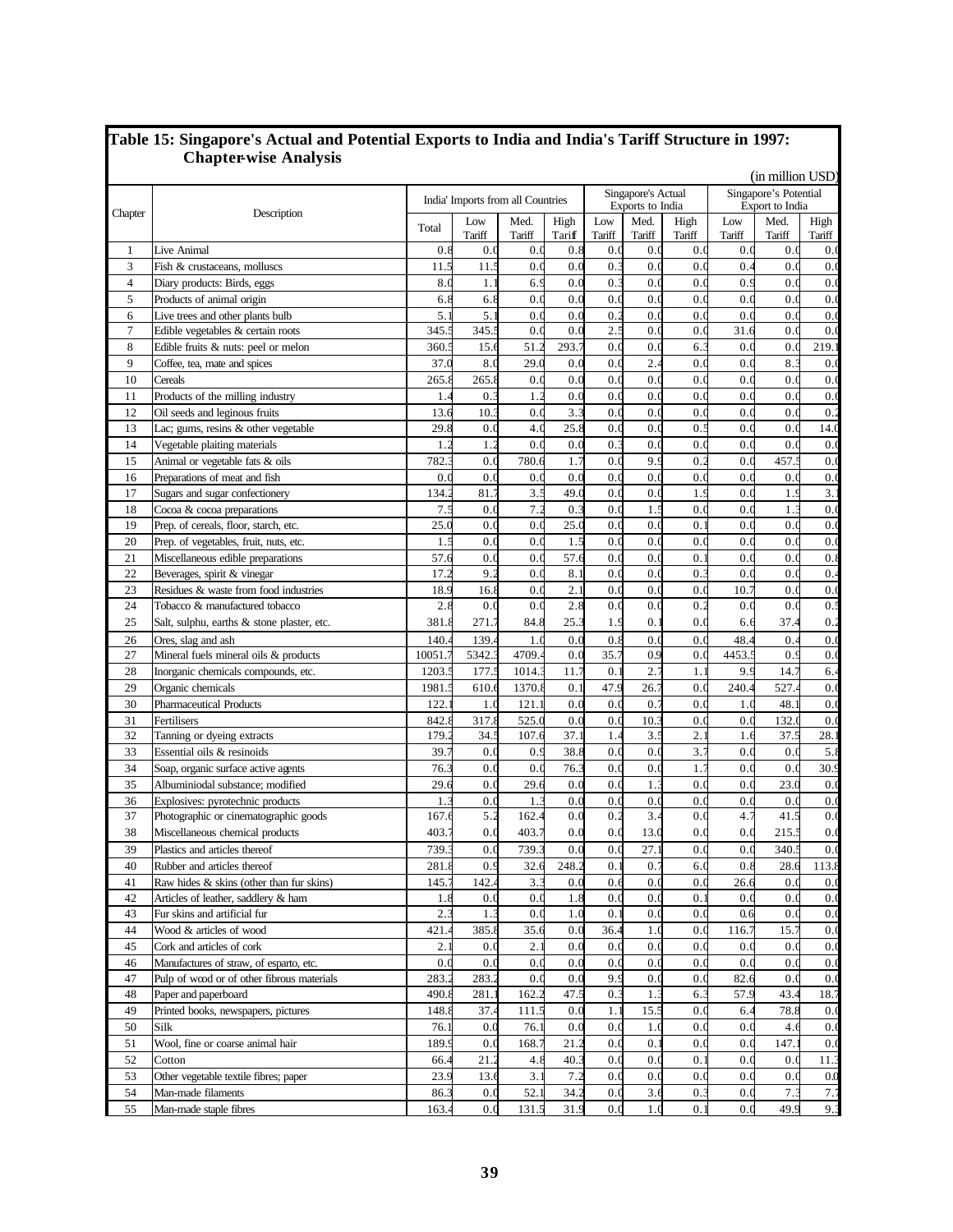| 56 | Wadding, felt and non-wovens; special                                                                                                                                                               | 28.7             | 0.0     | 0.0     | 28.7   | 0.0   | 0.0              | 1.7              | 0.0    | 0.0   | 4.2              |  |  |
|----|-----------------------------------------------------------------------------------------------------------------------------------------------------------------------------------------------------|------------------|---------|---------|--------|-------|------------------|------------------|--------|-------|------------------|--|--|
| 57 | Carpets & other textile floor covering                                                                                                                                                              | 2.2              | 0.0     | 0.0     | 2.2    | 0.0   | 0.0              | 0.0              | 0.0    | 0.0   | 0.0              |  |  |
| 58 | Special woven fabrics; tufted textile                                                                                                                                                               | 18.              | 0.0     | 0.0     | 18.2   | 0.0   | 0.0              | $0$ .            | 0.0    | 0.0   | 0.1              |  |  |
| 59 | Impregnated, coated, textile fabrics                                                                                                                                                                | 117.             | 0.0     | 0.0     | 117.5  | 0.0   | 0.0              | 1.8              | 0.0    | 0.0   | $\overline{5.6}$ |  |  |
| 60 | Knitted or crocheted fabrics                                                                                                                                                                        | 10.              | 0.0     | 0.0     | 10.1   | 0.0   | 0.0              | 0.0              | 0.0    | 0.0   | 0.0              |  |  |
| 61 | Articles of apparel & clothing knitted                                                                                                                                                              | 1.9              | 0.0     | 0.0     | 1.9    | 0.0   | 0.0              | $0$ .            | 0.0    | 0.0   | 0.0              |  |  |
| 62 | Articles of apparel & cloth not knitted                                                                                                                                                             | $\overline{2}$ . | 0.0     | 0.0     | 2.8    | 0.0   | 0.0              | 0.0              | 0.0    | 0.0   | 0.0              |  |  |
| 63 | Other made up textile articles                                                                                                                                                                      | 43.2             | 0.0     | 34.6    | 8.6    | 0.0   | $\overline{0}$ . | 0.               | 0.0    | 2.2   | 0.0              |  |  |
| 64 | Footwear, gaiters & like; parts of article                                                                                                                                                          | 22.7             | 0.0     | 0.0     | 22.7   | 0.0   | 0.0              | 0.2              | 0.0    | 0.0   | 7.2              |  |  |
| 65 | Headgear & parts thereof                                                                                                                                                                            | $\overline{0}$ . | 0.0     | 0.0     | 0.1    | 0.0   | 0.0              | 0.0              | 0.0    | 0.0   | 0.0              |  |  |
| 66 | Umbrellas, sun umbrella, walking-stick                                                                                                                                                              | 8.               | 0.0     | 0.0     | 8.3    | 0.0   | 0.0              | 0.0              | 0.0    | 0.0   | 0.0              |  |  |
| 67 | Prepared feathers & down & articles                                                                                                                                                                 | $\overline{0}$ . | 0.0     | 0.0     | 0.1    | 0.0   | 0.0              | 0.0              | 0.0    | 0.0   | 0.0              |  |  |
| 68 | Articles of stone, plaster, cement, etc.                                                                                                                                                            | 26.5             | 0.0     | 0.9     | 25.6   | 0.0   | 0.0              | 0.4              | 0.0    | 0.0   | 6.2              |  |  |
| 69 | Ceramic products                                                                                                                                                                                    | 50.4             | 0.0     | 24.9    | 25.4   | 0.0   | 0.0              | $\overline{0}$ . | 0.0    | 0.0   | 4.1              |  |  |
| 70 | Glass and glassware                                                                                                                                                                                 | 71.              | 0.0     | 0.0     | 71.1   | 0.0   | 0.0              | 3.1              | 0.0    | 0.0   | 20.7             |  |  |
| 71 | Natural or cultured pearls, Jewellery                                                                                                                                                               | 6582.            | 3210.6  | 7.7     | 3364.6 | $0$ . | 0.0              | 17.              | 0.0    | 0.0   | 2546.2           |  |  |
| 72 | Iron and steel                                                                                                                                                                                      | 1413.            | 3.8     | 1409.   | 0.0    | 0.3   | 30.2             | 0.0              | 0.2    | 740.  | 0.0              |  |  |
| 73 | Articles of Iron or steel                                                                                                                                                                           | 487.             | 0.0     | 487.6   | 0.0    | 0.0   | 13.6             | 0.0              | 0.0    | 103.  | 0.0              |  |  |
| 74 | Cooper and articles thereof                                                                                                                                                                         | 637.             | 0.0     | 637.1   | 0.0    | 0.0   | 44.1             | 0.0              | 0.0    | 312.  | 0.0              |  |  |
| 75 | Nickel and articles thereof                                                                                                                                                                         | 108.             | 108.6   | 0.0     | 0.0    | $1$ . | 0.0              | 0.0              | 29.6   | 0.1   | 0.0              |  |  |
| 76 | Aluminium and articles thereof                                                                                                                                                                      | 210.             | 0.0     | 210.2   | 0.0    | 0.0   | 7.8              | 0.0              | 0.0    | 126.  | 0.0              |  |  |
| 78 | Lead and articles thereof                                                                                                                                                                           | 40.              | 0.0     | 40.7    | 0.0    | 0.0   | $\overline{2}$ . | 0.0              | 0.0    | 31.   | 0.0              |  |  |
| 79 | Zinc and articles thereof                                                                                                                                                                           | 127.             | 0.0     | 127.2   | 0.0    | 0.0   | 3.8              | 0.0              | 0.0    | 59.   | 0.0              |  |  |
| 80 | Tin and articles thereof                                                                                                                                                                            | 26.0             | 0.0     | 26.0    | 0.0    | 0.0   | 1.6              | 0.0              | 0.0    | 23.8  | 0.0              |  |  |
| 81 | Other base materials; cermets; articles                                                                                                                                                             | 52.              | 0.0     | 52.3    | 0.0    | 0.0   | 1.0              | 0.0              | 0.0    | 11.5  | 0.0              |  |  |
| 82 | Tools, implements, cutlery, spoon, etc.                                                                                                                                                             | 102.             | 0.0     | 100.2   | 2.5    | 0.0   | 2.3              | 0.0              | 0.0    | 6.1   | 0.0              |  |  |
| 83 | Miscellaneous articles of base metal                                                                                                                                                                | 30.7             | 0.0     | 0.0     | 30.7   | 0.0   | 0.0              | 0.8              | 0.0    | 0.0   | 8.0              |  |  |
| 84 | Nuclear reactors, boilers, machinery                                                                                                                                                                | 4464.            | 3.4     | 4360.   | 100.1  | 0.0   | 280.             | 3.4              | 0.0    | 1675. | 31.8             |  |  |
| 85 | Electrical machinery, equipments & parts                                                                                                                                                            | 1978.            | 205.    | 1280.   | 493.1  | 57.4  | 99.              | 54.0             | 72.9   | 691.  | 293.3            |  |  |
| 86 | Railway or tramway locomotives                                                                                                                                                                      | 27.2             | 0.0     | 25.9    | 1.3    | 0.0   | 0.0              | 0.6              | 0.0    | 0.0   | 0.0              |  |  |
| 87 | Vehicles other than railway or tram                                                                                                                                                                 | 416.             | 0.1     | 0.0     | 416.7  | 0.0   | 0.0              | 2.8              | 0.0    | 0.0   | 31.2             |  |  |
| 88 | Aircraft, spacecraft & parts thereof                                                                                                                                                                | 356.             | 347.0   | 0.0     | 9.1    | 4.1   | 0.0              | 0.0              | 2.6    | 0.0   | 0.0              |  |  |
| 89 | Ships, boats & floating structures                                                                                                                                                                  | 249.             | 230.    | 0.1     | 19.0   | 7.3   | 0.0              | 0.               | 141.   | 0.0   | 0.0              |  |  |
| 90 | Optical, photographic, cinematograph, etc.                                                                                                                                                          | 804.             | 1.6     | 720.9   | 82.2   | 0.3   | 27.7             | 6.2              | 0.0    | 436.  | 13.0             |  |  |
| 91 | Clocks and watches and parts                                                                                                                                                                        | 23.3             | 0.0     | 17.2    | 6.0    | 0.0   | 0.0              | 0.3              | 0.0    | 0.0   | 0.0              |  |  |
| 92 | Musical instruments; parts & accessories                                                                                                                                                            | 2.1              | 0.0     | 2.7     | 0.0    | 0.0   | $\overline{0}$ . | 0.0              | 0.0    | 0.9   | 0.0              |  |  |
| 93 | Arm & ammunition; parts & accessories                                                                                                                                                               | 1.0              | 0.0     | 0.0     | 1.0    | 0.0   | 0.0              | 0.0              | 0.0    | 0.0   | 0.0              |  |  |
| 94 | Furniture; bedding, mattresses                                                                                                                                                                      | 21.3             | 0.0     | 0.0     | 21.5   | 0.0   | 0.0              | $\overline{0}$ . | 0.0    | 0.0   | 2.2              |  |  |
| 95 | Toys, games & sports, requisite                                                                                                                                                                     | 22.              | 0.0     | 22.1    | 0.0    | 0.0   | 0.8              | 0.0              | 0.0    | 4.0   | 0.0              |  |  |
| 96 | Misc. Manu factured articles                                                                                                                                                                        | 44.3             | 0.0     | 0.0     | 44.3   | 0.0   | 0.0              | 2.8              | 0.0    | 0.0   | 4.4              |  |  |
| 97 | Works of art, collectors' pieces                                                                                                                                                                    | 0.               | 0.0     | 0.0     | 0.3    | 0.0   | 0.0              | 0.               | 0.0    | 0.0   | 0.0              |  |  |
|    | Total                                                                                                                                                                                               | 39514.7          | 12956.9 | 20527.6 | 6030.2 | 212.  | 643.             | 127.             | 5347.5 | 6489. | 3449.            |  |  |
|    | Note: Low tariff refers to below peak tariff (I.e., tariff less than equal to 10% ad valorem)<br>Medium Tariff: more than 10% and less than 40% ad valorem<br>High Tariff: more than 40% ad valorem |                  |         |         |        |       |                  |                  |        |       |                  |  |  |
|    | Source of Data: UNCTAD, Trade Analysis and Information System, Spring 2000.                                                                                                                         |                  |         |         |        |       |                  |                  |        |       |                  |  |  |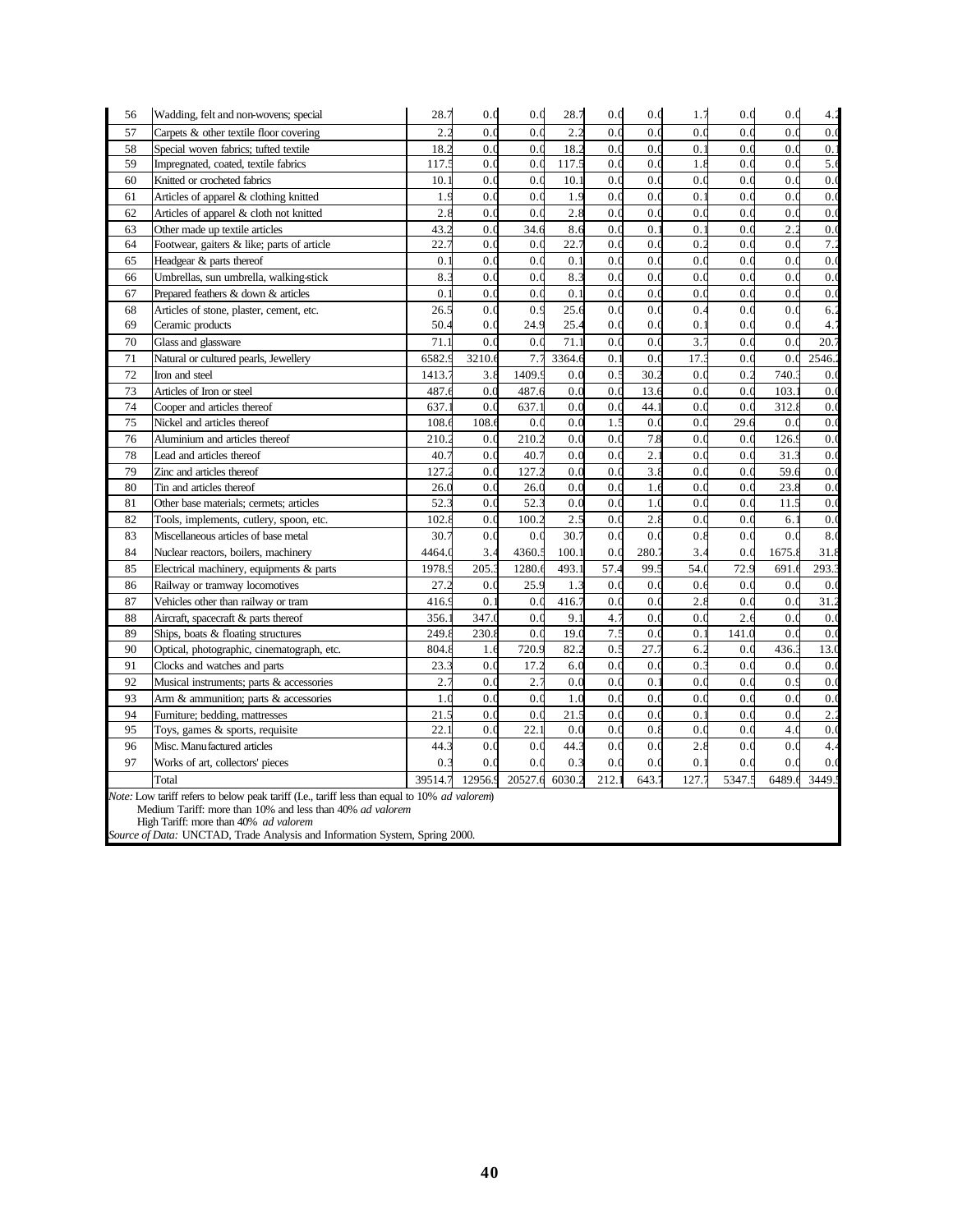|             | Table 16: Trends in Production and Capital Stock of Industrial Sector: Singapore |        |        |             |        |        |             |                |
|-------------|----------------------------------------------------------------------------------|--------|--------|-------------|--------|--------|-------------|----------------|
| <b>ISIC</b> | Description                                                                      |        |        | Value Added |        |        | <b>GFCF</b> | Growth<br>Rate |
|             |                                                                                  | 1995   | 1996   | 1997        | 1998   | GFC97  | GFC98       | Gr95-98        |
| 151         | Processed meat, fish, fruit, vegetables, fats                                    | 146.6  | 157.8  | 182.6       | 185.8  | 39.4   | 48.9        | 8.91           |
|             | 1511 Processing/preserving of meat                                               | 52.1   | 57.4   | 68.6        | 73.1   | 13.2   | 33.5        | 13.44          |
|             | 1512 Processing/preserving of fish                                               | 22.5   | 32.3   | 39.1        | 44.7   | 14.4   | 11.1        | 32.89          |
|             | 1513 Processing/preserving of fruit & vegetables                                 | 5.8    | 5.9    | 8.3         | 8.4    | 4.6    | 1.8         | 14.94          |
|             | 1514 Vegetable and animal oils and fats                                          | 66.2   | 62.2   | 66.5        | 59.6   | 7.2    | 2.6         | $-3.32$        |
|             | 1520 Dairy products                                                              | 156.3  | 132.0  | 131.6       | 124.1  | 20.2   | 20.4        | $-6.87$        |
| 153         | Grain mill products; starches; animal feeds                                      | 22.4   | 25.1   | 27.1        | 27.8   | 2.1    | 7.6         | 8.04           |
|             | 1533 Prepared animal feeds                                                       | 22.4   | 25.1   | 27.1        | 27.8   | 2.1    | 7.6         | 8.04           |
| 154         | Other food products                                                              | 471.2  | 709.3  | 736.0       | 697.8  | 136.7  | 125.0       | 16.03          |
| 1541        | <b>Bakery</b> products                                                           | 131.7  | 142.6  | 153.2       | 160.6  | 29.9   | 8.2         | 7.31           |
| 1543        | Cocoa, chocolate and sugar cofectionery                                          | 48.4   | 54.9   | 43.6        | 38.6   | 20.4   | 9.1         | $-6.75$        |
|             | 1544 Macaroni, noodles & similar products                                        | 27.7   | 33.9   | 34.3        | 33.7   | 5.9    | 6.4         | 7.22           |
| 1549        | Other food products n.e.c.                                                       | 263.4  | 477.8  | 504.9       | 465.0  | 80.5   | 101.2       | 25.51          |
| 155         | <b>Beverages</b>                                                                 | 291.8  | 287.2  | 305.7       | 321.0  | 50.3   | 53.8        | 3.34           |
| 1551        | Distilling, rectifying & blending of spirits                                     | 5.1    |        |             |        |        |             |                |
|             | 1554 Soft drinks; mineral waters                                                 | 286.7  | 287.2  | 305.7       | 321.0  | 50.3   | 53.8        | 3.99           |
|             | 1600 Tobacco products                                                            | 181.4  |        |             |        |        |             |                |
| 171         | Spinning, weaving and finishing of textiles                                      | 48.1   | 38.7   | 43.6        | 43.8   | 3.2    | 4.8         | $-2.98$        |
| 1711        | Textile fibre preparation; textile weaving                                       | 32.9   | 38.7   | 43.6        | 43.8   | 3.2    | 4.8         | 11.04          |
| 1712        | Finishing of textiles                                                            | 15.3   |        |             |        |        |             |                |
| 172         | Other textiles                                                                   | 25.2   | 24.8   | 26.9        | 22.1   | 4.2    | 0.8         | $-4.10$        |
| 1721        | Made-up textile articles, except apparel                                         | 15.2   | 24.8   | 26.9        | 22.1   | 4.2    | 0.8         | 15.13          |
|             | 1729 Other textiles n.e.c.                                                       | 10.0   |        |             |        |        |             |                |
|             | 1730 Knitted and crocheted fabrics and articles                                  | 18.9   | 16.1   | 18.6        | 17.0   | 3.1    | 0.1         | $-3.35$        |
|             | 1810 Wearing apparel, except fur apparel                                         | 304.2  | 242.5  | 224.3       | 237.7  | 29.3   | 21.0        | $-7.29$        |
| 191         | Tanning, dressing and processing of leather                                      | 31.3   | 28.2   | 40.5        | 38.3   | 2.2    | 0.7         | 7.45           |
|             | 1912 Luggage, handbags, etc.; saddlery & harness                                 | 31.3   | 28.2   | 40.5        | 38.3   | 2.2    | 0.7         | 7.45           |
|             | 1920 Footwear                                                                    | 14.1   | 14.9   | 11.5        | 6.4    | 1.3    | 0.4         | $-18.20$       |
|             | 2010 Sawmilling and planing of wood                                              | 12.1   | 9.6    | 8.2         | 6.7    | 1.2    | 0.9         | $-14.88$       |
| 202         | Products of wood, cork, straw, etc.                                              | 71.0   | 71.5   | 85.2        | 89.6   | 12.3   | 24.5        | 8.73           |
| 2021        | Wyeneer sheets, plywood, particle board, etc.                                    | 11.4   | 10.8   | 7.4         |        | 0.9    |             |                |
|             | 2022 Builders carpentry and joinery                                              | 37.4   | 39.4   | 55.1        | 61.3   | 5.5    | 9.5         | 21.30          |
|             | 2023 Wooden containers                                                           | 19.0   | 21.4   | 22.7        | 28.3   | 5.8    | 15.0        | 16.32          |
| 210         | Paper and paper products                                                         | 469.8  | 471.9  | 462.4       | 404.0  | 84.9   | 116.8       | -4.67          |
|             | 2102 Corrugated paper and paperboard                                             | 385.7  | 394.4  | 399.6       | 350.0  | 75.7   | 103.0       | $-3.09$        |
|             | 2109 Other articles of paper and paperboard                                      | 84.1   | 77.4   | 62.8        | 53.9   | 9.2    | 13.8        | $-11.97$       |
| 221         | Publishing                                                                       | 800.7  | 819.6  | 918.1       | 790.5  | 24.6   | 30.6        | $-0.42$        |
|             | 2211 Publishing of books and other publications                                  | 53.5   | 62.3   | 69.7        | 67.1   | 6.5    | 8.0         | 8.47           |
|             | 2212 Publishing of newspapers, journals, etc.                                    | 747.1  | 757.3  | 848.4       | 723.4  | 18.1   | 22.6        | $-1.06$        |
| 222         | Printing and related service activities                                          | 769.1  | 771.2  | 812.6       | 791.0  | 185.1  | 123.0       | 0.95           |
|             | 2221 Printing                                                                    | 652.7  | 653.0  | 693.4       | 675.2  | 157.4  | 109.7       | 1.15           |
|             | 2222 Service activities related to printing                                      | 116.5  | 118.2  | 119.2       | 115.8  | 27.8   | 13.4        | $-0.20$        |
|             | 2230 Reproduction of recorded media                                              | 36.8   | 49.8   | 51.5        | 64.9   | 7.1    | 6.1         | 25.45          |
|             | 2320 Refined petroleum products                                                  | 1721.6 | 2042.0 | 2132.5      | 1909.5 | 531.7  | 273.2       | 3.64           |
| 241         | <b>Basic chemicals</b>                                                           | 664.7  | 598.6  | 682.0       | 731.3  | 1011.3 | 198.2       | 3.34           |
|             | 2411 Basic chemicals, except fertilizers                                         | 245.6  | 180.6  | 224.6       | 211.5  | 114.3  | 96.9        | $-4.63$        |
|             | 2413 Plastics in primary forms; synthetic rubber                                 | 419.1  | 418.0  | 457.4       | 519.8  | 897.1  | 101.2       | 8.01           |
| 242         | Other chemicals                                                                  | 2518.5 | 2821.8 | 3249.7      | 4107.5 | 2057.6 | 376.3       | 21.03          |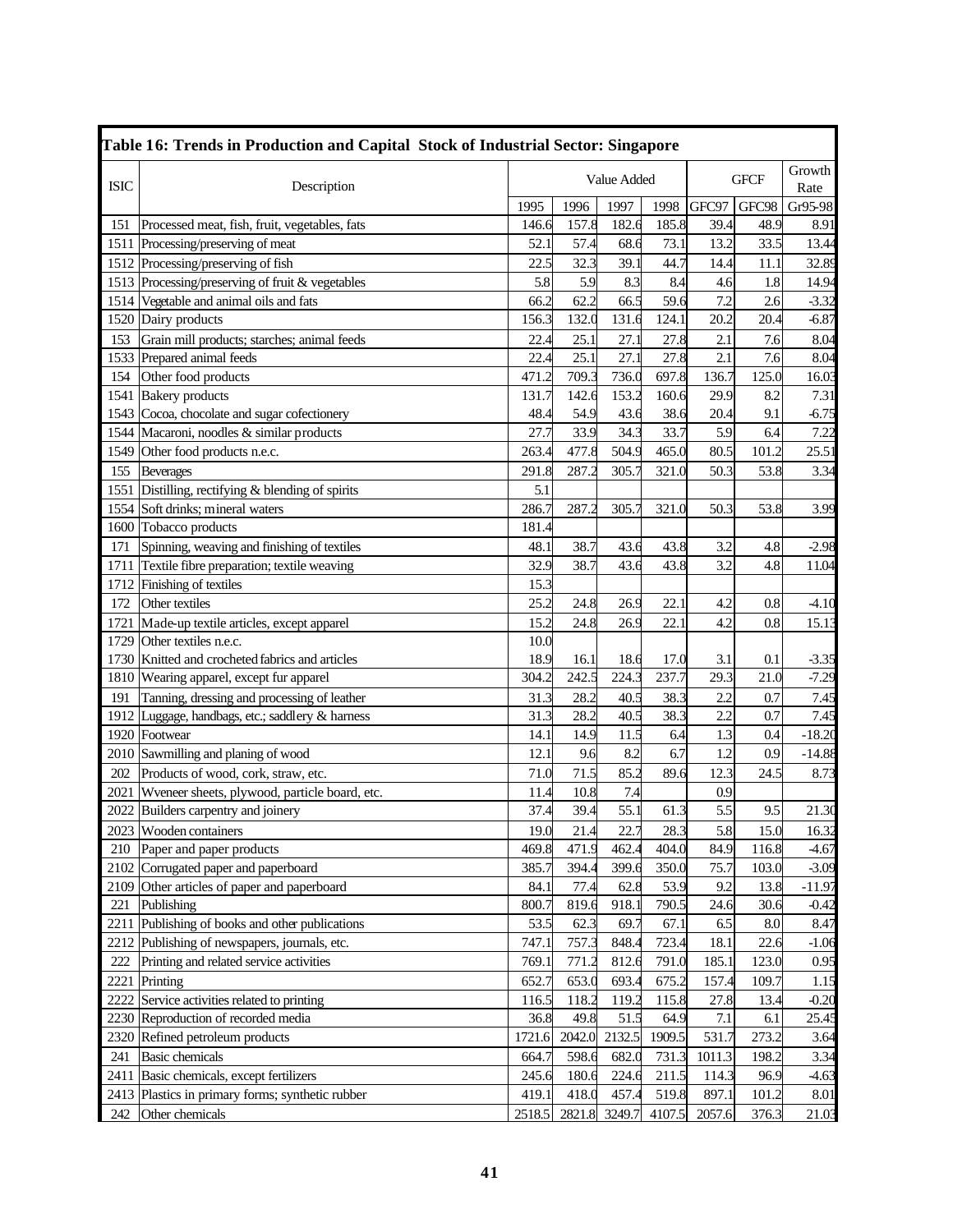|      | 2422 Paints, varnishes, printing ink and mastics  | 190.2  | 200.0  | 239.5  | 217.7  | 40.1   | 49.3   | 4.82     |
|------|---------------------------------------------------|--------|--------|--------|--------|--------|--------|----------|
|      | 2423 Pharmaceuticals, medicinal chemicals, etc.   | 1129.3 | 1492.6 | 1589.9 | 2516.8 | 184.8  | 44.7   | 40.95    |
| 2424 | Soap, cleaning & cosmetic preparations            | 132.3  | 160.1  | 175.5  | 161.0  | 13.4   | 9.1    | 7.23     |
| 2429 | Other chemical products n.e.c.                    | 1066.6 | 969.1  | 1244.6 | 1212.1 | 1819.2 | 273.3  | 4.55     |
| 251  | Rubber products                                   | 107.3  | 104.6  | 122.3  | 137.4  | 52.6   | 26.3   | 9.35     |
| 2519 | Other rubber products                             | 107.3  | 104.6  | 122.3  | 137.4  | 52.6   | 26.3   | 9.35     |
| 2520 | Plastic products                                  | 906.5  | 939.4  | 936.3  | 859.5  | 273.9  | 156.6  | $-1.73$  |
| 2610 | Glass and glass products                          | 161.8  | 187.8  | 187.8  | 171.0  | 58.4   | 45.3   | 1.90     |
| 269  | Non-metallic mineral products n.e.c.              | 519.8  | 566.7  | 592.0  | 547.7  | 104.6  | 67.8   | 1.79     |
| 2693 | Struct. Non-refractory clay; ceramic products     | 22.3   | 17.6   | 15.5   | 16.1   | 0.6    | 0.4    | $-9.27$  |
| 2694 | Cement, lime and plastic                          | 194.6  | 168.1  | 137.9  |        | 17.1   |        |          |
| 2695 | Articles of concrete, cement and plaster          | 164.7  | 195.6  | 255.0  | 346.4  | 56.7   | 53.0   | 36.77    |
| 2696 | Cutting, shaping & finishing of stone             | 12.3   | 51.0   |        |        |        |        |          |
| 2699 | Other non-metallic mineral products n.e.c.        | 125.9  | 134.4  | 183.5  | 185.2  | 30.3   | 14.4   | 15.70    |
| 2710 | Basic iron and steel                              | 154.3  | 144.4  | 145.4  | 140.3  | 37.6   | 43.6   | $-3.02$  |
| 273  | Casting of metals                                 | 37.5   | 33.9   | 30.3   | 22.3   | 11.7   | 1.2    | $-13.51$ |
| 2732 | Casting of non-ferrous metals                     | 37.5   | 33.9   | 30.3   | 22.3   | 11.7   | 1.2    | $-13.51$ |
| 281  | Struct. Metal products; tanks; steam generators   | 594.4  | 506.8  | 531.4  | 592.1  | 135.7  | 124.3  | $-0.13$  |
| 2811 | Structural metal products                         | 542.6  | 456.8  | 483.6  | 548.1  | 130.6  | 123.8  | 0.34     |
| 2812 | Tanks, reservoirs and containers of metal         | 30.6   | 33.0   | 29.5   | 24.7   | 2.9    | 0.5    | $-6.43$  |
| 2813 | Steam generators                                  | 21.2   | 17.1   | 18.3   | 19.0   | 2.2    |        | $-3.46$  |
| 289  | Other metal products; metal working services      | 1603.7 | 1675.2 | 1711.1 | 1637.8 | 413.8  | 306.9  | 0.71     |
| 2891 | Metal forging/pressing/stamping/roll-forming      | 451.3  | 475.9  | 489.8  | 480.2  | 91.7   | 82.0   | 2.13     |
| 2892 | Treatment & coating of metals                     | 182.0  | 209.0  | 219.4  | 190.6  | 54.4   | 41.1   | 1.58     |
| 2893 | Cutlery, hand tools and general hardware          | 100.4  | 81.2   | 84.7   | 74.2   | 4.3    | 2.9    | $-8.70$  |
| 2899 | Other fabricated metal products n.e.c.            | 869.9  | 909.1  | 917.2  | 892.7  | 263.4  | 180.9  | 0.87     |
| 291  | General purpose machinery                         | 953.8  | 997.8  | 1041.5 | 910.6  | 157.3  | 125.1  | $-1.51$  |
| 2912 | Pumps, compressors, taps and valves               | 23.8   | 25.6   | 29.0   | 29.9   | 3.4    | 2.8    | 8.54     |
|      | 2913 Bearings, gears, gearing & driving elements  | 215.0  | 206.0  | 220.8  | 217.9  | 36.0   | 30.3   | 0.45     |
|      | 2915 Lifting and handling equipment               | 186.7  | 219.4  | 248.7  | 233.0  | 28.1   | 33.1   | 8.27     |
| 2919 | Other general purpose machinery                   | 509.0  | 546.8  | 542.9  | 429.8  | 89.8   | 58.9   | $-5.19$  |
| 292  | Special purpose machinery                         | 1212.2 | 1343.2 | 1440.8 | 1527.2 | 343.4  | 229.8  | 8.66     |
| 2922 | Machine tools                                     | 395.7  | 418.2  | 458.5  | 426.2  | 168.4  | 77.0   | 2.57     |
|      | 2924   Machinery for mining & construction        | 348.8  | 399.3  | 437.8  | 588.1  | 64.8   | 47.9   | 22.87    |
| 2929 | Other special purpose machinery                   | 445.8  | 525.7  | 544.4  | 512.9  | 110.3  | 104.9  | 5.02     |
|      | 2930 Domestic appliances n.e.c.                   | 137.2  | 145.0  | 153.1  | 151.2  | 9.8    | 11.4   | 3.40     |
|      | 3000 Office, accounting and computing machinery   | 7413.9 | 9450.7 | 9789.5 | 9385.5 | 1375.9 | 976.1  | 8.86     |
|      | 3110 Electric motors, generators and transformers | 259.3  | 223.9  | 233.5  | 201.7  | 46.0   | 32.9   | $-7.40$  |
|      | 3120 Electricity distribution & control apparatus | 152.0  | 171.4  | 164.5  | 131.5  | 38.3   | 10.9   | $-4.50$  |
|      | 3130 Insulated wire and cable                     | 479.1  | 483.4  | 512.0  | 426.9  | 97.5   | 100.8  | $-3.63$  |
|      | 3140 Accumulators, primary cells and batteries    | 157.0  | 163.0  | 174.5  | 129.2  | 16.5   | 5.6    | $-5.90$  |
|      | 3150 Lighting equipment and electric lamps        | 58.1   | 13.1   | 13.1   | 11.6   | 2.1    | 1.8    | $-26.68$ |
| 3190 | Other electrical equipment n.e.c.                 | 16.7   | 26.7   | 30.7   | 35.0   | 2.5    | 2.3    | 36.53    |
|      | 3210 Electronic valves, tubes, etc.               | 5563.6 | 5294.3 | 5381.5 | 5384.0 | 2372.4 | 2510.4 | $-1.08$  |
| 3220 | TV/radio transmitters; line comm. Apparatus       | 1000.1 | 721.7  | 832.1  | 900.6  | 50.7   | 85.1   | $-3.32$  |
| 3230 | TV and radio receivers and associated goods       | 1184.9 | 963.9  | 802.9  | 635.5  | 61.2   | 68.5   | $-15.46$ |
| 331  | Medical, measuring, testing appliances, etc.      | 559.1  | 616.2  | 679.8  | 955.9  | 163.0  | 68.8   | 23.66    |
| 3311 | Medical, surgical and orthopaedic equipment       | 367.9  | 422.9  | 458.4  | 674.7  | 130.0  | 34.8   | 27.80    |
| 3312 | Measuring/testing/navigating appliances, etc.     | 40.8   | 39.6   | 43.5   | 41.7   | 2.4    | 2.9    | 0.74     |
| 3313 | Industrial process control equipment              | 150.4  | 153.6  | 177.9  | 239.5  | 30.6   | 31.1   | 19.75    |
| 3320 | Optical instruments & phtographic equipment       | 77.0   | 85.4   | 97.5   | 96.2   | 19.3   | 12.0   | 8.31     |
| 3330 | Watches and clocks                                | 64.9   | 64.0   | 63.6   | 62.7   | 9.9    | 11.4   | $-1.13$  |
| 3410 | Motor vehicles                                    |        | 95.8   | 115.5  | 148.1  | 22.3   | 6.6    | 0.00     |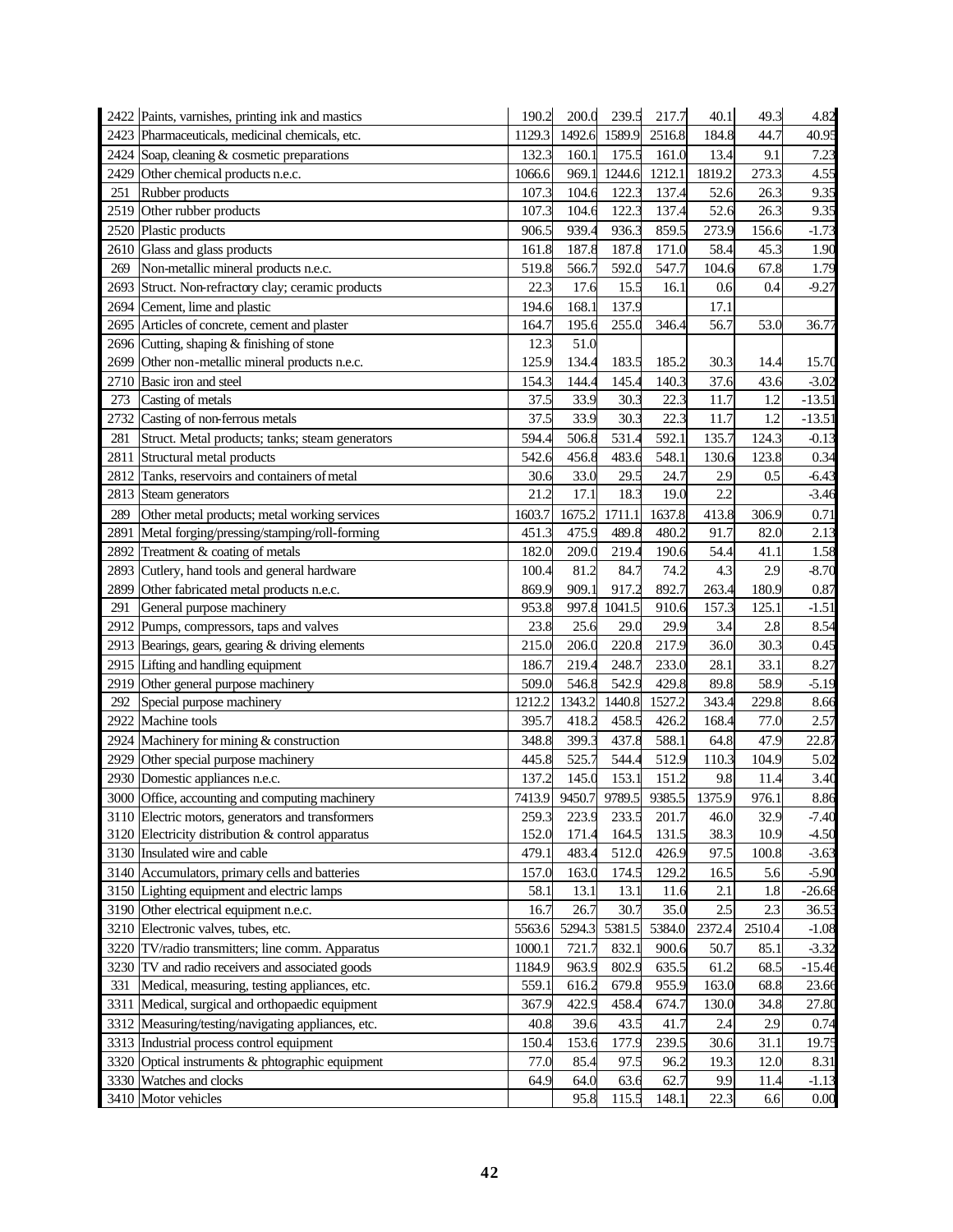|      | 3420 Automobile bodies, trailers & semi-trailers                                                                                                                          | 46.0   | 64.3   | 825.9  | 112.7  | 19.2             | 4.2   | 48.33    |  |  |
|------|---------------------------------------------------------------------------------------------------------------------------------------------------------------------------|--------|--------|--------|--------|------------------|-------|----------|--|--|
|      | 3430 parts/accessories for automobiles                                                                                                                                    | 36.2   | 31.6   | 32.9   | 35.4   | 3.2              | 2.4   | $-0.74$  |  |  |
| 351  | Building and repairing of ships and boats                                                                                                                                 | 1253.9 | 1096.7 | 1085.8 | 1190.5 | 146.1            | 97.3  | $-1.69$  |  |  |
| 3511 | Building and repairing of ships                                                                                                                                           | 1040.5 | 875.2  | 854.9  | 957.4  | 121.5            | 75.6  | $-2.66$  |  |  |
|      | 3512 Building/repairing of pleasure/sport. Boats                                                                                                                          | 213.4  | 221.5  | 231.0  | 233.1  | 24.6             | 21.7  | 3.08     |  |  |
|      | 3530 Aircraft and spacecraft                                                                                                                                              | 818.0  | 902.3  | 1089.1 | 1252.2 | 90.6             | 131.1 | 17.69    |  |  |
| 359  | Transport equipment n.e.c.                                                                                                                                                | 154.3  | 116.3  | 119.5  | 132.9  | 5.0              | 8.4   | $-4.62$  |  |  |
| 3599 | Other transport equipment n.e.c.                                                                                                                                          | 154.3  | 116.3  | 119.5  | 132.9  | 5.0              | 8.4   | $-4.62$  |  |  |
|      | 3610 Furniture                                                                                                                                                            | 220.7  | 228.2  | 246.7  | 206.7  | 38.3             | 17.0  | $-2.11$  |  |  |
| 369  | Manufacturing n.e.c.                                                                                                                                                      | 194.9  | 174.2  | 196.6  | 162.9  | 51.7             | 217.7 | $-5.47$  |  |  |
| 3691 | Jewellery and related articles                                                                                                                                            | 35.6   | 31.2   | 30.2   | 30.0   | 1.9              | 0.8   | $-5.24$  |  |  |
|      | 3694 Games and toys                                                                                                                                                       | 24.4   | 5.7    | 12.4   | 4.1    | 0.9 <sup>°</sup> | 0.3   | $-27.73$ |  |  |
|      | 3699 Other manufacturing n.e.c.                                                                                                                                           | 134.9  | 137.3  | 154.0  | 128.8  | 49.0             | 216.7 | $-1.51$  |  |  |
|      | 3710 Recycling of metal waste and scrap                                                                                                                                   | 8.3    | 12.9   | 17.2   | 19.4   | 11.6             | 4.0   | 44.58    |  |  |
|      | <i>Note:</i> Value added in Million USD<br>Gross fixed capital formation in Million USD.<br>Source of Data: International Yearbook of Industrial Statistics, 2001, UNIDO. |        |        |        |        |                  |       |          |  |  |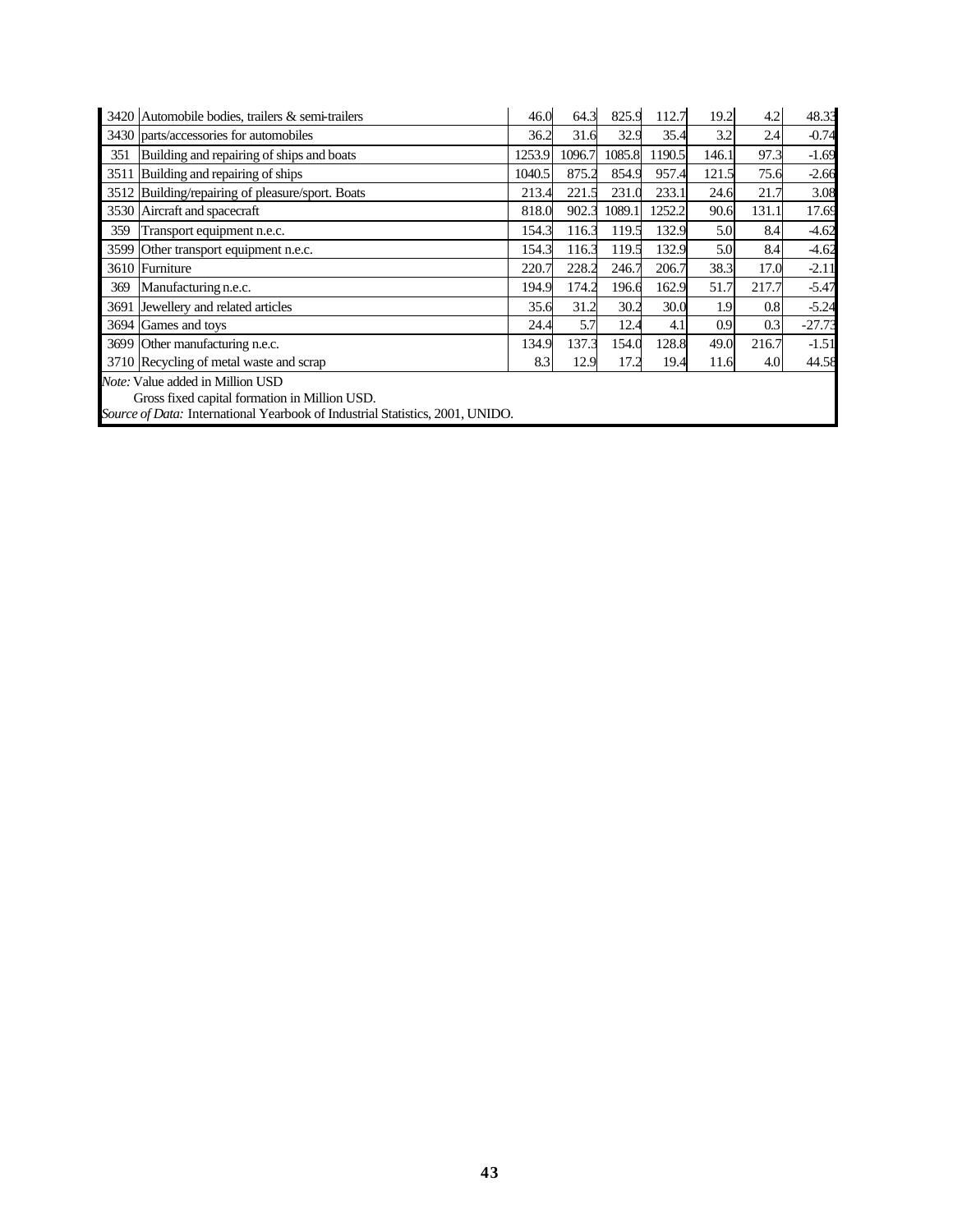#### **RIS Discussion Papers**

- #01 *World Trade Organisation and India Challenges and Perspectives* by V.R. Panchamukhi, 2000
- #02 *WTO Regime, Host Country Policies and Global Patterns of Multinational Enterprises' Activity: Implications of Recent Quantitative Studies for India* by Nagesh Kumar, 2000
- #03 *Trade and Environment Linkages: A Review of Conceptual and Policy Issues* by T.R. Manoharan, Beena Pandey and Zafar Dad Khan, 2000
- #04 *Natural Resource Accounting: Economic Valuation of Intangible Benefits of Forests* by T.R. Manoharan, 2000
- #05 *Multinational Enterprises and M&As in India: Patterns and Implications* by Nagesh Kumar, 2000
- #06 *Explaining the Geography and Depth of International Production: The Case of US and Japanese Multinational Enterprises* by Nagesh Kumar, 2000
- #07 *Liberalisation Outward Orientation and In-house R&D Activity of Multinational and Local Firms: A Quantitative Exploration for Indian Manufacturing* by Nagesh Kumar and Aradhna Agarwal, 2000
- #08 *China as # 1: Threat or Opportunity?* by Ramgopal Agarwala, 2001
- #09 *Market Access for Industrial Sector in WTO Negotiations An Agenda for Developing Countries* by Rajesh Mehta, 2001
- #10 *India's Trade in 2020: A Mapping of Relevant Factors* by Nagesh Kumar, 2001
- #11 *Alternate Forms of Trading Arrangements in Indian Ocean Basin: Implication for India from IOR-ARC* by Rajesh Mehta and S.K. Mohanty, 2001
- #12 *INDO-Japenese Trade: Recent Trends* by Rajesh Mehta, 2001
- #13 *Post-Reforms Export Growth in India: An Exploratory Analysis* by Saikat Sinha Roy, 2001
- #14 *WTO's Emerging Investment Regime and Developing Countries: The Way Forward for TRIMs Review and the Doha Ministerial Meeting* by Nagesh Kumar, 2001
- #15 *India-Central Asian Republics Economic Cooperation with Special Reference to Kazakhastan – India Economic Relations* by N. Makhanov, 2001
- #16 *India-ASEAN Economic Cooperation with Special Reference to Lao PDR-India Economic Relations* by Thatsaphone Noraseng, 2001
- #17 *The Public-Private Debate in Agricultural Biotechnology and New Trends in the IPR Regime: Challenges before Developing Countries* by Sachin Chaturvedi, 2001
- #18 *Review of the WTO Agreement on Agriculture: The Current State of Negotiation* by Biswajit Dhar and Sudeshna Dey, 2001
- #19 *Indian Software Industry Development in International and National Development Perspective* by Nagesh Kumar, 2001
- #20 *Implementation of Article X of the Biological Weapons Convention in a Regime of Strengthened Intellectual Property Protection* by Biswajit Dhar, 2001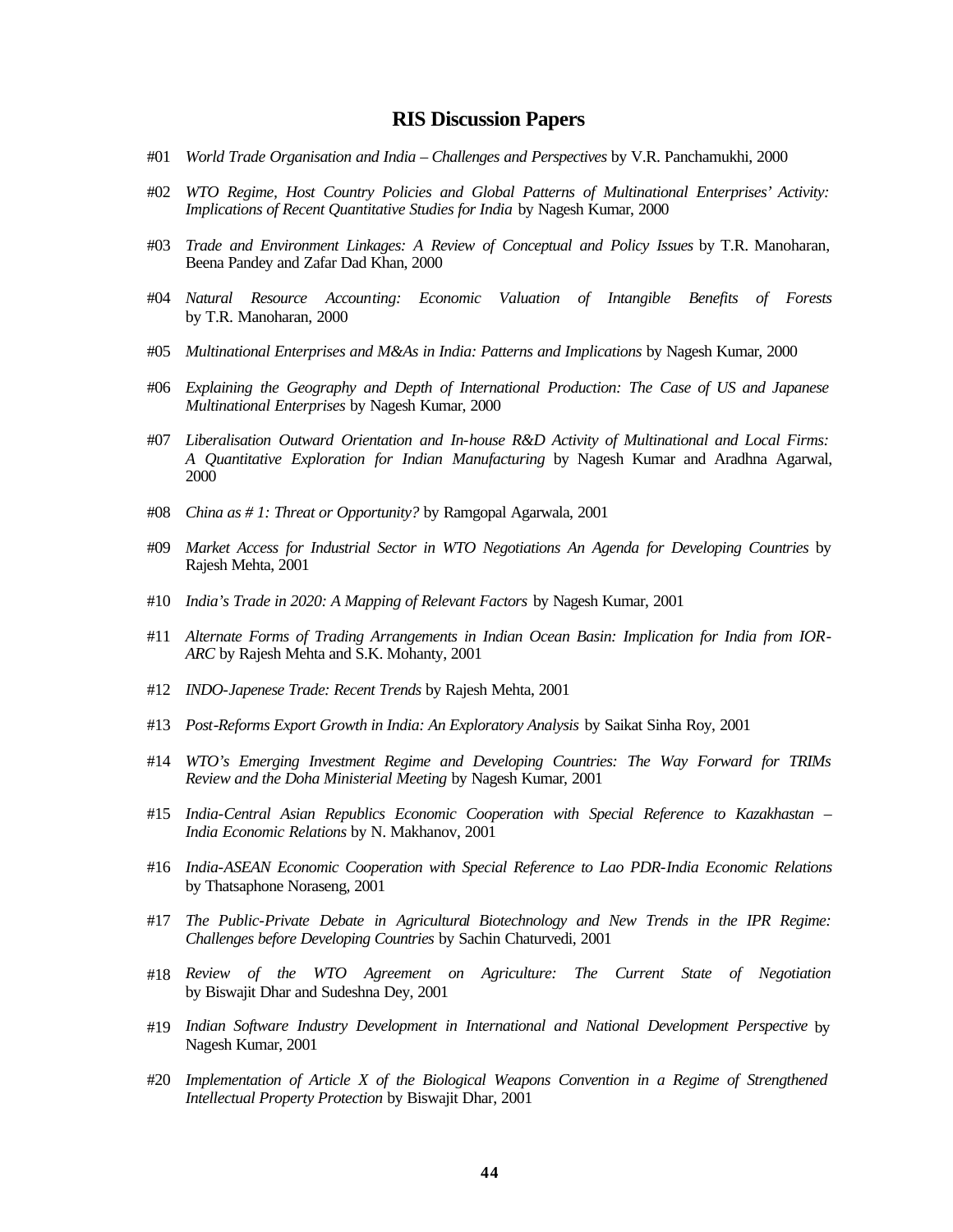- #21 *Perceptions on the Adoption of Biotechnology in India* by Biswajit Dhar, 2001
- #22 *Product Standards and Trade in Environmentally Sensitive Goods: A Study of South Asian Experience* by Sachin Chaturvedi and Gunjan Nagpal, 2001
- #23 *Establishment of Free Trade Arrangement Among BIMST-EC Countries: Some Issues* by Rajesh Mehta, 2002
- #24 *Potential of India's Bilateral Free Trade Arrangements: A Case Study of India and Thailand* by Rajesh Mehta, 2002
- #25 *Intellectual Property Rights, Technology and Economic Development: Experiences of Asian Countries* by Nagesh Kumar, 2002
- #26 *Infrastructure Availability, Foreign Direct Investment Inflows and Their Export-orientation: A Cross-Country Exploration* by Nagesh Kumar, 2002
- #27 *Foreign Direct Investment, Externalities and Economic Growth in Developing Countries: Some Empirical Explorations and Impliations for WTO Negotiations on Investment* by Nagesh Kumar and Jaya Prakash Pradhan, 2002
- #28 *Status and Development of Biotechnology in India: An Analytical Overview* by Sachin Chaturvedi, 2002
- #29 *Persistence in India's Manufactured Export Performance* by Saikat Sinha Roy, 2002
- #30 *Measuring Developments in Biotechnology: International Initiatives, Status in India and Agenda before Developing Countries* by Sachin Chaturvedi, 2002
- #31 *WTO and Indian Poultry Sector: Lessons from State Support Measures in Select Countries* by Rajesh Mehta, 2002
- #32 *Towards an Asian Economic Community Vision of Closer Economic Cooperation in Asia: An Overview* by Nagesh Kumar, 2002
- #33 *Towards an Asian Economic Community: Monetary and Financial Cooperation* by Ramgopal Agarwala, 2002
- #34 *Towards an Asian Economic Community: The Relevance of India* by Nagesh Kumar, 2002
- #35 *India, the European Union and Geographical Indications (GI): Convergence of Interests and Challenges Ahead* by Sachin Chaturvedi, 2002.
- #36 *WTO and Product Related Environmental Standards: Emerging Issues and Policy Options before India* by Sachin Chaturvedi and Gunjan Nagpal, 2002.
- #37 *The Determinants of India's Exports: A Simultaneous Error-Correction Approach* by Saikat Sinha Roy, 2002.
- #38 *Analysis of Environment Related Non-Tariff Measures in the European Union: Implications for South Asian Exports* by S.K. Mohanty and T.R. Manoharan, 2002.
- #39 *Addressing Sanitary and Phytosanitary Agreement: A Case Study of Select Processed Food Products in India* by Rajesh Mehta, M. Saqib and J. George
- #40 *Liberalization, Firm Size and R&D Performance: A Firm Level Study of Indian Pharmaceutical Industry* by Jaya Prakash Pradhan, 2003